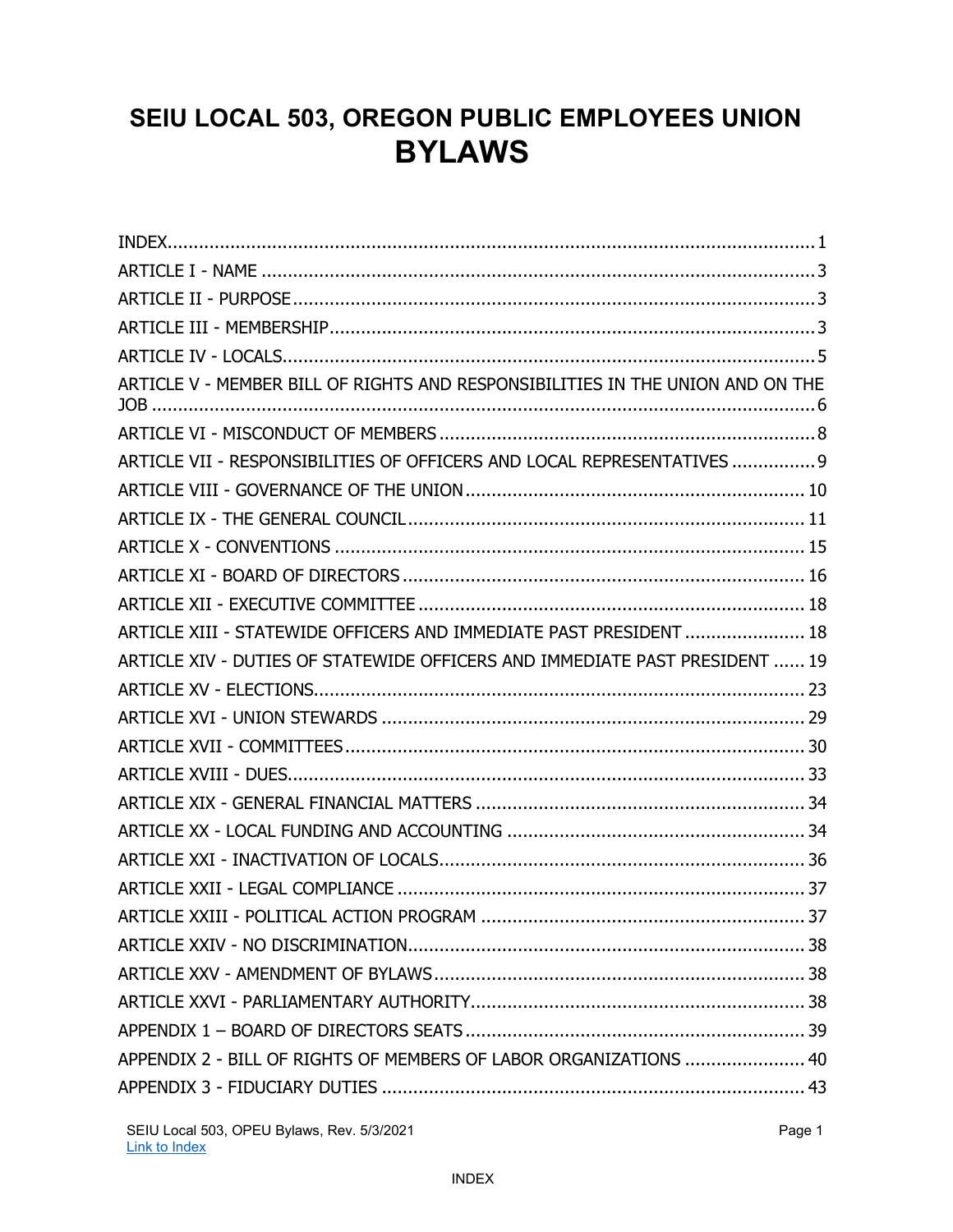| APPENDIX 5 - REMOVAL OF OFFICERS AND LOCAL REPRESENTATIVES 50                                                                                   |  |
|-------------------------------------------------------------------------------------------------------------------------------------------------|--|
| APPENDIX 6 - LABOR MANAGEMENT REPORTING AND DISCLOSURE ACT REQUIREMENTS                                                                         |  |
| APPENDIX 7 - REPORTING AND DISCLOSURE REQUIREMENTS FOR STATEWIDE OFFICERS,<br>LOCAL OFFICERS, DIRECTORS, ASSISTANT DIRECTORS AND UNION STAFF 54 |  |
| APPENDIX 8 - SEIU CODE OF ETHICS AND CONFLICT OF INTEREST POLICY and SEIU LOCAL                                                                 |  |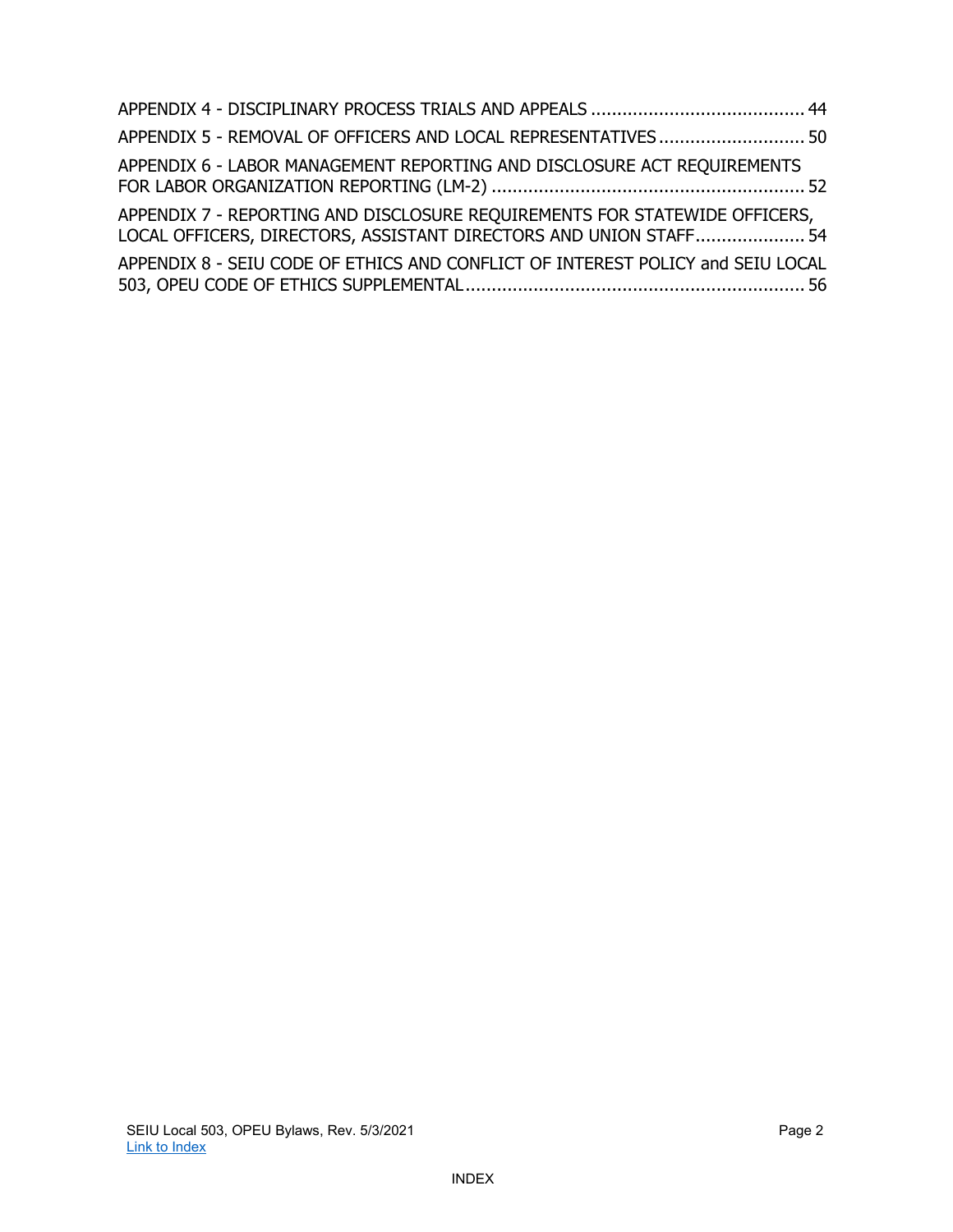# **SEIU LOCAL 503, OREGON PUBLIC EMPLOYEES UNION BYLAWS**

#### **ARTICLE I - NAME**

<span id="page-2-0"></span>The name of this organization shall be the Service Employees International Union Local 503, Oregon Public Employees Union, hereinafter referred to as the "Union".

# **ARTICLE II - PURPOSE**

<span id="page-2-1"></span>Vision Statement. We envision a just and vibrant society where everyone is treated with dignity and respect, where all workers can provide for themselves and their families.

Purpose Statement. Our Union is a labor organization established to represent and work for the benefit of both public and private sector members on matters of, including but not limited to, employment relations, collective bargaining and contract administration including arbitration and other remedies of law and rule.

Our Union is committed to operating democratically, openly, and through the leadership of its members. We seek to empower our members and their communities to overcome injustice and inequity so that everyone has equal access to opportunity.

#### **ARTICLE III - MEMBERSHIP**

<span id="page-2-2"></span>Section 1. The Union has six (6) types of membership: active, semi-active, associate, retired, staff, and community.

Section 2. Active Membership.

(a) Active membership in the Union is open to persons in bargaining units for which the Union is the exclusive collective bargaining representative, or units currently being organized by the Union,including non-traditional units that do not have a path to collective bargaining.

(b) Active membership status shall continue during the period of time that an employee is on authorized leave or for the first one hundred andtwenty (120) days after employment ends.

(c) Every active member has all rights of Union membership and has equal rights and privileges. within the Union. These rights include, but are not limited to, the right to nominate candidates, to vote in elections or referendums of the Union, to hold local representative positions, to hold statewide office, to attend membership meetings, and to participate in the deliberations and voting upon the business of such meetings, subject to reasonable rules and regulations of the Union for the conduct of such meetings.

(d) Every active member of the Union has the right to meet and assemble freely with other active or retired members; to express any views, arguments, or opinions; and to express at meetings of the Union such member's views about candidates in an election of the Union or about any business properly before the meeting, subject to the Union's established and reasonable rules pertaining to the conduct of meetings. However, nothing in subsection (a) or (b) of this Section shall be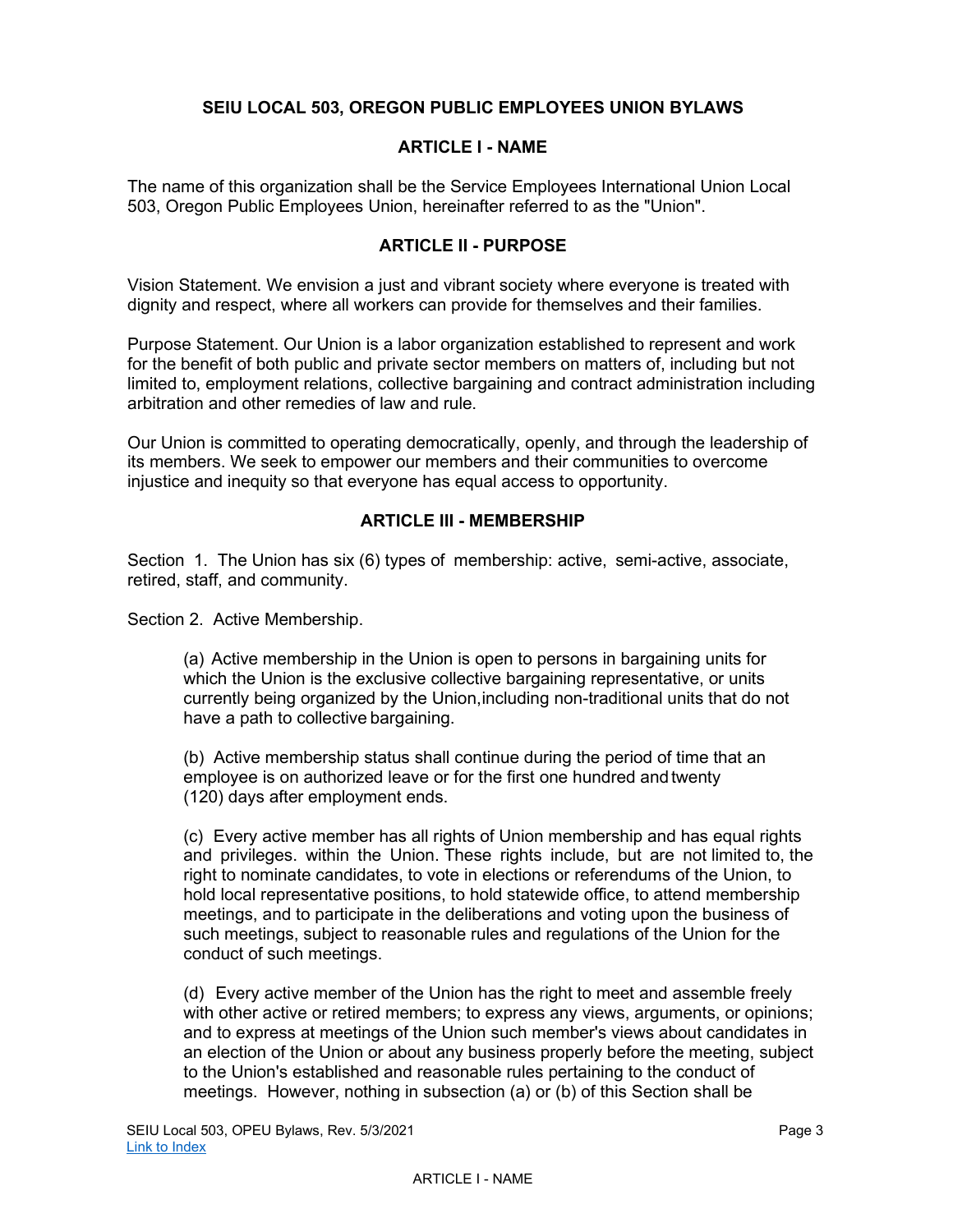construed to impair the right of the Union to adopt and enforce reasonable rules as to the responsibility of every member toward the Union as an institution and to such member's refraining from conduct that would interfere with the Union's performance of its legal or contractual obligations.

(e) A member's right to attend meetings shall not be limited to those of the member's Local, the Board or its committees, but shall apply to meetings of any Local although the member's right to vote at such meeting shall be governed by the established policies of such meeting group. The visiting member should be identified as a guest. Nothing in this provision shall limit the Board's ability to conduct its business in Executive Session in appropriate circumstances.

Section 3. Semi-Active Membership.

(a) Semi-active membership is limited to seasonal employees on layoff status and unscheduled employees in bargaining units for which the Union is the exclusive collective bargaining representative.

(b) A semi-active member may hold any statewide office and local representative positions, provided that they remain members in good standing and pay dues at the associate member rate while in semi-active status. Semi-active members shall receive all general publications sent to active members.

Section 4. Associate Membership.

(a) Associate membership is open to employees excluded from active membership in the Union, staff, or members of affiliated labor organizations.

(b) An associate member of the Union may not vote; may not nominate candidates; may not hold any statewide office or local representative position in the Union; may not attend or speak at membership meetings of the Union except by invitation of the officer or local representatives in charge of the meeting; and may not participate in deliberations on Union business.

# Section 5. Retiree Membership.

(a) Retiree membership is open to persons who, while employed, were active, staff, or associate members of the Union or its predecessor organizations or other SEIU affiliated unions.

(b) Retiree members have all the rights of Union membership except those rights excluded herein. The President of the Retiree Local 001, or, in the President's absence, the Vice President of the Retiree Local 001, shall have voting rights as a member of the Board. Delegates to General Council shall have the same voting rights as other General Council delegates.

(c) Notwithstanding the provisions of subsection (b) of this Section, no retired member, including any retired Past President, who immediately prior to retirement was not an active member under Section 2 of this Article, or a semi-active member, under Section 3 of this Article, or a staff member under Section 6 of this Article, if the staff member transitioned from an active or semi-active member to a staff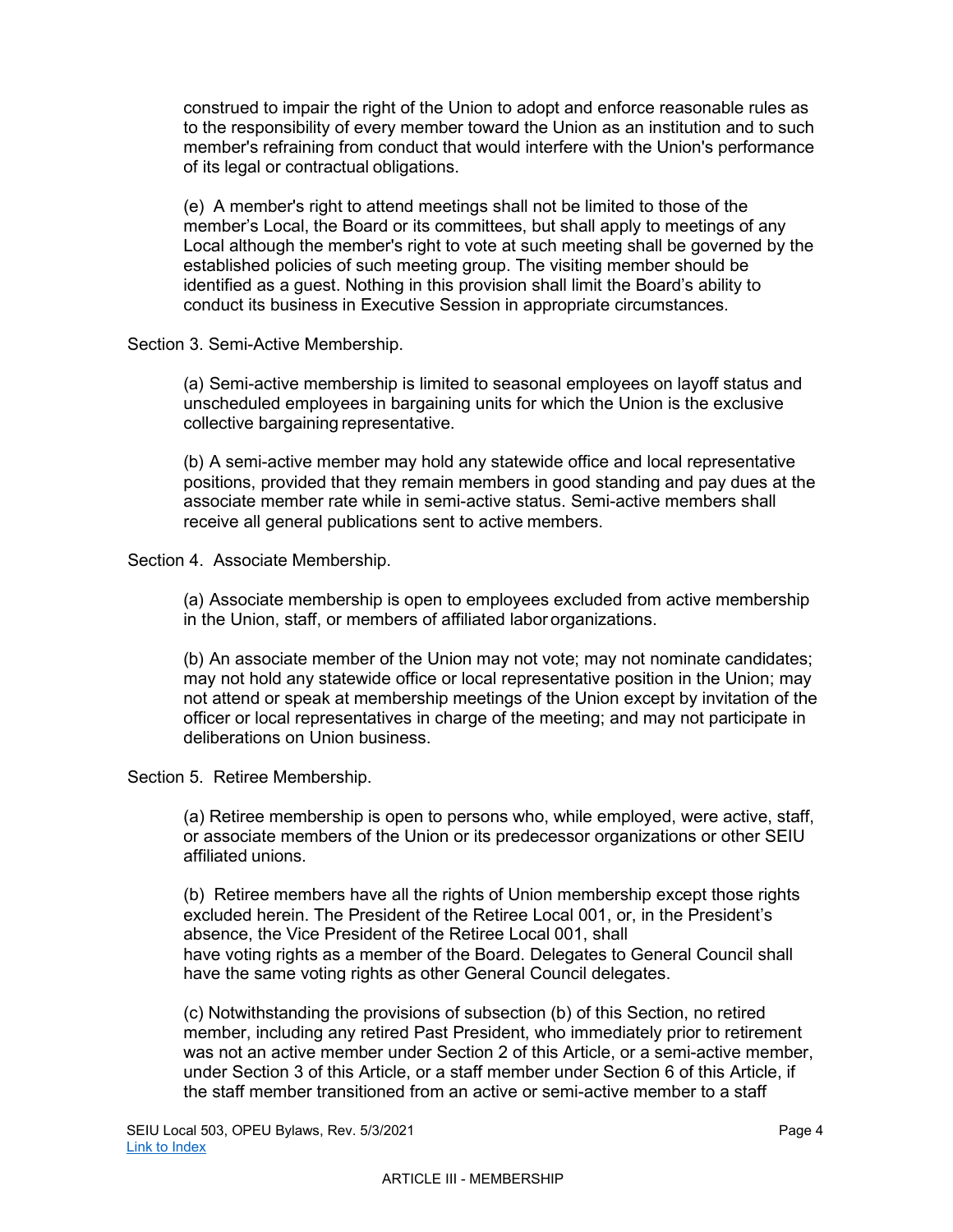member, shall have any membership rights other than the right to participate in programs made especially available for retired persons; the right to meet and assemble with other retired members for the purpose of dealing with matters or concerns relating only to retired members; and the right to express views and vote at such meetings on such matters or concerns. Exceptions to this policy may be granted to former active members of the Union who spent the majority of their employment in the bargaining unit. The grant of this exception requires unanimous approval by the Board. A retired person granted this exception by the Board has the same membership rights as other retired members who retired in active member status. This action may be revoked by a majority vote of the Board.

Section 6. Staff Membership. Staff membership is open to Union staff. Staff members have the right to:

(a) Submit resolutions to General Council, vote on dues increases and other union governance issues, including economic and social policy positions, but not on issues specific to bargaining units.

(b) Serve as a representative, with full voting rights on all issues, to any labor board, conference, convention, or other function, if elected by the membership or designated to do so by the Board.

- (c) Nominate candidates and vote in statewide Union elections.
- (d) Run for and serve in the office of Executive Director.

Section 7. Community Membership.

(a) Any person excluded from active membership in the Union, and who desires to support the objectives and goals of the Union, may apply to become a community member.

(b) A community member is not entitled to any of the rights afforded to active, semiactive, staff or retiree members. The Union's Board of Directors may reject any application for community membership.

Section 8. Subject to approval by the Board of Directors, eligibility for continuing membership may be extended to former active members who separate from employment in a bargaining unit currently or formerly represented by the Union and to former staff members who separate from employment with the Union. The Board shall approve continuing active membership for the duration of the term of a Union Statewide President who continues to meet the other eligibility criteria in these Bylaws for the office.

Section 9. Membership is contingent upon payment of dues as provided in these Bylaws. (See Article XVIII)

# **ARTICLE IV - LOCALS**

<span id="page-4-0"></span>Section 1. Locals are sub-components of the Union comprised of the active and semiactive members for each state agency, each subsection of a state agency designated as a Local by the Board of Directors (as requested by the members in the affected agency) or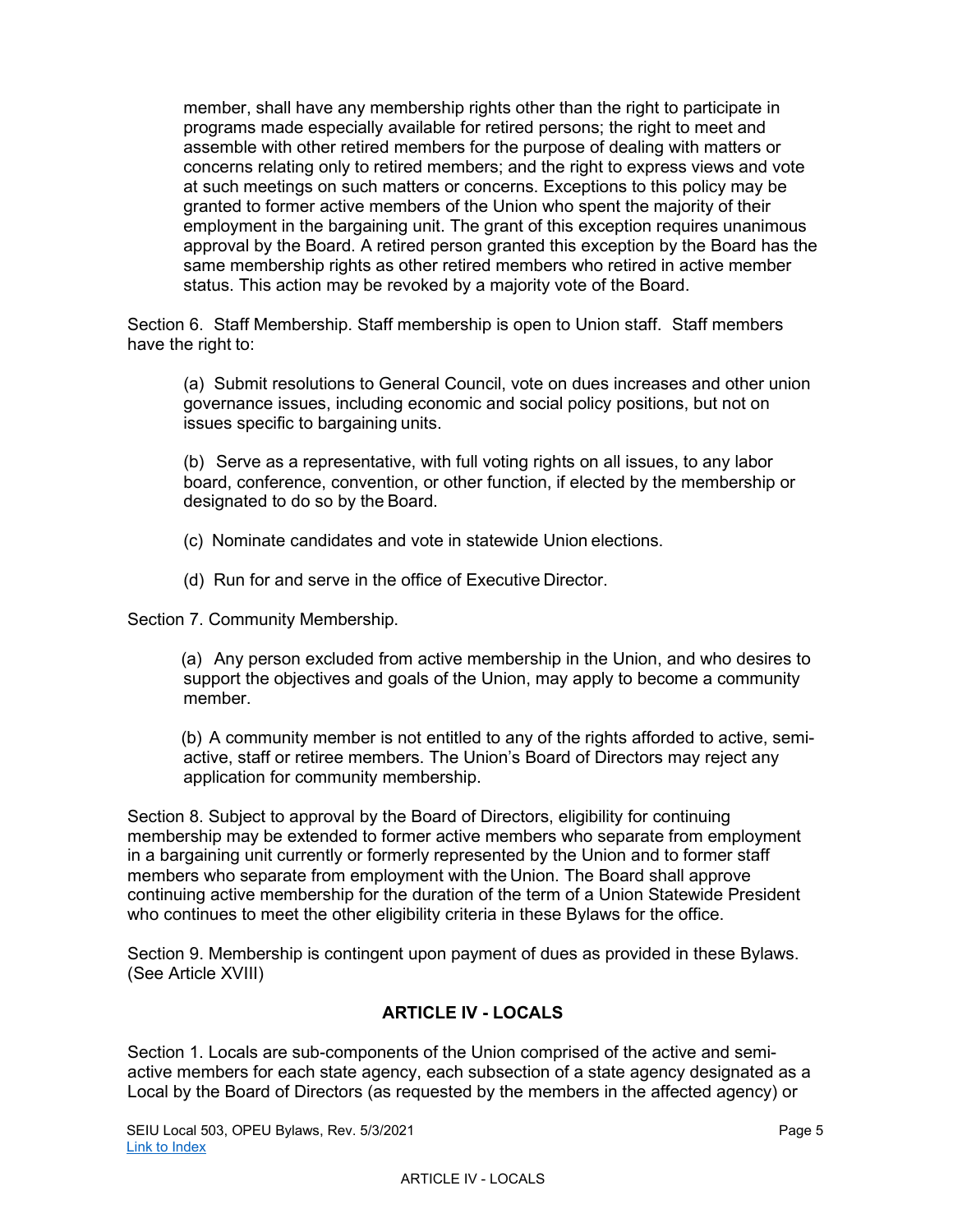other bargaining unit represented by the Union or other non-state agency bargaining unit. All alternate structures must be approved by the elected leaders of the affected Locals (or the bargaining team, in the case of newly formed Locals that do not yet have elected leaders) and the Board of Directors.

Section 2. A regular Local may also be formed by affiliation of an existing employee organization with this Union. Affiliation shall be pursuant to an affiliation agreement between the organization and the Union approved by the Board and signed by the President and Secretary of the Union.

Section 3. Each Local shall file with the Union's Secretary a signed and ratified copy of the Local's provisions for self-government and any subsequent amendments thereto. Any portion of a Local's provisions for self-government in conflict with the Bylaws of the Union or any resolution approved by the General Council shall be void.

Section 4. All active members of the Union shall belong to a Local. An active member may hold membership in more than one Local at a given time, if employed by more than one employer with Union bargaining unit members. In such cases, the member holds full membership rights in each of the Locals where they have membership, but may only have one vote in statewide issues. In order to be able to cast one vote for industry representation in the statewide Board election, a dual Local member shall have a primary industry seat determined by where the longest membership status exists. For purposes of this Article, "statewide" shall also include one representational vote at such events as General Council, bargaining conferences, SEIU conventions, etc.

#### **ARTICLE V - MEMBER BILL OF RIGHTS AND RESPONSIBILITIES IN THE UNION AND ON THE JOB**

<span id="page-5-0"></span>Section 1. Rights and responsibilities of Union members in the Union include the following:

(a) The right to have opinions heard and respected, to be informed of union activities, to be educated in union values and union skills;

(b) The right to choose the leaders of the Union in a fair and democratic manner;

(c) The right to a full accounting of union dues and the proper stewardship over Union resources;

(d) The right to participate in the Union's bargaining efforts and to approve Union contracts;

(e) The right to have members' concerns resolved in a fair and expeditious manner;

(f) The right and responsibility to use their collective strength to support, propose, amend or oppose laws or ballot measures that affect employees' rights and to otherwise help build a political voice for workers in Oregon and elsewhere;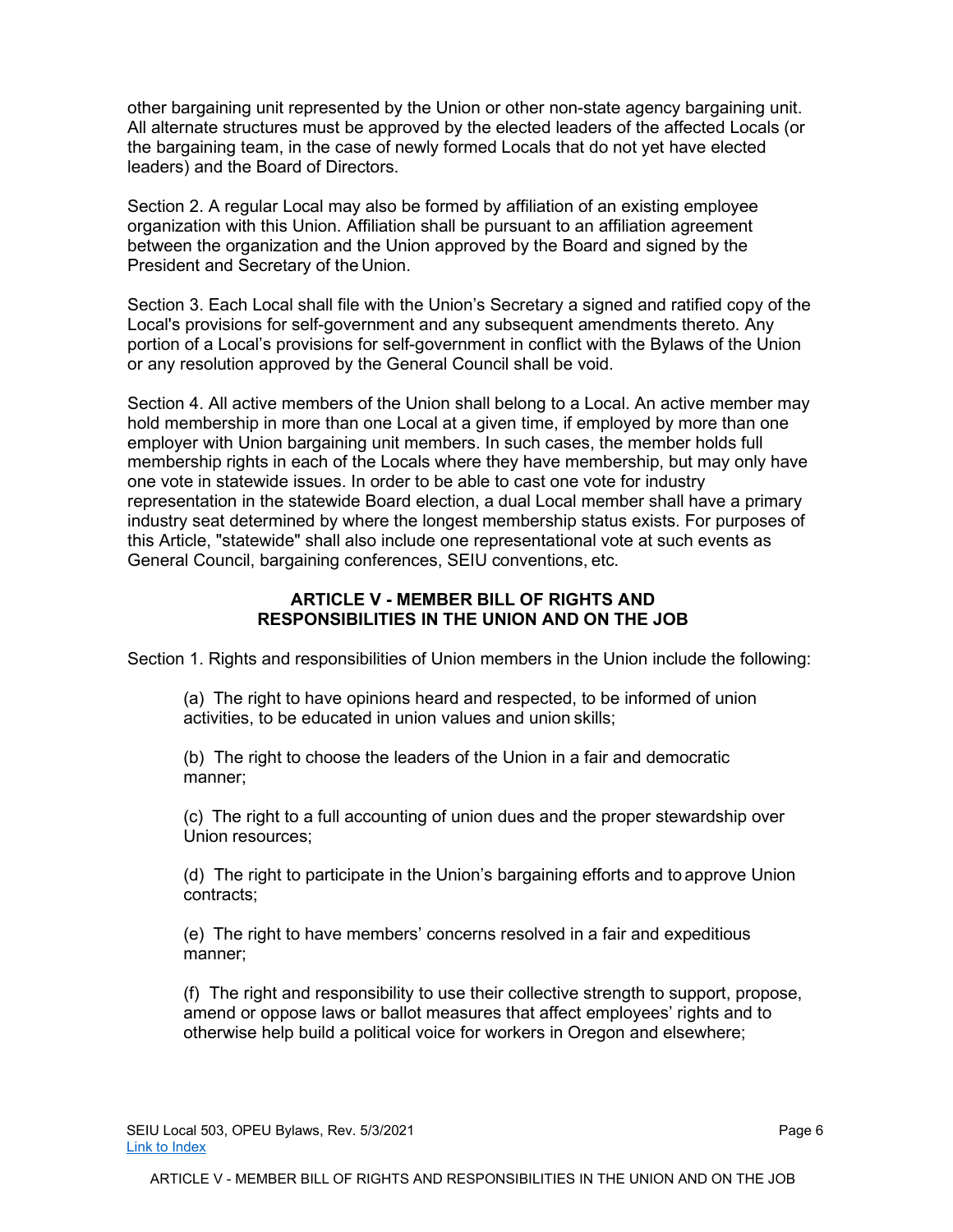(g) The responsibility to help build a strong and effective labor movement, to support the organizing of unorganized workers and to stand up for one's coworkers and all other workers;

(h) The responsibility to be informed about the internal governance of the Union and to participate in the conduct of the Union's affairs;

(i) The responsibility to contribute to the support of the Union;

(j) The responsibility to treat all workers and members fairly;

(k) The responsibility to offer constructive criticism of the Union.

Section 2. Rights and responsibilities of Union members on the job include the following:

(a) The right to have work that is worthwhile to society, personally satisfying to the worker, and which provides a decent standard of living, a healthy and safe workplace, and the maximum possible employment security;

(b) The right to have a meaningful and protected voice in the design and execution of one's work and in the long-term planning by ones' employer as well as the training necessary to take part in such planning;

(c) The right to fair and equitable treatment on the job;

(d) The right to share fairly in the gains of the employer;

(e) The right to participate fully in the work of the Union on the scope, content and structure of one's job;

(f) The responsibility to participate in the Union's efforts to establish and uphold collective principles and values for effective work participation;

(g) The responsibility to recognize and respect the interests of all Union members when making decisions about Union goals;

(h) The responsibility to be informed about the industry in which one works and about the forces that shall affect the condition of workers in the industry;

(i) The responsibility to participate fully in the Union's efforts to expand the voice of workers on the job;

(j) The responsibility to give fully and fairly of one's talents and efforts on the job and to recognize the legitimate goals of one's employer.

Section 3. All members of the Union shall have and may freely exercise the rights of union members set forth in law including, but not limited to, the "Union Members' Bill of Rights" of the Labor Management Reporting and Disclosure Act (LMRDA) which is set forth in Appendix 2 of these Bylaws.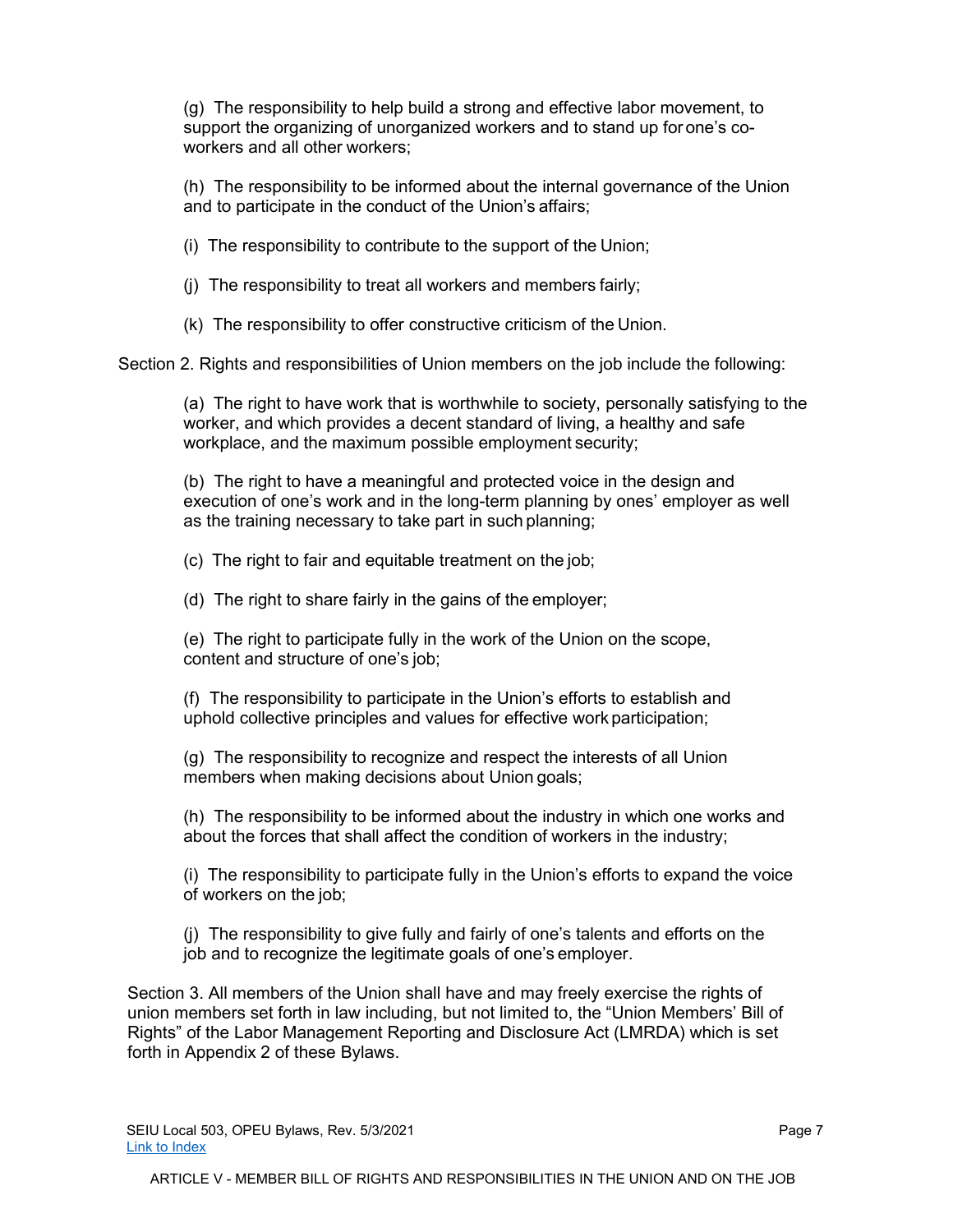# **ARTICLE VI - MISCONDUCT OF MEMBERS**

<span id="page-7-0"></span>Section 1. Members who engage in the following or other forms of misconduct shall be subject to discipline up to and including revocation of membership and expulsion from the Union pursuant to the disciplinary procedures set forth in Appendix 4 of these Bylaws.

- (a) Fail to pay dues and lawful assessments as called for in ArticleXVIII;
- (b) Engage in the following conduct:

(1) Conspire with management to the detriment of the Union or with them in collusion against collective bargaining by the Union;

(2) Solicit another labor organization or solicit other Union members or other employees eligible for Union membership to become a member of another labor organization;

(3) Pass information or initiate petitions which:

- a. Call for a new labor organization; or
- b. Seek to decertify the Union;
- (c) Engage in corrupt or unethical practices or racketeering;
- (d) Financial malpractice;

(e) Publish or make public statements that declare or imply that the Union endorses, opposes or recommends a ballot measure, candidate, legislation or any other position when the Union has not, in fact, done so;

(f) Solicit funds or enter into any contract or other arrangement regarding goods, property, or services in the name of the Union, or in such a manner as to imply endorsement by the Union, unless approved by the General Council or by the Board. This limitation shall not apply, however, to activities with a strictly social purpose;

(g) Knowingly make false statements or representations of a material fact or knowingly fails to disclose a material fact, in any document, report, or other information required to be filed under law; or willfully makes a false entry in or willfully conceals, withholds, or destroys any books, records, reports, or statements required to be kept by law;

(h) The wrongful taking or retaining of any money, books, papers or any other property belonging to the International Union or Local Union; or the wrongful destruction, mutilation or erasure of any books, records, bills, receipts, vouchers, or other property of the International Union or the Local Union;

(i) Working as a strikebreaker or violating wage or work standards established by the International Union or a Local Union; or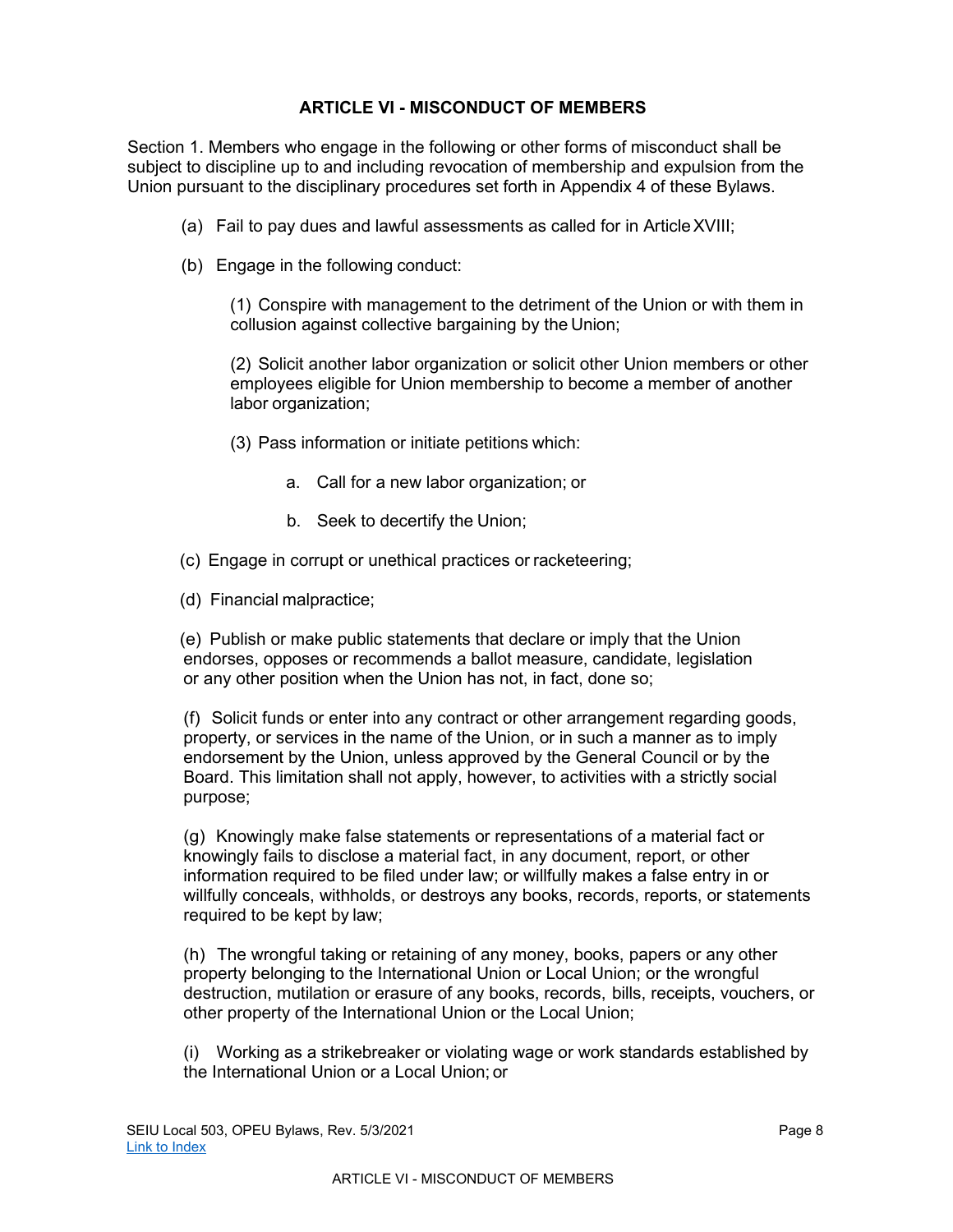(j) Bringing false charges against a member, local representative, or officer without good faith or with malicious intent.

(k) Engage in conduct at Union events which violates the Union's Code of Conduct policy, if a complaint regarding such conduct is referred for further action by the Code of Conduct Committee and the conduct is repeated or egregious in nature.

Section 2. A member whose membership has been revoked may be reinstated by a threefourths (3/4) vote of the Board after six (6) months from the date of revocation.

Section 3. Nothing in this Article is intended to, nor should it be construed to, limit the rights of any member or group of members to exercise their rights of free speech, redress of grievances, and dissent.

#### **ARTICLE VII - RESPONSIBILITIES OF OFFICERS AND LOCAL REPRESENTATIVES**

<span id="page-8-0"></span>Section 1. Responsibilities of Statewide Officers, Local Representatives, Directors and Assistant Directors, voting General Council Delegates and other representatives include the following:

(a) Act to further the purposes and principles of the Union and the interests of its Members;

(b) Preserve and defend the good name of the Union;

(c) Use the privileges of any Union office or local representative position, whether elected or appointed, to support, protect, and further the purposes, policies and procedures of the Union and to adhere to its governing documents;

(d) To prudently handle any Union fiscal matters, especially handling of Union funds, in conformance with accepted accounting principles, sound fiscal management and all fiduciary responsibilities imposed by law;

(e) To not engage in any conduct or speech, which is intended to harm the Union or its operations unless such speech or conduct is protected by law;

(f) Officers and Local Representatives shall not knowingly make false statements or representations of a material fact, or knowingly fail to disclose a material fact, in any document, report, or other information required under the provisions of the Union's Bylaws and shall not willfully make a false entry in or willfully conceal, withhold, or destroy any books, records, reports, or statements required to be kept by any provision of the Bylaws.

Section 2. A vacancy in any Local Representative position shall be filled for the remaining portion of the term in such office in accordance with the provisions of the Local's constitution and bylaws.

Section 3. Statewide Officers, Local Representatives, voting General Council Delegates, Directors and Assistant Directors may be removed from office or Local representative position pursuant to the procedures set forth in Appendix 5 of these Bylaws.

SEIU Local 503, OPEU Bylaws, Rev. 5/3/2021 [Link to Index](#page-0-0)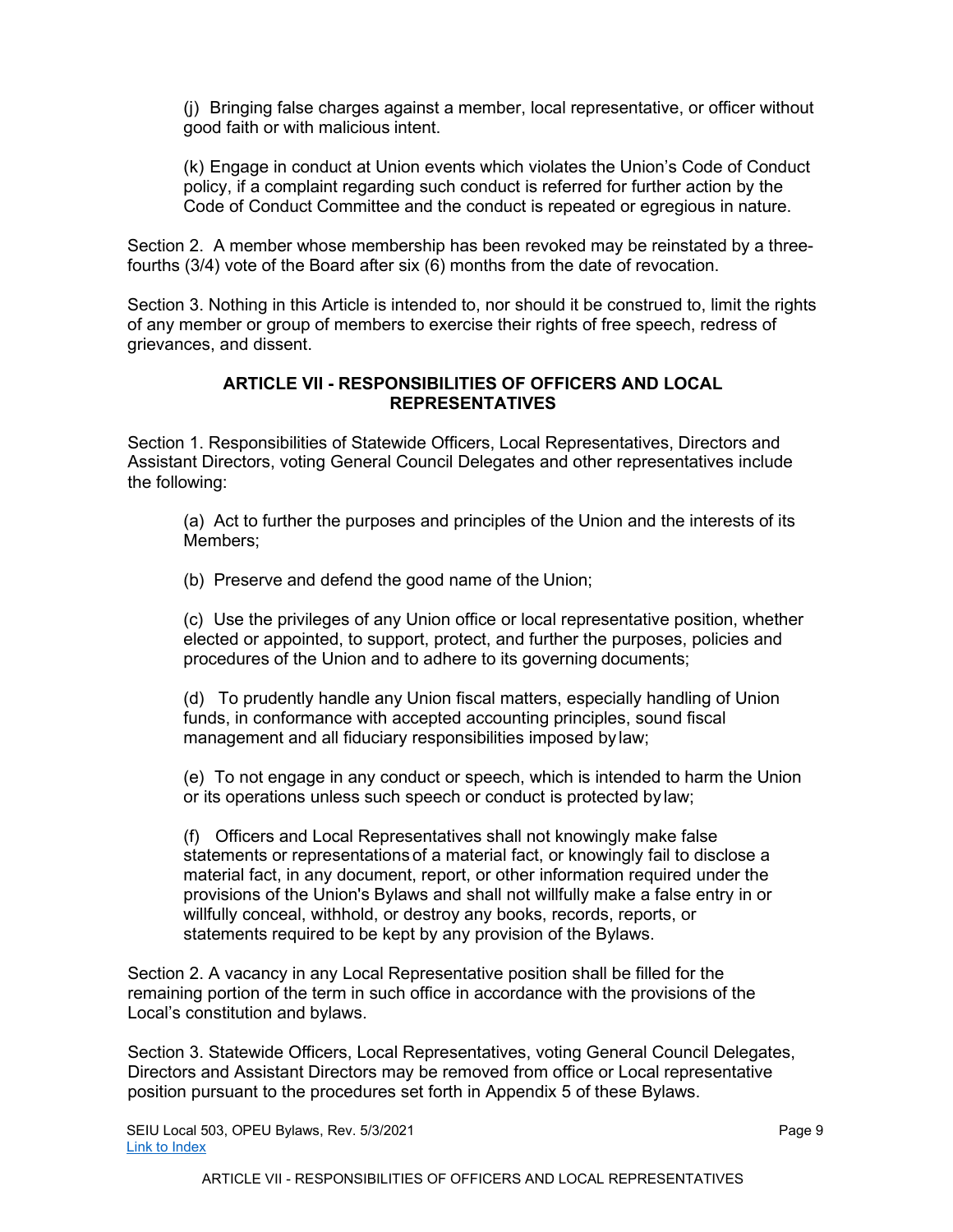Section 4. Responsibilities of Local leadership also include but are not limited to:

- (a) Building membership and reaching out to non-members;
- (b) Providing membership and union information at new employee orientations;
- (c) Supporting CAPE and/or other such projects in the interest of the Local;
- (d) Ensuring regular access to information for members of the Local;

(e) Engaging members and participating in the campaigns of the Union, especially when relevant to the Local;

(f) Recruiting Stewards;

(g) Recruiting other member leaders, including encouraging new leaders to run for office, with an emphasis on the diversity and equity of the Local's leadership;

(h) Following the SEIU Code of Ethics and Conduct and maintaining the confidentiality of sensitive issues;

(i) Local leadership in conjunction with 503 staff will conduct training for new local leadership;

(j) Other duties as included in Local bylaws.

# **ARTICLE VIII - GOVERNANCE OF THE UNION**

<span id="page-9-0"></span>Section 1. The General Council is the supreme governing body of the Union and shall meet in regular session every even-numbered year.

Section 2. The Board is the governing body of the Union between sessions of General Council, and the administration of the affairs of the Union is vested in the Board.

Section 3. The Executive Committee of the Board is the governing body between meetings of the Board.

Section 4. In addition to these Bylaws, the Union shall maintain a governing document termed Administrative Policies and Procedures (AP&P). To the extent a provision in the AP&P conflicts with a provision in these Bylaws, the terms of these Bylaws shall prevail.

(a) The AP&P document is amendable by both the General Council and the Board. Provisions adopted by a majority vote of the General Council shall be kept distinct from those adopted by the Board. Provisions adopted by the General Council may only be amended by the Board using the General Council process unless a provision has not been reaffirmed or amended by General Council for more than four (4) years. Beginning four (4) months after the conclusion of every General Council, the Board shall have authority to amend such provisions.

(b) All special rules of order governing Board of Director Meetings shall be placed in a separate document named by the Board.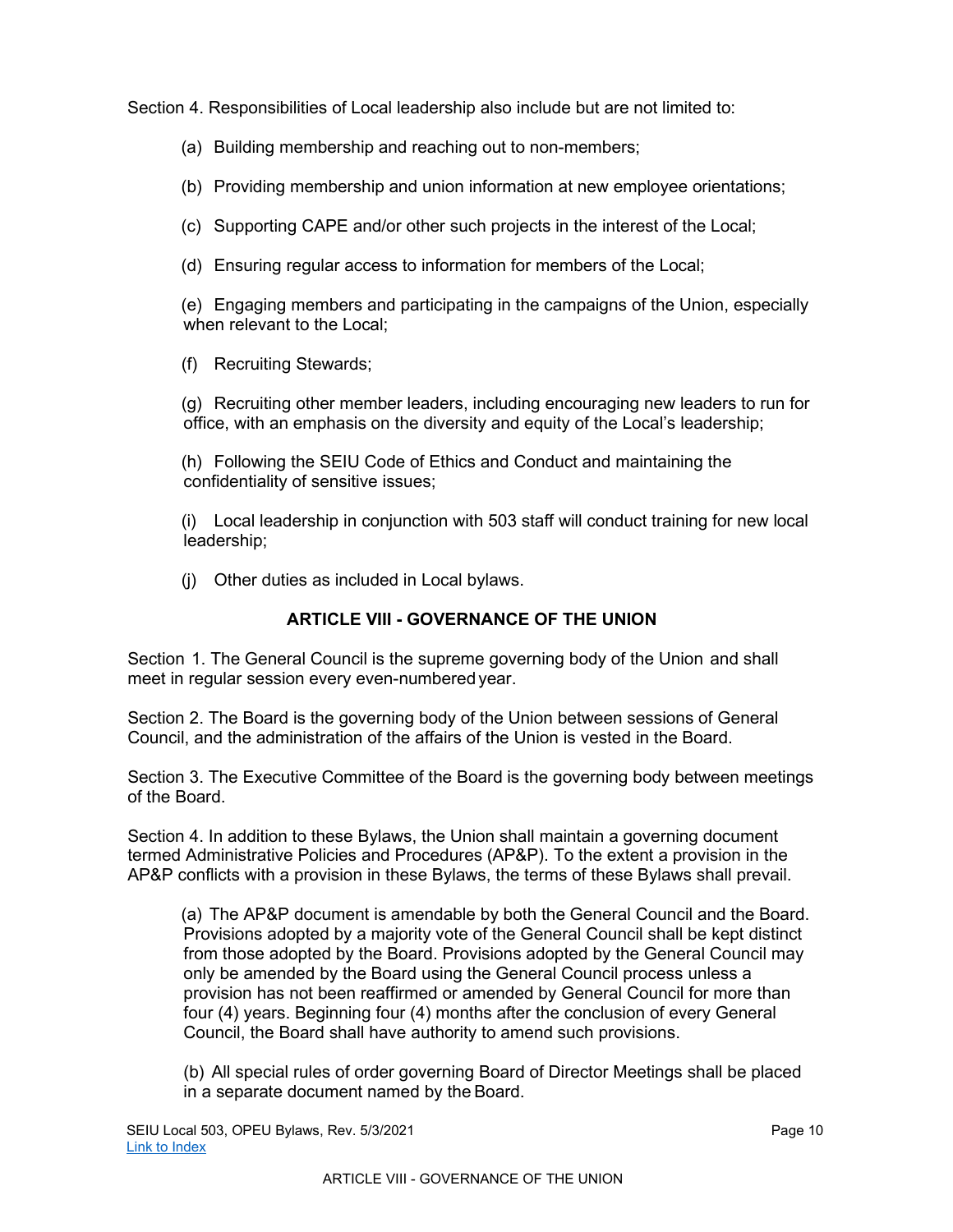# **ARTICLE IX - THE GENERAL COUNCIL**

<span id="page-10-0"></span>Section 1.

(a) The General Council shall meet in regular session within the State of Oregon during every even-numbered year on dates fixed by the Board of Directors.

(b) A special session of the General Council may be convened:

(1) On the call of the President, with the approval of the Board, with at least ten (10) days written notice to each General Council delegate;

(2) On written demand of two-thirds (2/3) of the Locals, addressed to the President and with at least thirty (30) days written notice to each General Council Delegate.

Any call to a special session shall specify the subjects on which action by the General Council is sought.

Section 2.

- (a) The voting delegate roster of the General Council consists of:
	- (1) Delegates from the Locals, including Retiree Local;
	- (2) Board Members, including Statewide Officers;
	- (3) Assistant Directors.

(b) Eligibility for a voting delegate is limited to active and semi-active members, and retired members who were active or staff members at the time they retired, if the staff member transitioned from an active or semi-active member to a staff member, and members who had their active status reinstated by the Board in accordance with Article III, MEMBERSHIP, Section 5(c) of these Bylaws.

(c) Voting delegates shall serve a two (2)-year term. Alternates who become delegates at General Council shall become delegates of record for the two (2)-year term.

(d) Past Presidents. Past Presidents of the Union who are active or semi-active members or staff members, or are retired members who were active or staff members at the time they retired, if the staff member transitioned from an active or semi-active member to a staff member, or who have had their active status reinstated by the Board in accordance with Article III, MEMBERSHIP, Section 5(c) of these Bylaws, and who are not elected to a position in Section 2(a) of this article, are permanent non-voting delegates to General Council. They have all delegates' rights and privileges, except voting.

Section 3. Local Representation. Each Local is entitled to a minimum of one (1) delegate. Representation in the General Council is otherwise accorded to each Local on the basis of one (1) delegate for each one hundred (100) members or majority fraction thereof. The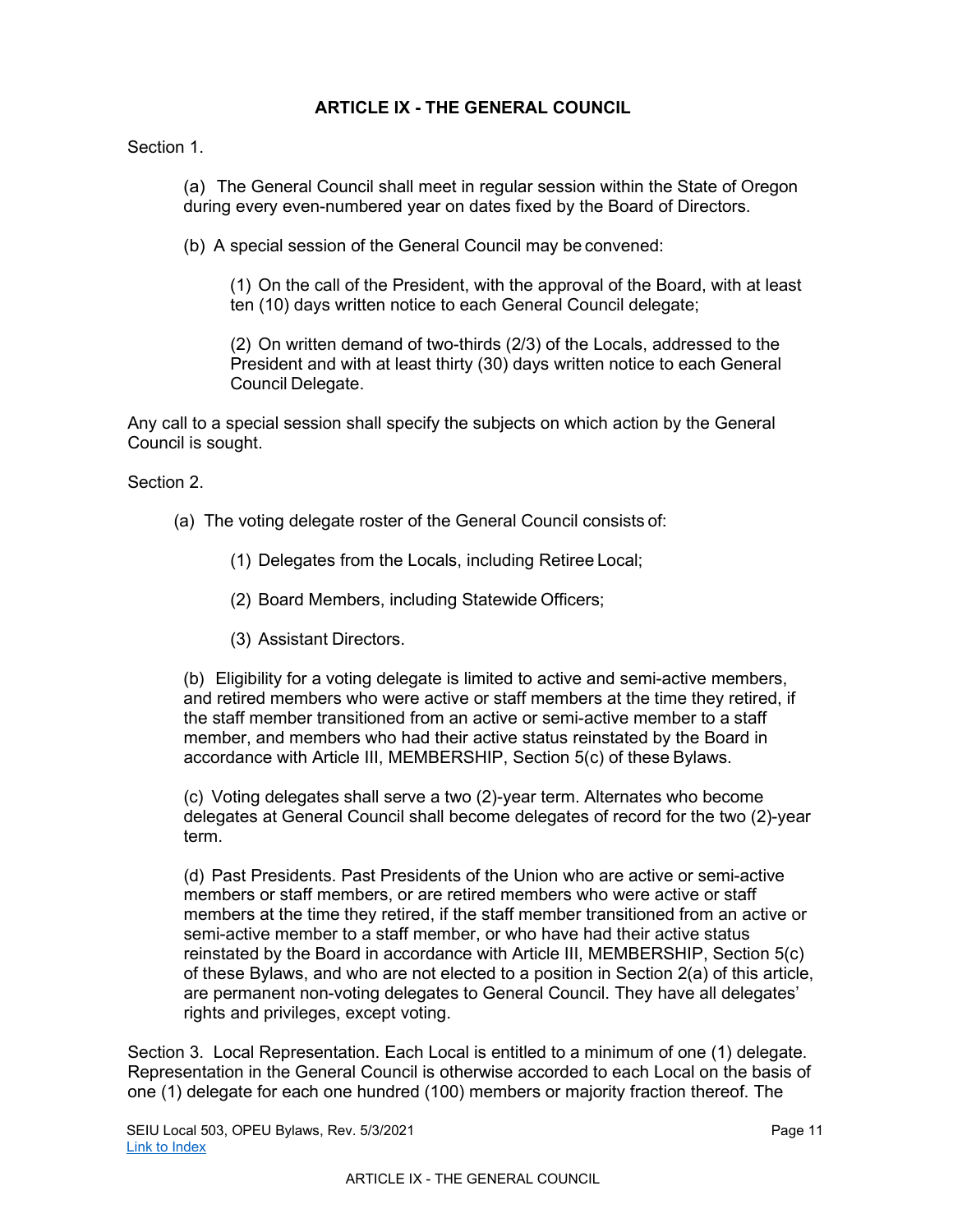number of delegates to which a Local is entitled shall be determined by the most recent Union monthly Membership Report prior to the deadline for notification of delegate strength or by the average annual membership of the previous twelve (12) months available, whichever is higher.

Section 4. Accreditation. A Local delegate is accepted as a member of General Council upon presentation and acceptance at the regular session and/or special session of General Council with credentials signed by an officer or Local Representative of the delegate's Local. Statewide Officers, Directors, and Assistant Directors, including the Retiree Local President and Vice President, are accepted as members upon presentation and acceptance of credentials signed by the Union President or Secretary.

Section 5. Voting.

(a) Franchise. Each person who is a voting member of the General Council is entitled and limited to a single vote on each issue, regardless of number of positions held.

(b) Proxy. There is no proxy voting at General Council.

(c) Quorum. A quorum at the General Council is present if two-thirds (2/3) of the voting delegates are present, provided one-half (1/2) of all the Locals are represented.

Section 6. Resolutions.

(a) Resolution Process.

(1) The object of the resolution process is to seek a plan for solving problems for which no satisfactory plan of solution exists; to express a view not previously expressed to date; or revise the Union's position on a particular economic or social concern which directly or indirectly affects members of the Union. Plans of solution and views expressed shall be compatible with the general welfare and within the purpose of the Union. A resolution shall embrace one subject only and matters properly connected therewith. Resolution sponsorship is an indication of the endorsed need to solve a problem, not necessarily an endorsement of the proposed solution; or the endorsed need to express a view, not necessarily an endorsement of the view expressed. Sponsorship also means that no satisfactory solution or expressed view can be found by any action other than General Council's.

(2) Resolutions may be authored by any member. Resolutions shall be in the form outlined by the Resolutions Review Committee. Resolutions to amend the Bylaws shall address the specific language of the Bylaws with words to be removed in strikethrough and words to be inserted underlined. Local Representatives are responsible to provide assistance in the drafting process.

(3) Resolutions may be presented at Local meetings that are Local-wide and have a quorum of Local Representatives. The Local may endorse or reject sponsorship. In the event that the Local does not endorse the resolution, the author of the resolution may, after having obtained the signatures of fifty (50)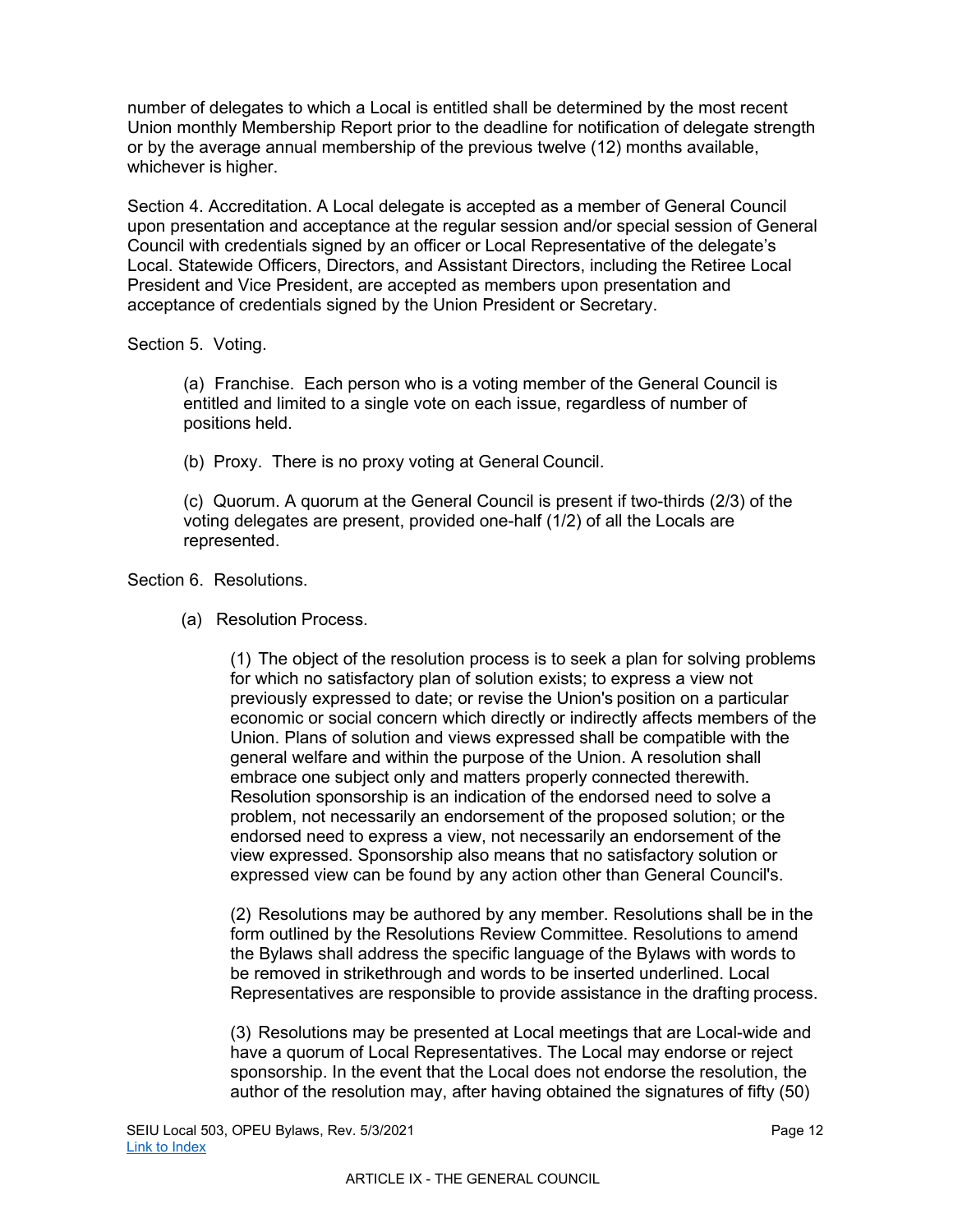active members, present it to the Resolutions Review Committee. Resolutions written by a Standing Committee of the Union are sent directly to the Resolutions Review Committee within the same time limits provided in Section 6(a)(4).

(4) Resolutions submitted to the Resolutions Review Committee up to ninety (90) days before General Council convenes shall be considered timely filed. The Board, however, may submit resolutions up to thirty (30) days before General Council convenes. After each filing deadline has passed, the Resolutions Review Committee shall meet to deal with the resolutions as provided in Section 6(b).

(5) Untimely resolutions shall not be accepted unless the subject matter is of such an emergency nature that it could not have been submitted in a timely manner. The decision as to the acceptance of late resolutions shall be the responsibility of the Resolutions Review Committee. If denied, the submitting parties may appeal such a decision to the Board.

(6) No member's resolution shall be denied because of a technicality and/or its format.

(b) Duties of Resolutions Review Committee.

(1) The Resolutions Review Committee shall meet and review resolutions submitted in a timely manner so that resolutions shall be included with the first mailing of delegate registration packets.

(2) Resolutions accepted by the committee shall be edited prior to submission for General Council. The editing process shall not change the object of any resolution.

(3) Resolutions go to the legal and political staffs for comment and to the Union Finance Committee for a cost estimate.

(4) The committee shall return resolutions which are duplications of existing policy resolutions together with a reference to where this matter has previously been addressed.

(5) After the submission deadline, the President shall recommend assignment of the finalized resolutions to General Council committees for committee hearing and action. Resolutions shall be printed for inclusion in delegate packets.

(6) The original date of submission to the Resolutions Review Committee is the controlling date. In the event a resolution is returned to the sponsor for further review and/or action, no late resolution penalty shall apply.

Section 7. Expenses. Authorized expenses of members of the General Council, when attending any session of the Council, are paid by the Union.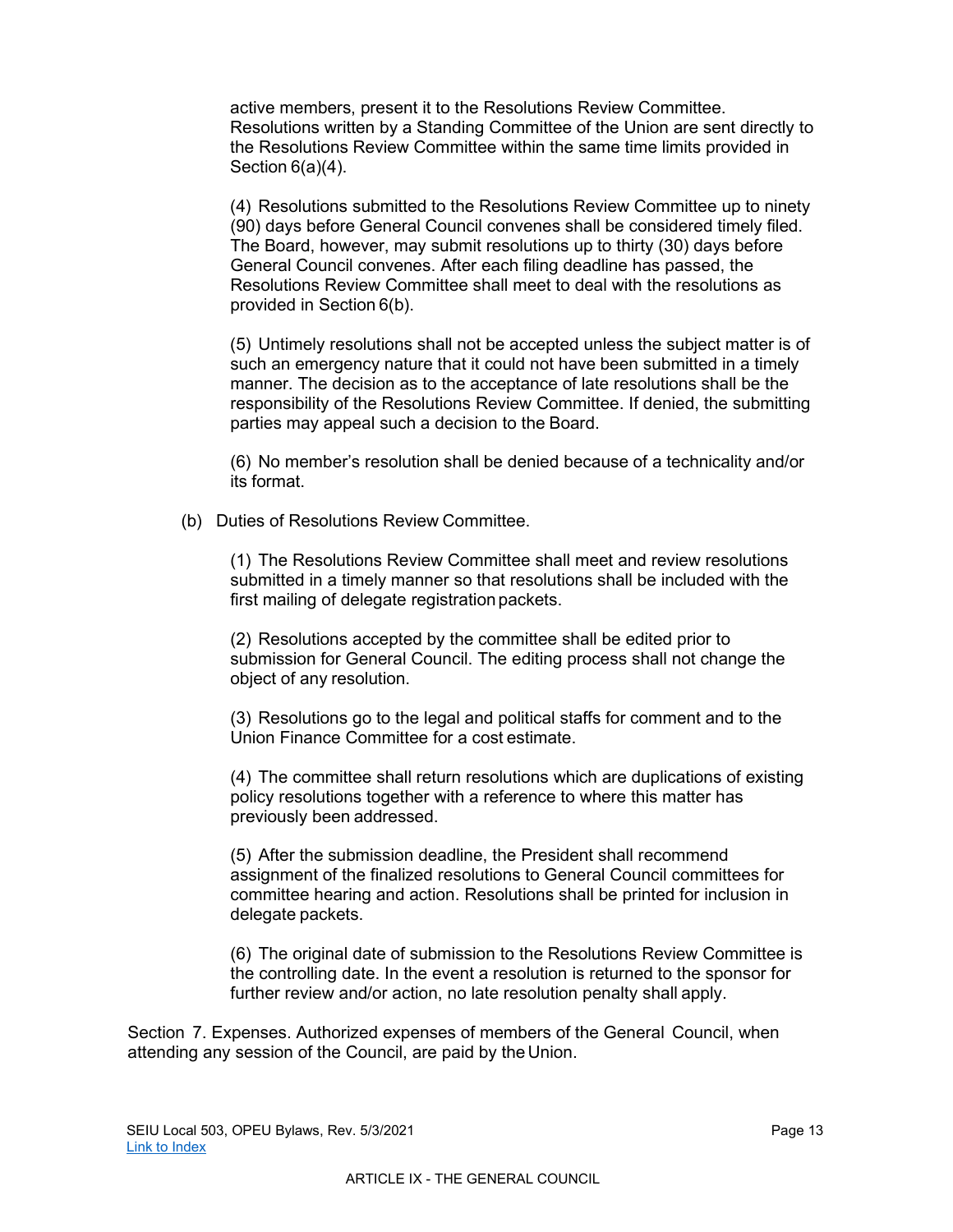Section 8. Voting Between Sessions.

(a) A vote on an issue may be required from the General Council between sessions by either the Board or by an initiative petition signed by 20 percent (20%) of the active membership or endorsed by 30 percent (30%) of the Locals. When a vote is required by the General Council between sessions, the Board shall formulate the question and shall set a time for distribution and return of written ballots containing the question. Voting shall be by those persons entitled to vote as delegates if a special session werecalled.

(b) The Executive Director shall distribute ballots to those persons entitled to vote, together with directions for voting, and any available supporting or opposing arguments pertinent to the question. The tally of votes and announcements of results shall be made by the Secretary.

Section 9. General Council Committees.

(a) Regular General Council Committees. The following General Council committees are authorized: Employee Representation, Membership Affairs, Retirement, Employee Benefits, Bylaws, Union Operations, Economic and Social Policy/International Affairs.

(b) Procedural and Special General Council Committees. Other authorized General Council committees include: Credentials, Rules, Organizational Equity & Inclusion, and General Council Planning. There shall be other General Council committees as each Board of Directors or the General Council may from time to time determine to be necessary and authorize.

(c) Appointment of Committee Members.

(1) The President, subject to confirmation by the Board, shall appoint the members of all General Council committees and designate the chairpersons thereof. The members of these committees shall be members of the General Council, with the following exceptions:

a. Members of the Credentials Committee may be appointed from the membership-at-large, including retired members of Union.

b. Members of the Resolutions Review Committee shall be appointed from delegates who attended the previous General Council and shall be appointed at least six (6) months prior to General Council.

c. Members of the Organizational Equity and Inclusion Committee shall be appointed at least six (6) months prior to General Council by the President in consultation with the Civil and Human Rights Committee and the Women's Council.

(2) Nominees for any statewide office (Union President, Vice President, Secretary, Treasurer, Executive Director) shall not serve as chairpersons of any General Council committees.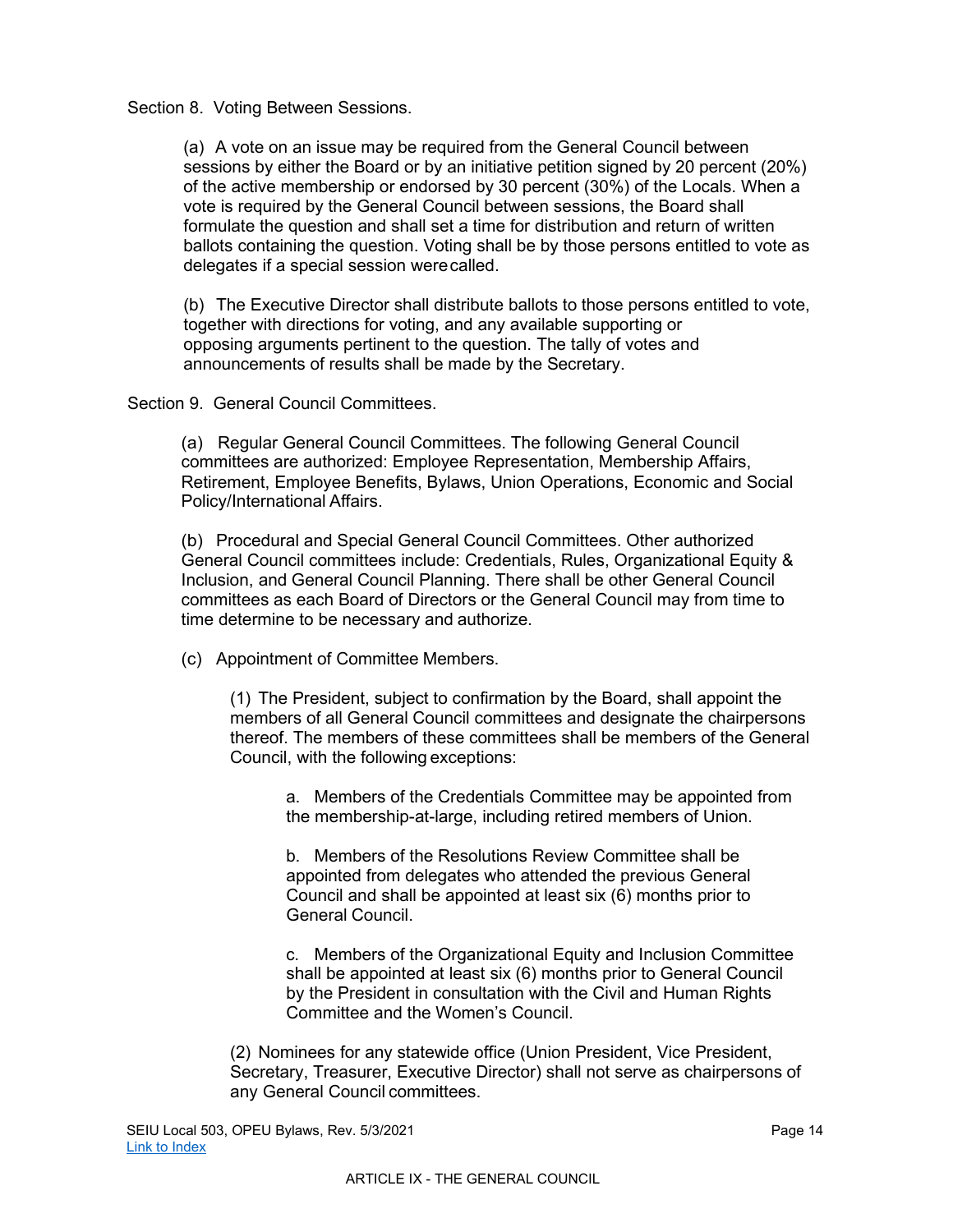(d) The General Council Planning Committee shall serve as the General Council Critique Committee and shall be appointed by the President. The committee receives suggestions on improving General Council, reviews such suggestions, and reports its findings and recommendations to the Board within ninety (90) days after the conclusion of General Council.

(e) The Credentials Committee receives proof of election and passes upon the eligibility of each delegate to the General Council.

(f) The Rules Committee meets before the convening of General Council and proposes rules to be adopted by the Council at its first session. The committee may be called upon during the Council to assist the Parliamentarian in the interpretation of rules.

(g) The Organizational Equity and Inclusion Committee shall review resolutions and reports on Equity and Inclusion impacts.

(h) Committee Handling of Resolutions. The remaining General Council committees hear, consider, and make recommendations to the Council regarding resolutions referred to them by the Resolutions Review Committee, the President, or the Council.

> (1) A committee may, by two-thirds (2/3) vote after open debate, elect to hold in committee any resolution assigned to it. These committees shall, after all resolutions have been debated and voted upon in committee, publish a list of resolutions assigned to it and the action taken on them. This list shall clearly indicate the recommendation or "held in committee" and be distributed to all delegates.

> (2) The General Council may, by simple majority, vote to call a resolution from committee for discussion by the Council delegates during the discussion of other resolutions from that committee or during new business.

Section 10. The President of any General Council or Special General Council shall appoint a parliamentarian whose sole duty shall be to keep the chairperson advised of proper parliamentary procedure and to advise the chairperson in the form of rulings on parliamentary questions raised during the General Council. The person selected to serve in this capacity shall do so to the exclusion of any other General Council or Special Council office or job.

# **ARTICLE X - CONVENTIONS**

<span id="page-14-0"></span>Effective September 2008, delegates to the SEIU Convention shall be determined as follows:

Statewide Officers and members of the Board of Directors shall serve as automatic delegates to the SEIU Convention, as long as they meet all criteria set out by SEIU (which may include having been elected in an LMRDA governed election and having been a member in good standing for at least two years). For the President of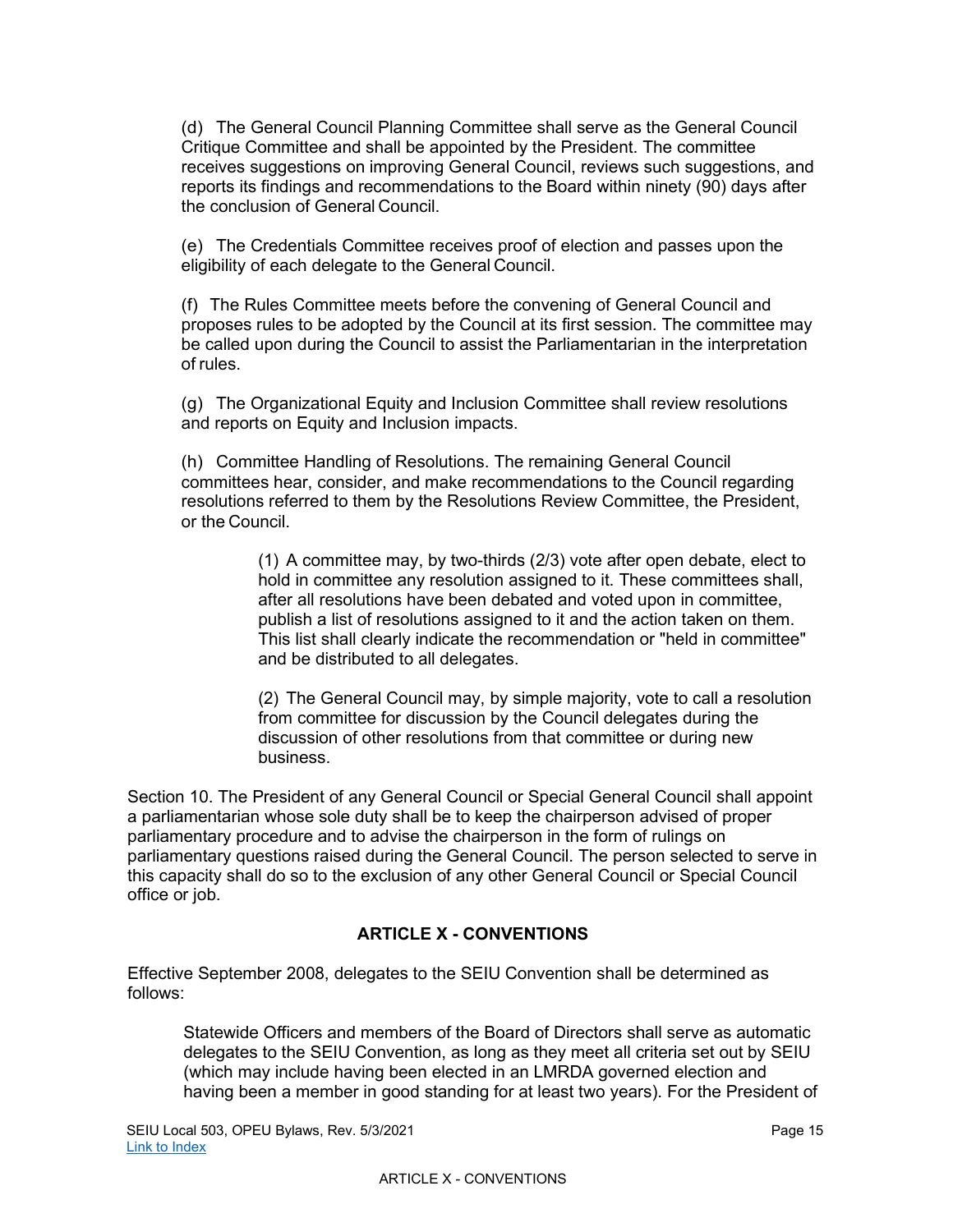the Retiree Local, this may include the Local meeting a threshold number of retiree members. If there are more people entitled to delegate status than the number of delegate slots to which the Union is entitled, then the Statewide Officers shall be automatic delegates, and names of eligible Directors shall be randomly chosen until all delegate slots are filled. If there are fewer people entitled to delegate status than the number of delegate slots to which the Union is entitled, then Assistant Directors who meet SEIU criteria shall be randomly chosen until all delegate slots are filled.

# **ARTICLE XI - BOARD OF DIRECTORS**

<span id="page-15-0"></span>Section 1. The Board of Directors of the Union (the Board) is comprised of Directors holding the seats set forth in Appendix 1 to these Bylaws, including the President of Retiree Local 001; the Statewide Officers; and the Immediate Past President.

(a) The Directors/Assistant Directors elections shall be conducted in conjunction with the Statewide Officers election after the regularly scheduled, biennial General Council session.

(b) The term of office for the Board, including Statewide Officers, shall begin with installation on the Friday immediately preceding the first, regularly scheduled, full meeting of the Board following completion of the vote tally. The President and Vice President of Retiree Local 001 shall serve a two-year term and shall be installed at the first full meeting of the Board in May, immediately following their local election.

(c) A member can serve as a Director for only two (2) terms in any six (6)-year period.

(d) Directors and Assistant Directors, other than Directors or Assistant Directors from the Retiree Local, shall be active members of the Union.

Section 2. Powers of the Board.

(a) The Board shall have such powers and duties as are set forth in this and other governing documents of the Union; shall carry out any and all recommendations and instructions from the General Council; and exercise general authority consistent therewith to formulate the program and administer the affairs of the Union between sessions of the General Council.

(b) The Board may adopt such rules and delegate such power as it deems appropriate, consistent with the Union's governing documents.

Section 3. Regular Meetings of the Board.

(a) The Board shall hold at least six (6) general meetings each calendar year. The dates for these meetings shall be published in the union newsletter in the first issue published after the beginning of thecalendar year.

(b) Other regular meetings of the Board shall be held at the call of the President, upon at least ten (10) days written notice to each Board member or by call of twothirds (2/3) of the members of the Board, with fifteen (15) days written notice to each member.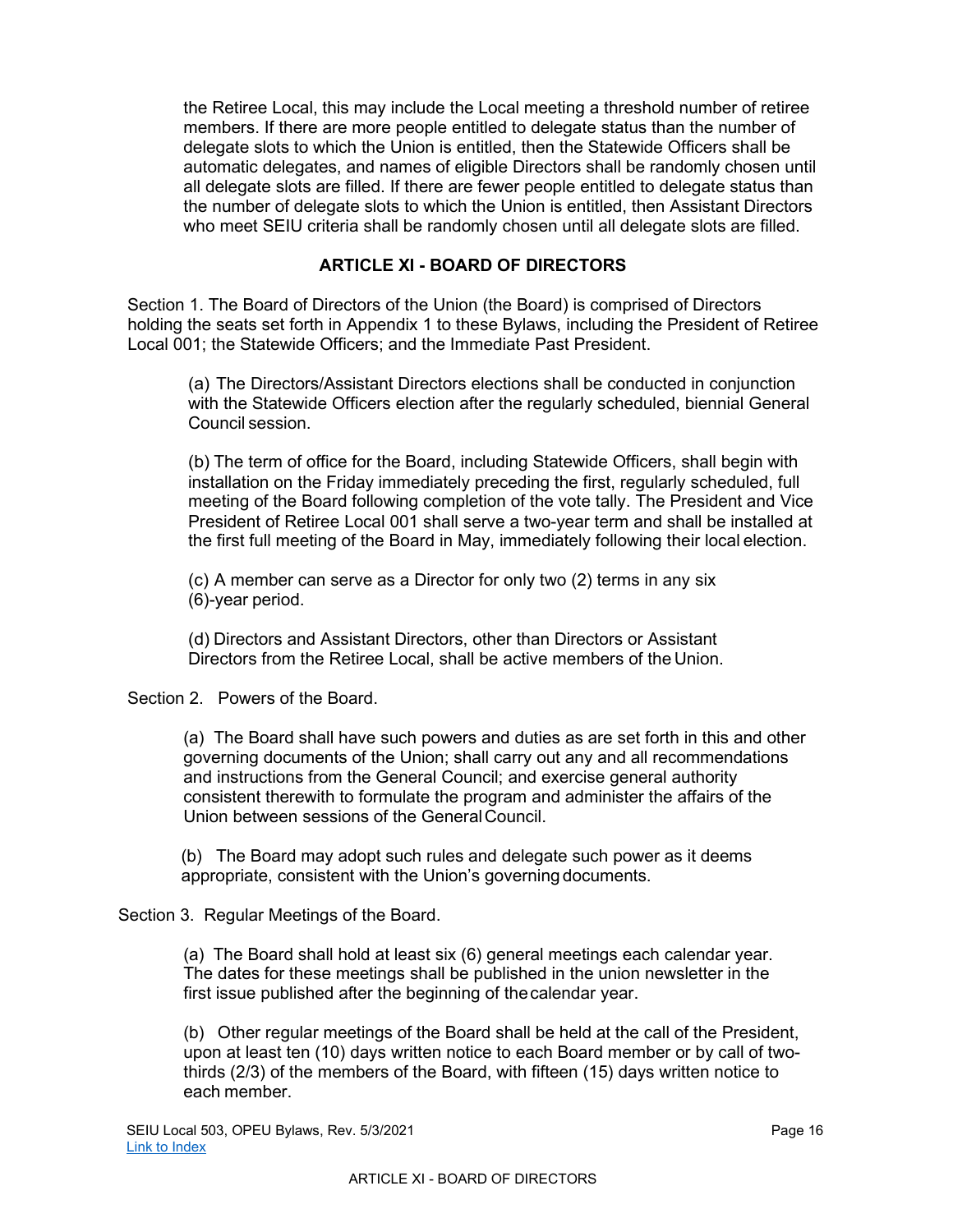Section 4. Special Meetings of the Board may be called by a majority of the Board, upon five (5) days' written notice, and are limited to a consideration of the matters specified in the call.

Section 5. Quorum of the Board. A majority of the members of the Board shall constitute a quorum.

Section 6. The Board shall determine salaries, fringe benefits, and conditions of employment for the Executive Director through negotiations between the Executive Director and the Board.

Section 7. Terms and conditions of employment for represented employees of the Union shall be subject to collective bargaining, in which the Union shall be represented by a committee consisting of management staff members appointed by the Executive Director and active Union members appointed by the President and approved by the Board.

Section 8. The Board shall follow procedures to protect the rights of dissenting Local members and assure operation of democratic processes.

(a) Members of the Board shall vote on internal employment decisions through the secret ballot, as per Robert's Rule of Order.

Section 9. Directors shall perform the following functions and duties as well as other functions and duties as appropriately assigned.

- (a) Assist members;
- (b) Encourage ethical conduct among members;
- (c) Keep the Assistant Director informed of Board matters;

(d) Represent the members at meetings of the Board and serve on committees of the Board;

(e) Upon accepting any assignment to work on the staff of the Union for a period expected to last thirty (30) days or more in duration, a Director shall temporarily step down from the duties of Director and the Assistant Director shall take over the Director's duties until the period of employment on Union staff is ended;

(f) Actively participate in campaigns approved and endorsed by the Board whenever possible. This includes, but is not limited to, phone banking, canvassing, signature gathering, moving petitions, or participation in worksite campaigns;

(g) Serve as a delegate to the SEIU Convention, consistent with the provisions of the governing documents of the Union and the International Union.

Section 10. Assistant Directors shall perform the following functions and duties as well as other functions and duties as appropriately assigned.

(a) Serve in the absence of the Director;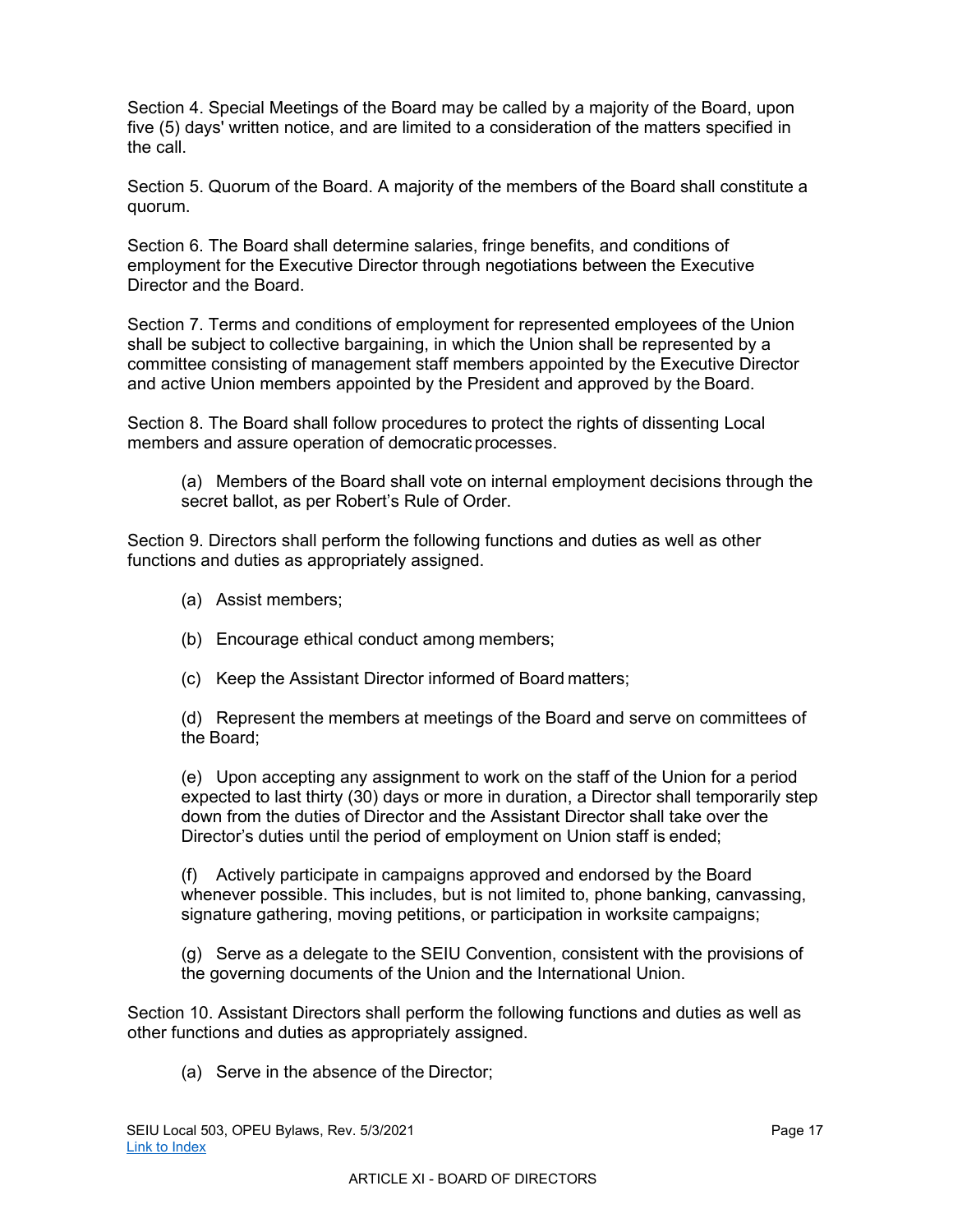- (b) Assist the Director in carrying out the Director's duties;
- (c) Upon appointment by the Board, succeed to the office of Director;
- (d) Serve on committees of the Board;
- (e) Serve as a delegate to the SEIU Convention, consistent with the provisions of the governing documents of the Union and the International Union.

Section 11. Before a Director-elect or an Assistant Director-elect may assume office, the Credentials Committee, if the General Council is in session, or the Board if it is not, shall be furnished with a copy of the certified election tally sheets signed by the Secretary of the Union.

Section 12. There shall be a mandatory orientation session for the members of each new Board held in a timely manner following installation of the newBoard.

Section 13. If a Director resigns, is removed from office, or ceases to work or live in the region from which the Director was elected (or in the employer group from which the Director was elected in the case of Directors representing employer groups), the Board shall appoint the Assistant Director to serve the remaining portion of the Director's term. If there is a vacant Director position and there is no Assistant Director from that region or employer group, an election shall be held within sixty (60) days to elect a Director to serve the remaining portion of the term. Elections shall not be held to fill vacancies unless both the Director and Assistant Director positions are vacant.

# **ARTICLE XII - EXECUTIVE COMMITTEE**

<span id="page-17-0"></span>Section 1. The Executive Committee consists of the President, who shall chair the committee; the Immediate Past President; the Vice Presidents; the Secretary, the Treasurer; the Executive Director; and three (3) Directors elected by the Board to serve terms not to exceed twelve (12) months.

<span id="page-17-1"></span>Section 2. The Executive Committee shall be elected at the first meeting of the newlyinstalled Board and every twelve (12) months thereafter.

#### **ARTICLE XIII - STATEWIDE OFFICERS AND IMMEDIATE PAST PRESIDENT**

Section 1. The Statewide Officers of the Union are: President; a Vice President employed in a public employer work sector listed in Appendix 1; a Vice President who is employed in any other sector listed in Appendix 1, including Client Employed Provider; Secretary; Treasurer; and Executive Director.

Section 2. The Statewide Officers are elected by the membership statewide. The President becomes the Immediate Past President upon installation of a successor. There is no alternate or replacement for an Immediate Past President.

Section 3. A member can serve as the President for only two (2) consecutive two (2)-year terms or a major portion thereof in any five (5)-year period.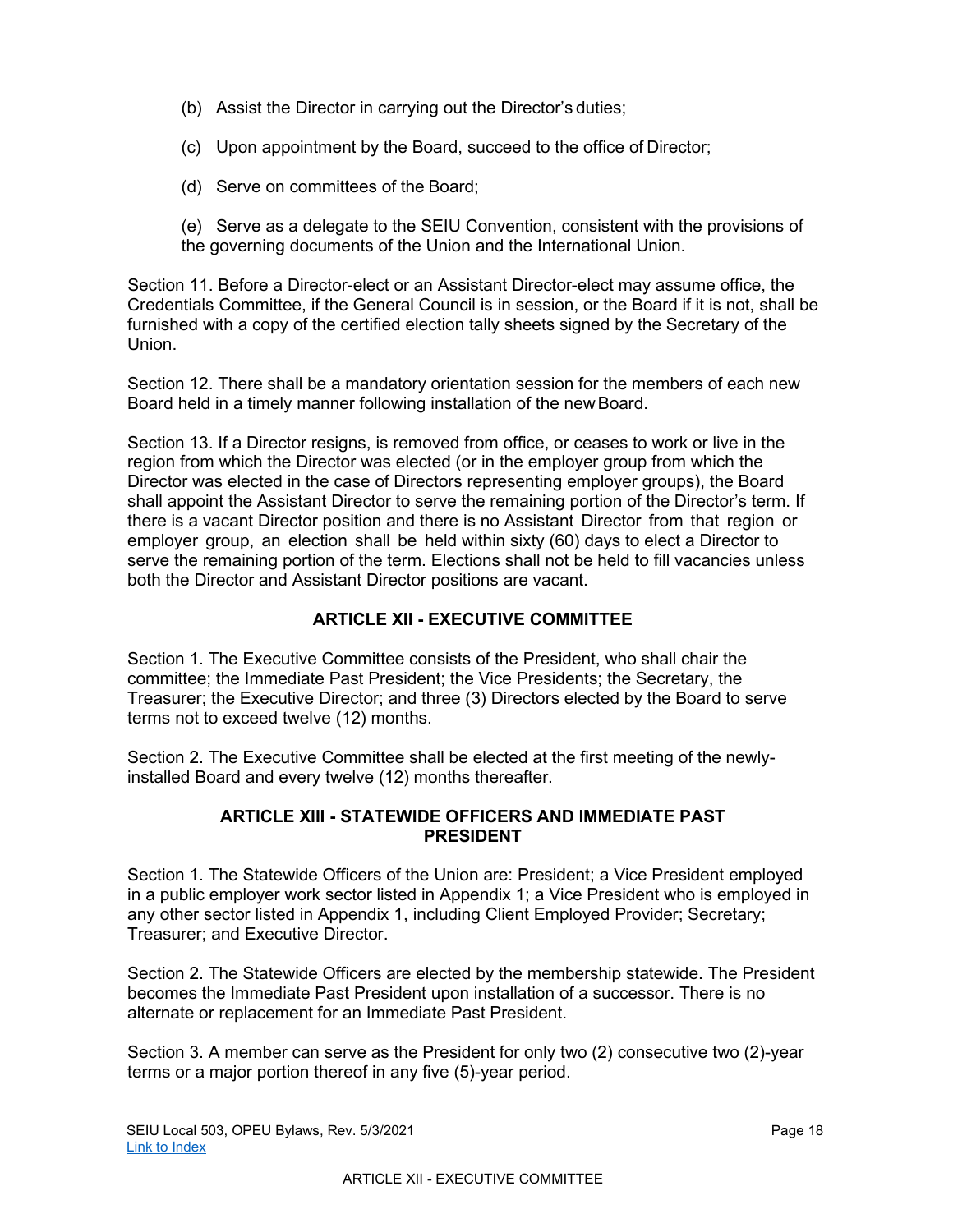Section 4. A member can serve as the Vice President, the Secretary, the Treasurer or a Director for only two (2) terms in any six (6)-year period.

Section 5. Statewide Officers shall be active members of the Union except that the Executive Director and the Immediate Past President may maintain Staff Membership status or other Union membership status except associate membership.

Section 6. In the event a Statewide Officer, other than the Executive Director, is removed from office, the Board may appoint a Board member or Assistant Director to serve the remaining portion of the term. In the case of a vacancy in the position of Executive Director, the Board may fill the position as it sees fit.

Section 7. The President shall be paid a salary (through the President's respective employer if possible) during the President's term of office. That salary shall be the salary the President earns in the bargaining unit position held at the beginning of the term, including any increases due during the term. But no less than the top step of the organizer/senior organizer salary chart in the Public Employee Representative Union contract. The Union shall consider the unique circumstances of each President and authorize negotiations with the Board of Directors for ad hoc compensation, including but not limited to the need for housing or relocation assistance, health insurance, and retirement contributions. The President shall receive no salary or other payments than those provided by the Union or by the President's bargaining unit employer. The President's membership rights required for holding office shall be maintained during the President's term(s).

Section 8. The President shall serve on a full-time basis during the term(s) of office as a Fair Labor Standards Act exempt individual.

Section 9. The Vice Presidents, the Secretary, and the Treasurer shall be paid as Fair Labor Standards exempt individuals for time loss to perform their Officer duties (through the Statewide Officer's respective employer if possible) during the Officer's term of office. That pay shall be based on the salary the Officer earns in the bargaining unit position. But no less than the top step of the organizer/senior organizer salary chart in the Public Employee Representative Union contract. The Union shall also compensate the Vice Presidents, the Secretary and the Treasurer at the rate of \$130 per month while in the Vice Presidents', the Secretary's and the Treasurer's respective positions.

Section 10. The Union shall hold harmless and make whole any Past President or future President, Vice President, Secretary, or Treasurer, from financial loss, as determined at the time they complete their term of office, in their retirement plan due to lost time for service as a Statewide Officer.

#### **ARTICLE XIV - DUTIES OF STATEWIDE OFFICERS AND IMMEDIATE PAST PRESIDENT**

<span id="page-18-0"></span>Section 1. The President shall perform the following functions and duties as well as other functions and duties as appropriately assigned.

(a) Preside at all meetings of the General Council, Board, and Executive Committee;

SEIU Local 503, OPEU Bylaws, Rev. 5/3/2021 [Link to Index](#page-0-0)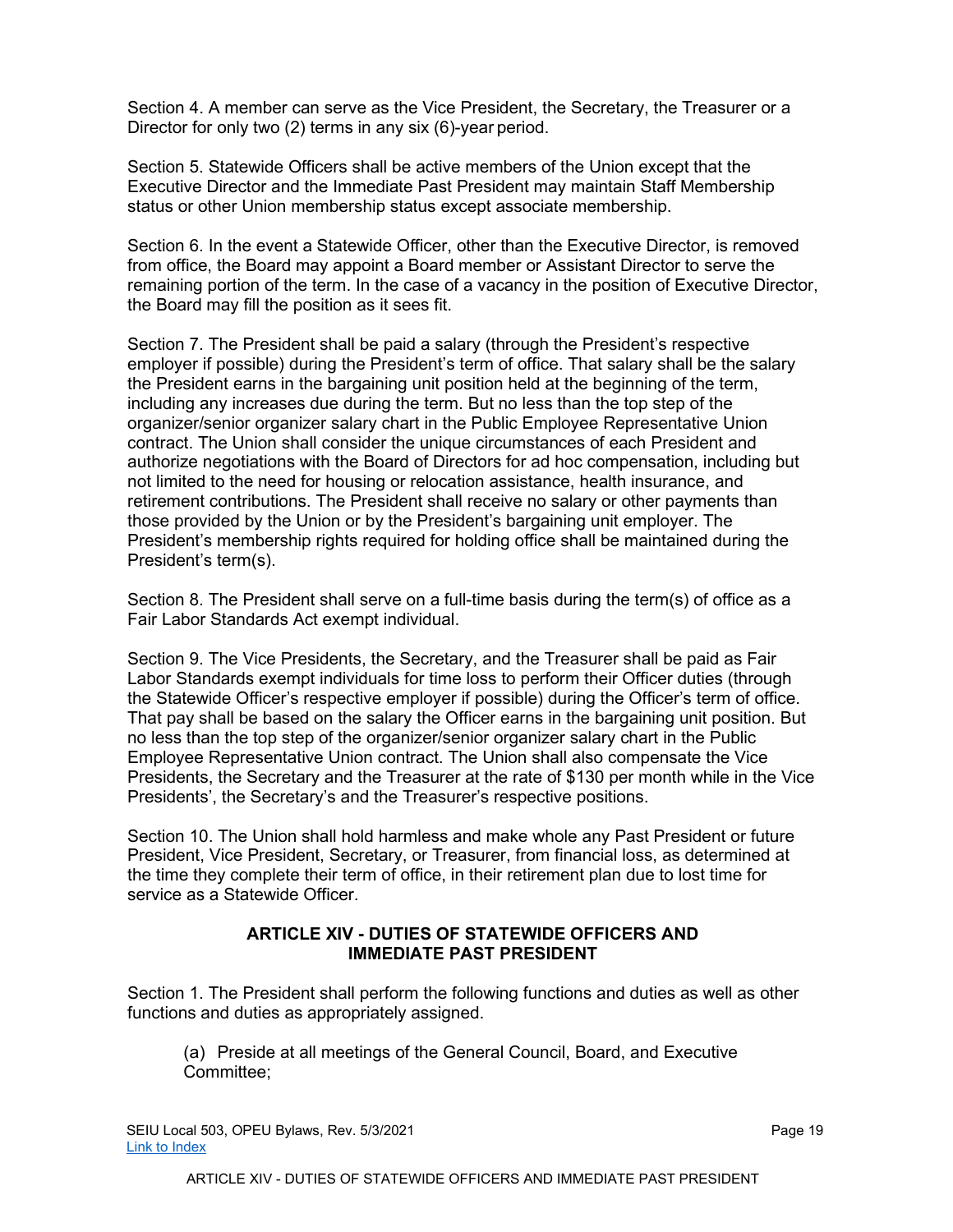(b) Set the agenda for Board meetings and act as the Board administrator;

(c) Act as the chief spokesperson for the Union;

(d) Appoint the chairs and members of Committees or Special Councils pursuant to the procedures set out in Article XVII Section 1 of these Bylaws;

(e) Appoint and, for cause, dissolve all Special committees, subject to approval by the Board;

(f) Serve as a non-voting ex-officio member of all Standing Committees;

(g) Deliver to the General Council a report on the President's administration with such recommendations as deemed advisable;

(h) Cease, upon election, to hold office in any Local;

(i) Attend and represent the Union at national or regional meetings, including coalitions in which the Union is participating. If a Vice President is unavailable, the President may delegate a representative to fulfill this responsibility;

(j) Serve as a Union delegate to the SEIU International Convention. This responsibility may not be delegated;

(k) Represent the Union on the SEIU Oregon State Council;

(l) Assist in development and oversight of the Union's internal and external communications program, in conjunction with the Executive Director and Communications Department staff;

(m) Consider and decide on appeals from Arbitration Screening Panels;

(n) Coordinate the activities of the Directors and Assistant Directors to implement strategic goals adopted by the Board of Directors, the Union and the International Union;

(o) Represent the Union at the Legislature and in ballot measure campaigns in conjunction with the Executive Director and the Political Department staff;

(p) As detailed elsewhere in these Bylaws, the President shall also: sign affiliation agreements (Art. IV § 2); sign General Council delegate credentials (Art. IX § 4); perform various functions and make certain appointments (with Board approval where appropriate) at General Council (Art. IX  $\S$ § 6(b)(5), 9(c), (d) (g), and 10); make other appointments (Art. XI §§ 3(b) and 7); and perform functions set out in Disciplinary Process Trial and Appeals (Appendix 4).

Section 2. The Immediate Past President shall perform the following functions and duties as well as other functions and duties as appropriately assigned:

(a) Advise the President;

SEIU Local 503, OPEU Bylaws, Rev. 5/3/2021 [Link to Index](#page-0-0)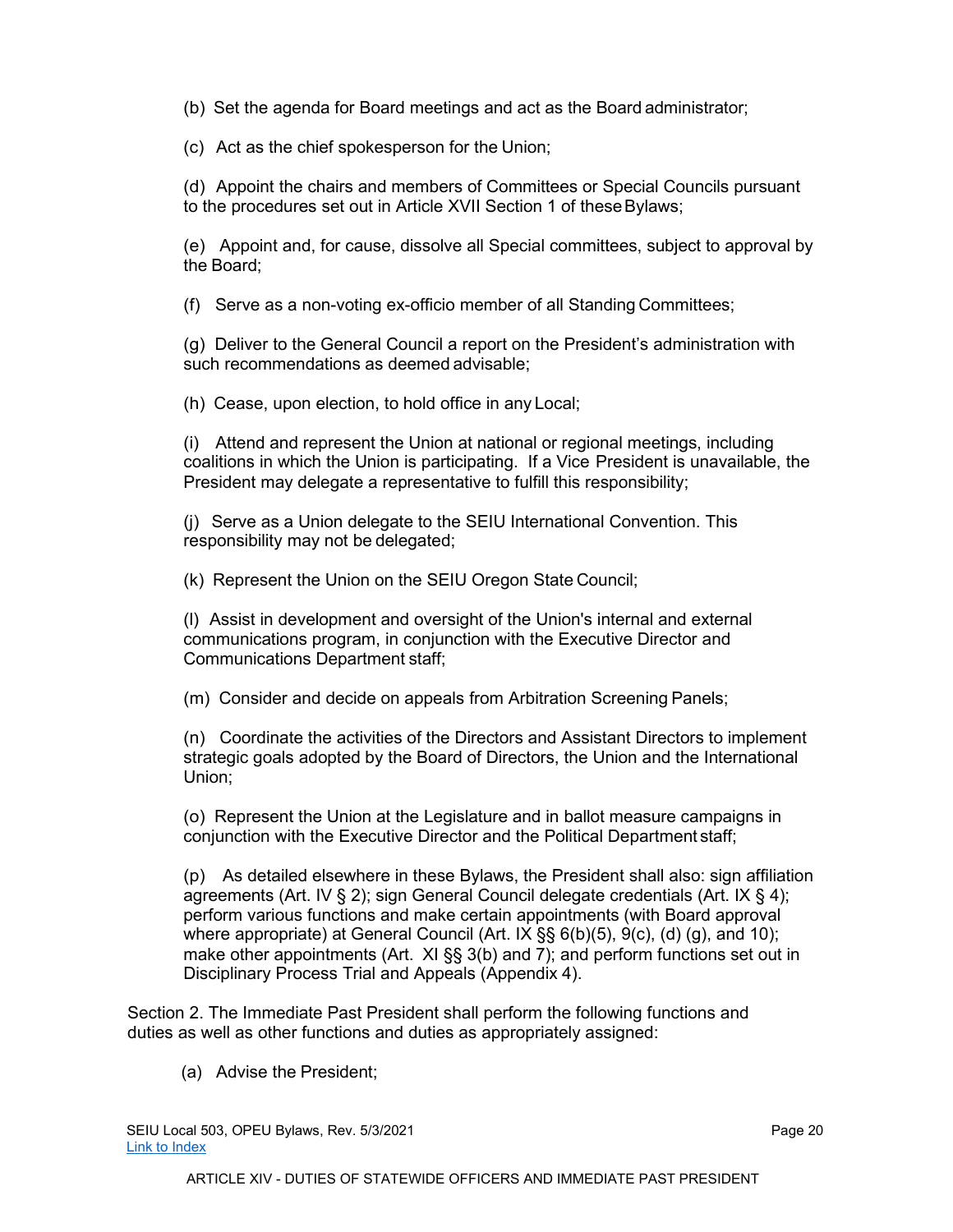- (b) Serve as a nonvoting member of the Board and the Executive Committee;
- (c) Serve on committees as appointed by the President;
- (d) Provide orientation for General Council delegates;

(e) Serve as an advisor and nonvoting delegate to the SEIU International Convention.

Section 3. Each Vice President shall perform the following functions and duties as well as other functions and duties as appropriately assigned:

(a) In the absence of or upon request of the President, perform the duties of the President;

(b) Upon appointment by the Board of Directors, replace the President for the unexpired term in the event of the death, incapacity, resignation, or removal of the President;

(c) Serve as the chairperson of a minimum of one committee to which the Vice President is appropriately assigned or appointed, as a member of the Executive Committee and as a member of the Union Finance Committee and on such other committees to which a Vice President is appropriately assigned or appointed;

(d) Serve as a delegate to the SEIU International Convention.

Section 4. The Secretary shall perform the following functions and duties as well as other functions and duties as appropriately assigned:

(a) The Secretary, working with staff as designated by the Executive Director, shall:

(1) Keep a correct record of the meetings of the General Council, the Board, the Executive Committee and the Finance Committee;

(2) Be custodian of the records of the Union including election records;

(3) Serve as a member of the Union Finance Committee and a member of the Executive Committee;

(4) Coordinate and keep current a list of policies and procedures of the Union.

(b) The Secretary shall:

(1) Serve on such committees as designated by these Bylaws and to which the Secretary is appointed by the President;

(2) Serve as a delegate to the SEIU Convention.

(c) As detailed elsewhere in these Bylaws, the Secretary shall: sign affiliation

SEIU Local 503, OPEU Bylaws, Rev. 5/3/2021 [Link to Index](#page-0-0)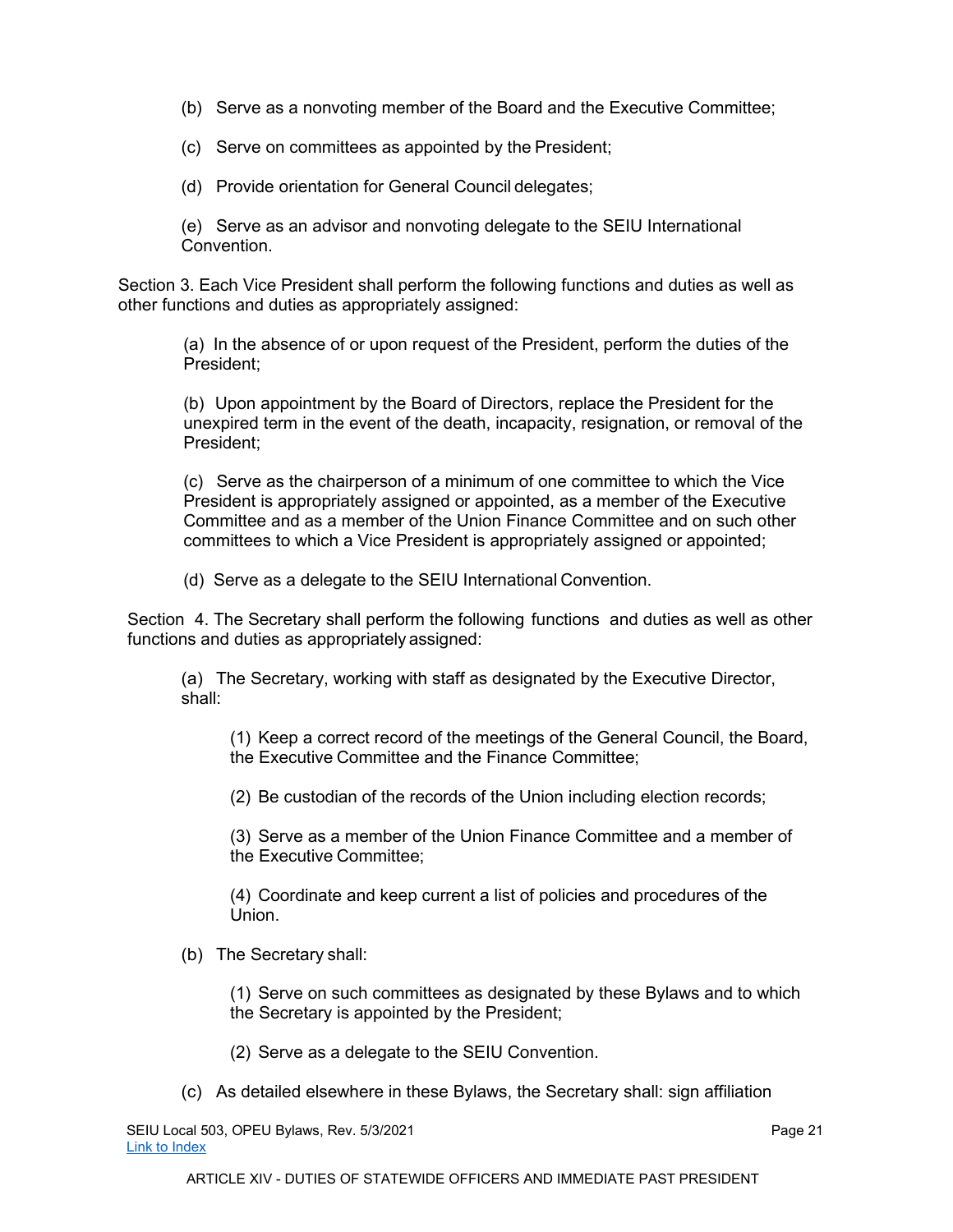agreements (Art. IV § 2); sign General Council delegate credentials (Art. IX § 4); sign certified election tallies (Art. XI § 11); certify or make public various election results (Art. XV §§ 4(i), 5(m) and (p); notify Locals of failure to file governing documents (Art. XXI § 2) and perform functions set out in Disciplinary Process Trial and Appeals (Appendix 4).

Section 5. The Treasurer shall perform the following functions and duties as well as other functions and duties as appropriately assigned:

(a) The Treasurer, working with staff as designated by the Executive Director, shall:

(1) Serve as the chairperson of the Union Finance Committee and a member of the Executive Committee;

(2) Be responsible for the oversight of the Union's finances and investments;

(3) Collect the money, keep the accounts and books of the Union; and render a statement, after a certified audit of the financial condition of the Union, to the General Council and at other times as requested by the Board.

(b) The Treasurer shall:

(1) Be responsible to the Board for annual review of the fiscal operation of the Union and Locals;

(2) Serve on such committees as designated by theses Bylaws and to which the Treasurer is appointed by the President

(3) Serve as a delegate to the SEIU Convention.

(c) As detailed elsewhere in these Bylaws, the Treasurer shall approve the holding of Local financial records (Art. XX § 6).

Section 6. The Executive Director, or through the Executive Director's delegate, shall perform the following functions and duties as well as other functions and duties as appropriately assigned:

(a) Serve as the chief executive officer of the Union and have general supervision of and direction over the daily activities of the Local, including employment and supervision of staff, and expenditure of Union funds, subject to the financial ability of the Union to pay and consistent with the priorities and policies of the Union as determined by the Board and the Bylaws;

(b) In conjunction with the Secretary and appropriate staff, maintain records of the meetings and maintain and coordinate current policies and procedures of the Union;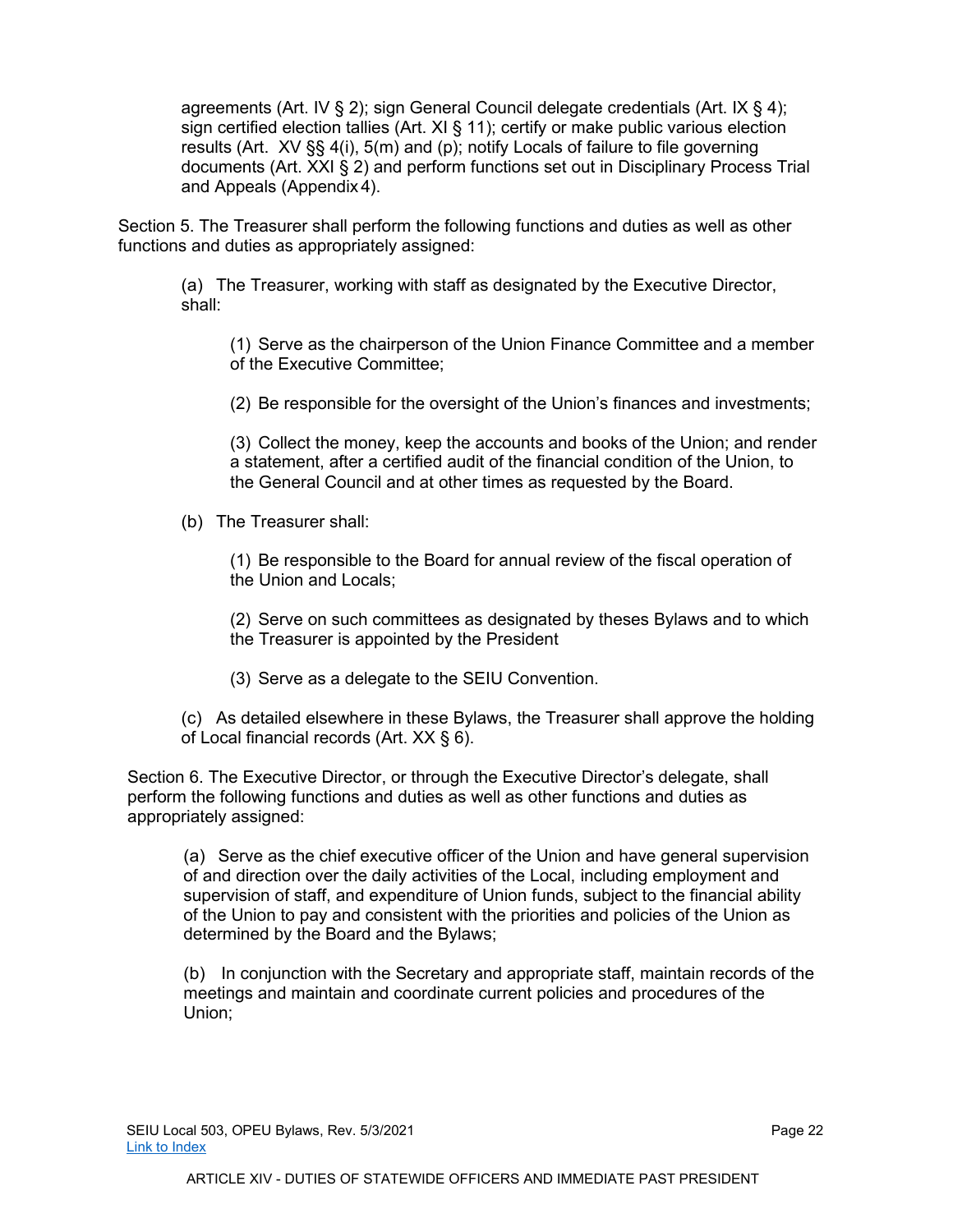(c) In conjunction with the Treasurer and appropriate staff, maintain records of the bank accounts and financial transactions, purchase insurance and bonds, collect monies and maintain the books of the Union and prepare an annual budget for the Union.

(d) Serve as a member of the Union's negotiating teams along with member representatives and staff assigned to sit at the bargaining table; oversee other daily activities of the Union such as organizing, contract administration, political activity, and training. The Executive Director may appoint representatives to discharge any of these responsibilities;

(e) Provide regular reports to the Board on the various programs and projects carried out by the Union. Such reports shall allow for time for discussion and evaluation

(f) Maintain an internal and external communications program throughout the Local; represent the Union within the community and with the media, in conjunction with the President who serves as the chief spokesperson for the Union;

(g) Attend and represent the Union at all appropriate national, regional, or Local meetings of a variety of organizations, including coalitions for which the Union is participating. The Executive Director may appoint a representative to discharge this responsibility;

(h) Serve as a Union delegate to the SEIU Convention. This responsibility may not be appointed to another Union representative. However, a duly elected alternate delegate may serve, as appropriate, in the Executive Director's absence;

(i) Cease, on election, to hold any office which until then the Executive Director may have held in the Executive Director's Local. The Executive Director may not hold any other employment while holding this office nor receive a salary from any source other than the Union.

Section 7. Statewide Officer Vacancies.

(a) Consistent with the provisions of Article XIII, Section 6, if a Statewide Officer, other than the Executive Director, is removed from office or if it is otherwise necessary to fill an office vacancy or newly created office at this level, the Board may appoint from the Board and Assistant Directors a person to serve the remaining portion of the term. In the case of a vacancy in the position of the President, a Vice President appointed by the Board shall become the President. In the case of a vacancy in the position of Executive Director, the Board can fill the position from staff, active membership, from outside the Union or as it otherwise sees fit.

# **ARTICLE XV - ELECTIONS**

<span id="page-22-0"></span>Section 1. Elections shall be conducted for Directors/Assistant Directors, Statewide Officers, Local Representatives, and General Council Delegates and Alternates where applicable.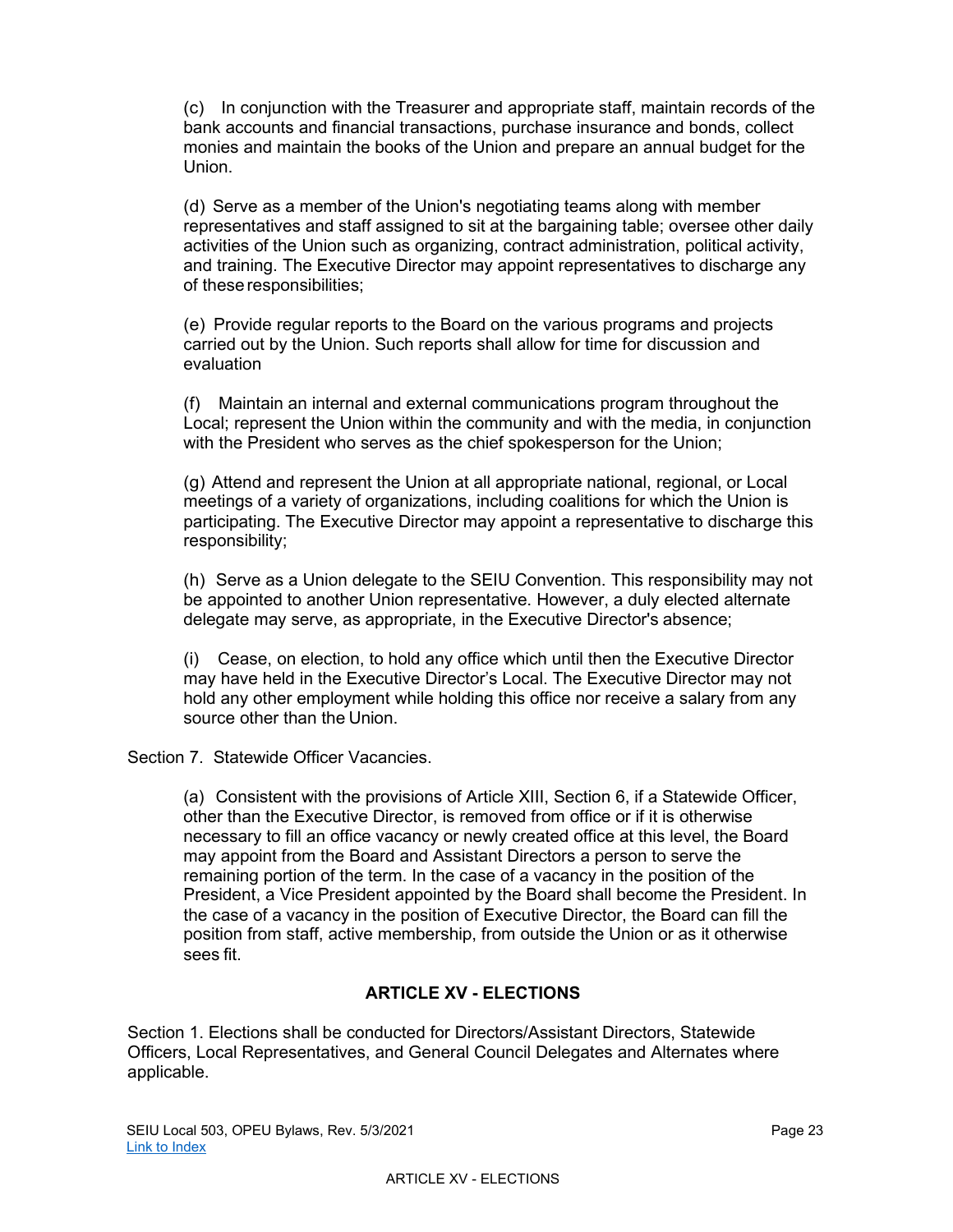Section 2. The provisions of this Section shall apply to all elections conducted under this Article.

(a) All elections herein shall be conducted by secret ballot. Secret ballot shall include all methods of balloting that have been considered to be secret for purposes of representation elections run by governmental bodies. It is the responsibility of the Union to secure the integrity and accuracy of the secret ballot.

(b) Eligibility of members to nominate candidates and/or vote in any election is determined by the member's status set forth in Article III MEMBERSHIP of these Bylaws.

(c) All eligible voters in good standing may nominate candidates (including themselves), be a candidate, and hold office or local representative positions subject to any restrictions contained in these Bylaws.

(d) A notice that nominations are open shall be distributed to all eligible voting members. The notice shall provide adequate time and opportunity for names to be placed in nomination and shall include the office(s) or position(s) to be filled, the date(s), time(s), and place(s) nominations shall be accepted, a description of the duties of the office(s) or position(s) and a proper form and instructions for submitting nominations, or a reference to a website where the last two items may be found. Members may request and shall receive printed copies of the materials made available on a website.

Section 3. Campaign rules, candidate rights, and limitations applicable in all elections under this Article.

(a) Neither Union funds derived from dues, assessments, or other levies nor staff time may be used to promote any person's candidacy. No employer may make contributions of cash or anything of value, either directly or indirectly, to promote any person's candidacy. No employee of the Union shall give or lend any Union money, goods, or services to aid the candidacy of any person seeking election. Members shall not be given free use of Union resources (e.g. copy machines, video equipment) to promote any member's candidacy.

(b) Except as otherwise provided in these Bylaws, every member shall have the right to vote or otherwise support the candidates of such member's choice without being subject to any penalty, discipline, improper interference or reprisal of any kind by the Union or any member, employee, agent or representative.

(c) Staff who are members of the Union shall be deemed to be in compliance with (a) and (b) above if their activities regarding campaigns do not occur during regular working hours or during any other hours in which staff are assigned to, or are working on union business of any kind.

(d) The Union shall comply with all reasonable requests by candidates to distribute campaign literature to eligible voters at the candidate's personal expense. All candidates shall receive equal privileges and opportunities to avail themselves of this service.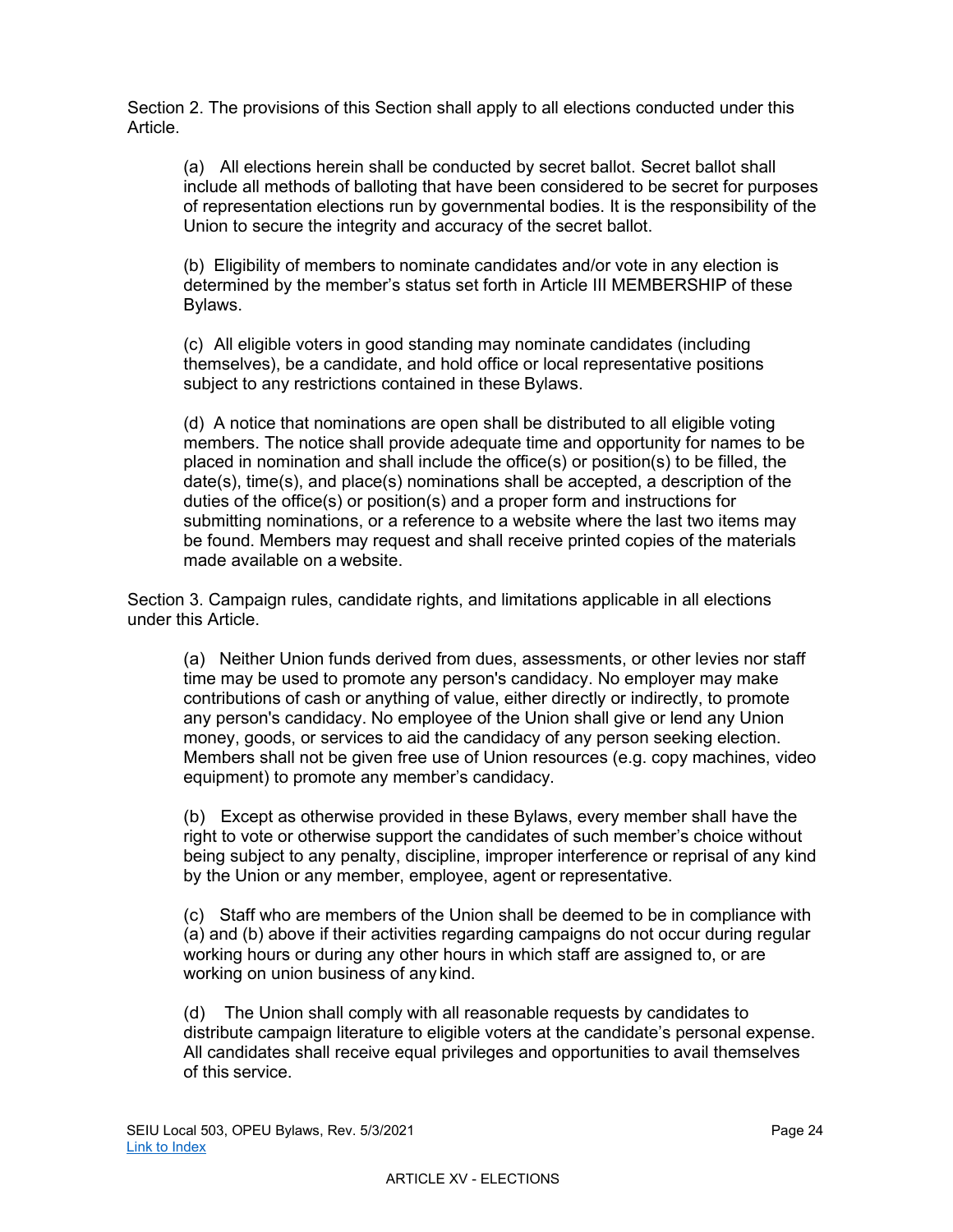(e) Every candidate shall have the right, once within thirty (30) days prior to the election, to inspect a list containing the names and addresses of all Union members eligible to vote in that election.

(f) Candidates may be allowed to publicize their candidacy at membership meetings, provided equal access and opportunity are afforded all candidates and they are so notified in advance.

(g) Union funds may be used for notices of elections, factual statements related to the elections, and for other expenses necessary for holding an election but not for promoting one candidate over another.

(h) Candidates may, but are not required to, have observers at each polling place and at any tallying or any collection of the ballots. If a mail ballot is used, candidates shall be permitted to have an observer present while ballots are prepared and mailed and when ballots are received, opened, and counted. If a remote-electronic ballot is used, candidates shall be permitted to have an observer review records associated with the remote-electronic election.

(i) The Union shall, through written Board policies, take adequate safeguards to ensure fair elections at all levels of the Union.

Section 4. Challenges to Elections

(a) A challenge of any election conducted under this Article must be signed by the challenger(s) and filed within fifteen (15) calendar days after the election results have been published. Challenges may be filed only by persons eligible to vote in the election.

(b) The challenge shall be presented in writing to the Chair of the Member Representation Committee who shall forward a copy to the President. Upon receipt of the challenge(s) the President shall take steps to place review of the challenge(s) on the agenda of the next regular Board Meeting that would be able to consider the challenges.

(c) The Chair of the Member Representation Committee shall set a date at the earliest practical time for a meeting of the Member Representation Committee to hear and consider evidence in support of and in opposition to the challenge(s). Notice of the time and place of that meeting shall be given to the challenger(s) and the individual(s) whose election is being challenged.

(d) Challengers and those whose election is being challenged may present written or oral evidence at the meeting.

(e) Challengers shall be permitted to submit evidence only on the specific challenges that were timely filed. Any other evidence shall not be received or considered and cannot provide a basis for overturning an election.

(f) The Member Representation Committee may schedule additional hearings with notice of time and place provided to challengers and opponents of the challenge.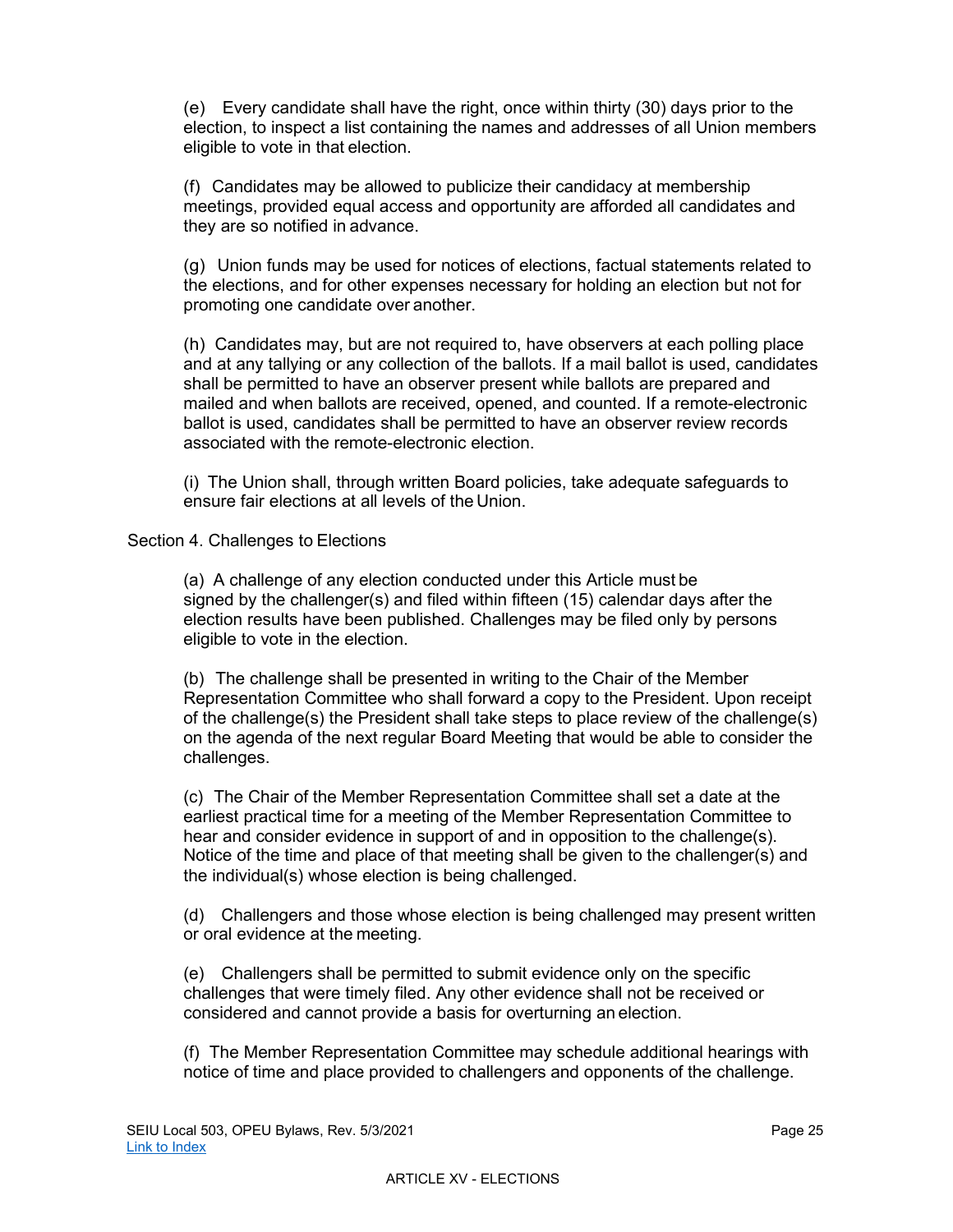(g) The burden of showing cause for setting aside the election is on the challenging parties.

(h) Following its deliberations, the Member Representation Committee shall transmit a written recommendation to the Board concerning disposition of the challenge(s). Copies of that recommendation shall be provided to the challengers and the individuals whose elections were challenged.

(i) Upon consideration of the challenges and recommendations of the Member Representation Committee, the Board shall issue a written statement of its findings, which may include adoption of Member Representation Committee recommendations and direct the Union Secretary to certify the election or order a new election. The Board shall render its decision no later than three (3) months following the challenge.

(j) Challenged elections shall be considered valid until declared otherwise by the Board.

(k) Challenging and challenged parties may be permitted to speak in favor or against the challenges prior to the Board beginning its deliberations. Neither shall be present while the Board engages in deliberations on the challenges.

Section 5. Special Rules for Election of Statewide Officers, Directors and Assistant Directors.

These rules shall apply to the conduct of Statewide Officer and Board of Directors elections, in addition to the safeguards and procedures specified in Section 3 above.

(a) The President shall appoint members to a Statewide Officer and Board of Directors Elections Committee, subject to ratification by the Board of Directors. The Statewide Officer and Board of Directors Elections Committee shall designate the open period for nominations for Union President, Vice President, Secretary, Treasurer, Executive Director, Directors and Assistant Directors except for the Retiree President and Vice President.

(b) Nominations shall be open and forms shall be made available to all eligible members statewide no later than the last Monday in June prior to the biennial session of General Council of the election year and nominations shall close at 5:00 pm on the Friday before General Council.

(c) All candidates shall be provided the opportunity to submit a campaign statement of up to 400 words in length, and a personal photograph. Notice of this opportunity shall be included on the nomination form. If submitted in accordance with the notice, campaign statements of up to 400 words and photographs of duly nominated candidates shall be included in a Voters' Guide, which shall be published by the Union in a format and at a time approved by the Elections Committee.

(d) All duly nominated candidates shall be given equal opportunity to distribute campaign communications mailed or emailed by the Union on their behalf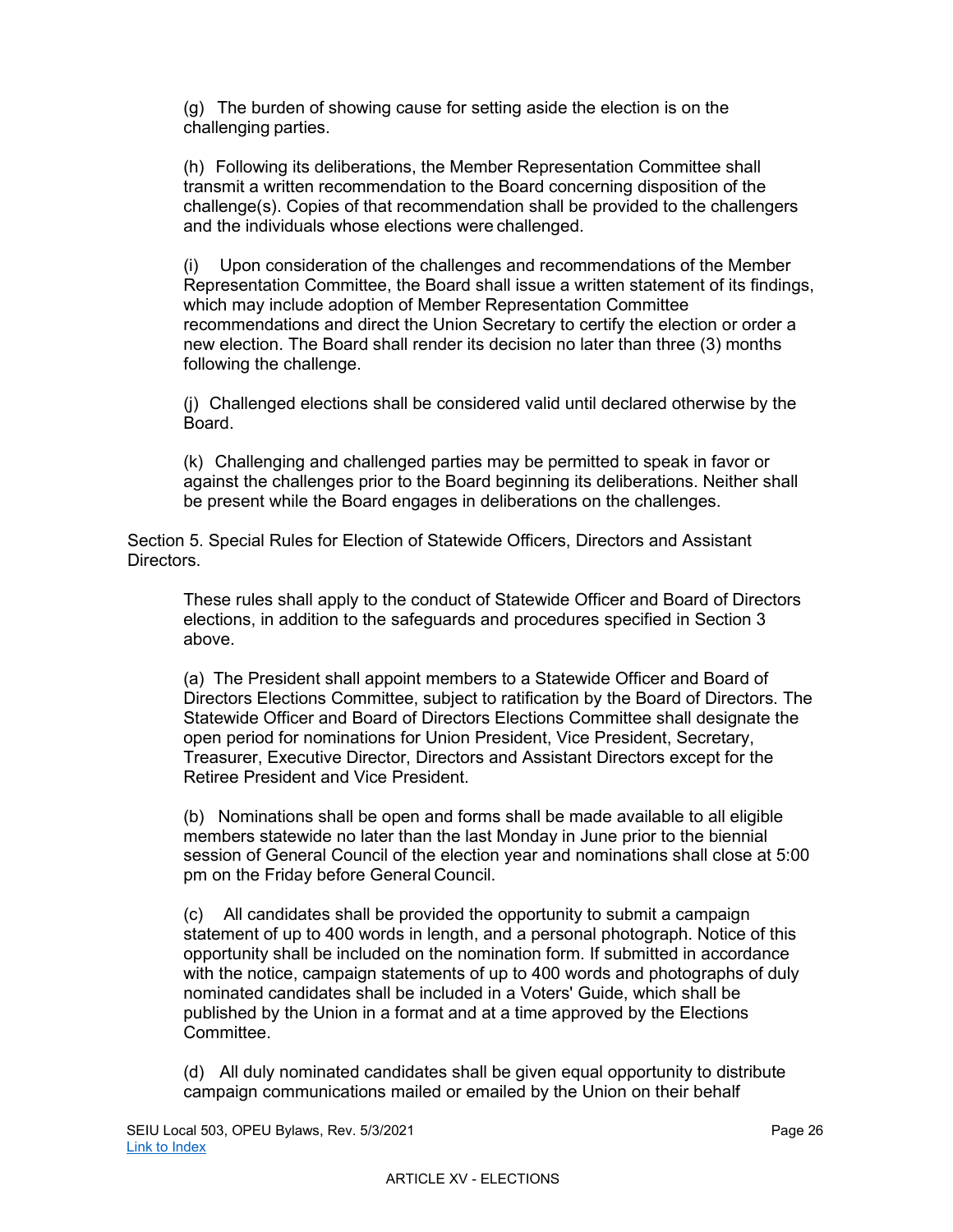provided they pre-pay for the actual cost of the communication. Requests to deliver campaign communications shall be submitted in accordance with the election guidelines established by the Elections Committee.

(e) Members shall not be given free use of Union resources (e.g. copy machines, video equipment) to promote any member's candidacy for Union office. When approved by the Board, use of Union resources may be allowed on an equal basis with reimbursement for the actual costs involved.

(f) Each nominated candidate for statewide office and Board of Directors of the Union may submit a candidate statement to be mailed to members of the Union eligible to vote in this election. This statement shall be, limited to one (1) uniformly formatted statement of four hundred (400) words or less and a photo (if supplied). "Uniformly formatted" includes hard copy typed or handwritten, any word processing format on disk, e-mail, faxes and any other electronic copy. Photos cannot be faxed.

(g) All duly nominated candidates shall be required to file reports detailing all campaign contributions totaling twenty-five dollars (\$25.00) or more from a single contributor, and all expenditures totaling twenty-five dollars (\$25.00) or more to a single source, during an election period. Such reports shall be filed with the Union's Legal Department. The first report shall be filed no later than one week prior to the mailing of ballots and the second report shall be filed no later than two (2) weeks after the deadline for receipt of ballots. Such reports shall be made available for inspection by any Union member at Union Headquarters and at all branch offices of the Union.

(h) A notice of election shall be mailed to each member at their last known address at least fifteen (15) days prior to election. The notice shall include the date(s), time(s), and place(s) of the election, and the manner in which the ballots shall be cast. Ballots for election of Statewide Officers, Directors and Assistant Directors shall be mailed within four (4) weeks of the close of General Council. There shall be no proxy voting.

(i) Members notified of an election but not receiving a ballot or otherwise needing a replacement ballot shall request a replacement ballot by phone, in person, or in writing. The replacement ballot shall be so marked on the outside return envelope.

(j) All candidates running for statewide and Board of Directors office, even if running unopposed, shall be presented to the statewide membership in the form of a single ballot. In addition, ballots must have a space for a write-in candidate for each office.

(k) Each eligible voter may cast one vote for a Director and one vote for an Assistant Director in their employment group (See Items 1-11 in Appendix 1). Where a member has more than one employer group, that member is limited to one vote in their primary employer group which shall be determined by where the longest membership status exists. Each eligible voter may also cast up to the number of votes for Directors and for Assistant Directors from the member's geographic area (see Items 12-22 in Appendix 1) that match the number of seats. Homecare, Adult Foster Care and Childcare members shall be represented and vote in the geographic area in which they live. Out-of-state Homecare, Adult Foster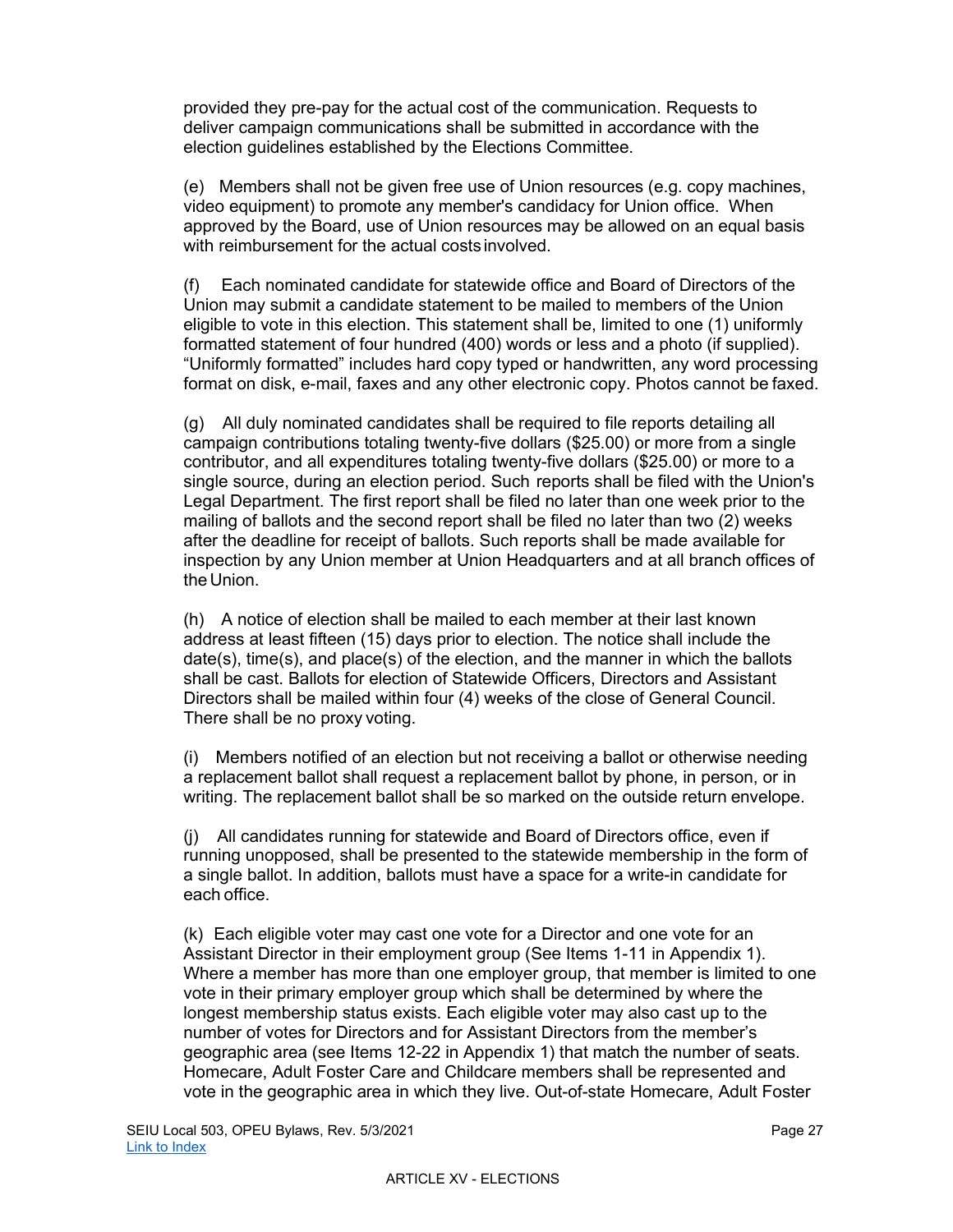Care and Childcare workers shall be represented in the geographic area closest to their home. All other members shall be represented and vote in the geographic area in which they work except that any member may opt, on an individual basis, to have their voting rights for Director and Assistant Director determined by where they live rather than where they work.

(l) Ballots shall be coded to clearly show in what election the ballot was cast. All ballots must be received by the deadline specified in the election notice.

(m) Ballots shall be opened, counted and tallied by a qualified election service. Election results shall be certified by the Elections Committee Chair and Union Secretary, or designee, who shall secure all ballots, envelopes, tally sheets, and other election materials in accordance with this Article.

(n) Ballots, envelopes, election results, and tally forms shall be available for inspection by any active, staff, or retired Union member at the Union Headquarters office for a period of one (1) year following the election.

(o) If no member eligible for an office receives a majority of votes for the office, the eligible member receiving a plurality of the votes shall be deemed the winner.

(p) Election results shall be made public by the Union Secretary, or designee, within five (5) days after the ballots are counted. Candidates shall be provided a copy of the tally sheets for all candidates from their election and information about the challenge process including timelines within this same five (5) day period.

(q) The Elections Committee or its designee shall hear complaints regarding election procedures or rule interpretations except as otherwise provided in Bylaws Article XV, Section 4.

(r) Statewide Officers, Directors and Assistant Directors shall be installed at an appropriate ceremony on the Friday immediately preceding the first, regularly scheduled, full meeting of the Board following completion of the vote tally.

(s) If a Statewide Officer is not installed in their office pursuant to Article XV of these Bylaws, the Board of Directors shall declare the position vacant and another election for the position shall be held.

Section 6. Special Rules for Elections in Locals

(a) Local representative elections for all Locals within the Union shall be held between January and April of even numbered years, with those elected taking office no later than May 1st of that year. The seated Retiree Local President shall complete the full two-year term of office on the Board, and the Retiree Local President-elect and the Retiree Local Vice President shall be installed with the full Board. Local representative terms shall be two (2) years.

(b) Elections for Local Representatives shall be conducted in accordance with procedures provided in the Local's governing documents so long as they are not inconsistent with law or these Bylaws.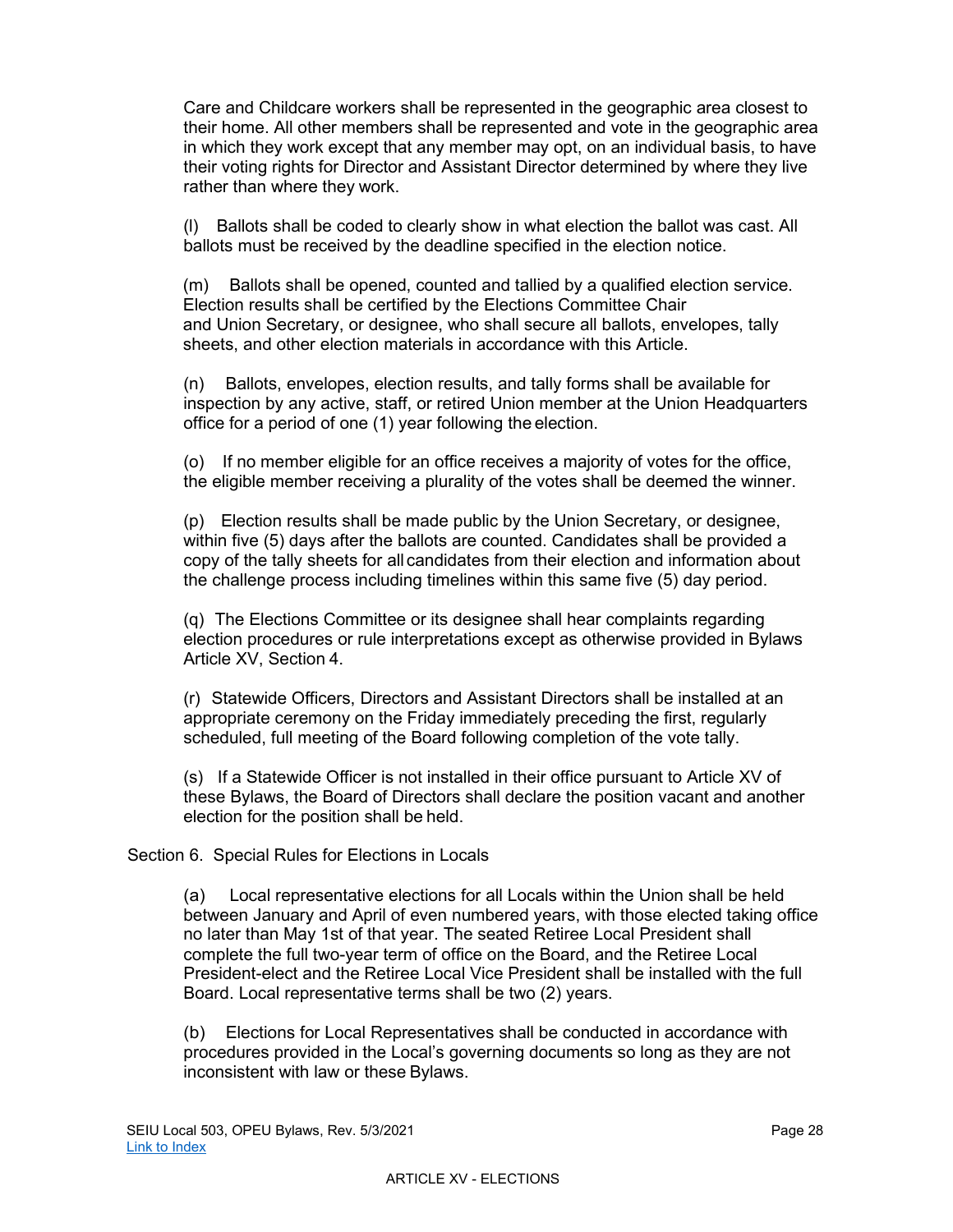(c) Each member of a Local shall be provided an opportunity to vote for election of Local Representatives, and delegates and alternate delegates to General Council. If an elected alternate delegate is unable to serve, the candidate with the highest number of votes shall be the replacement delegate to General Council.

(d) The President of each Local shall appoint an elections committee of three (3) active members in the Local and/or the Retiree Local, who are not nominees, to review the ballots, to certify the election results; and to perform any other task required for conducting Local elections.

(e) The Chairperson of the Nomination/Election Committee shall provide at least fifteen (15) days-notice of an election and shall cause a ballot to be prepared.

(f) Electronic voting shall be utilized in public sector local elections, with such voting being conducted by an independent and neutral organization that shall be under contractual commitment to maintain the secrecy of the ballot. In the event a public sector local's elected representatives by a majority vote decide to hold an election by any other means, the local shall be responsible for the complete cost of the election. Elections for Private sector may be conducted by direct mail, a worksite ballot, or at a duly publicized Local meeting ensuring that absentee ballots are available.

(g) The Local elections committee shall announce the election results to the current Local Representatives, and all candidates within forty-eight (48) hours of certifying the ballot count.

(h) All duly nominated candidates in a statewide Local shall be invited to submit campaign statements not to exceed 200 words in length, and a personal photograph for publication with the ballots. The campaign statement and personal photograph must be submitted by the nominations deadline.

(i) If a Local Representative is not installed in their position pursuant to Article XV of these Bylaws, the position shall be deemed as having been filled and then vacated for purposes of filling that position under the Local Bylaws rules on succession or filling a vacancy.

Section 7. Election of Delegate Alternates. In all delegate elections, the formula of a minimum of one (1) alternate for each two (2) delegates shall be followed. If an elected delegate or alternate cannot serve/attend the function to which they were elected, then the candidate with the next highest number of votes shall become the delegate for the remainder of the term. If there are no other candidates/alternates who ran in the same election, then the members shall be notified of a special election to fill the position. In such instances where a special election is necessary, the election shall be called with a fifteen (15)-day notice to the members.

# **ARTICLE XVI - UNION STEWARDS**

<span id="page-28-0"></span>Section 1. The Union shall recognize members to act as Union Stewards. The Union Steward's principal duty shall be to safeguard the Union's ability to represent employees.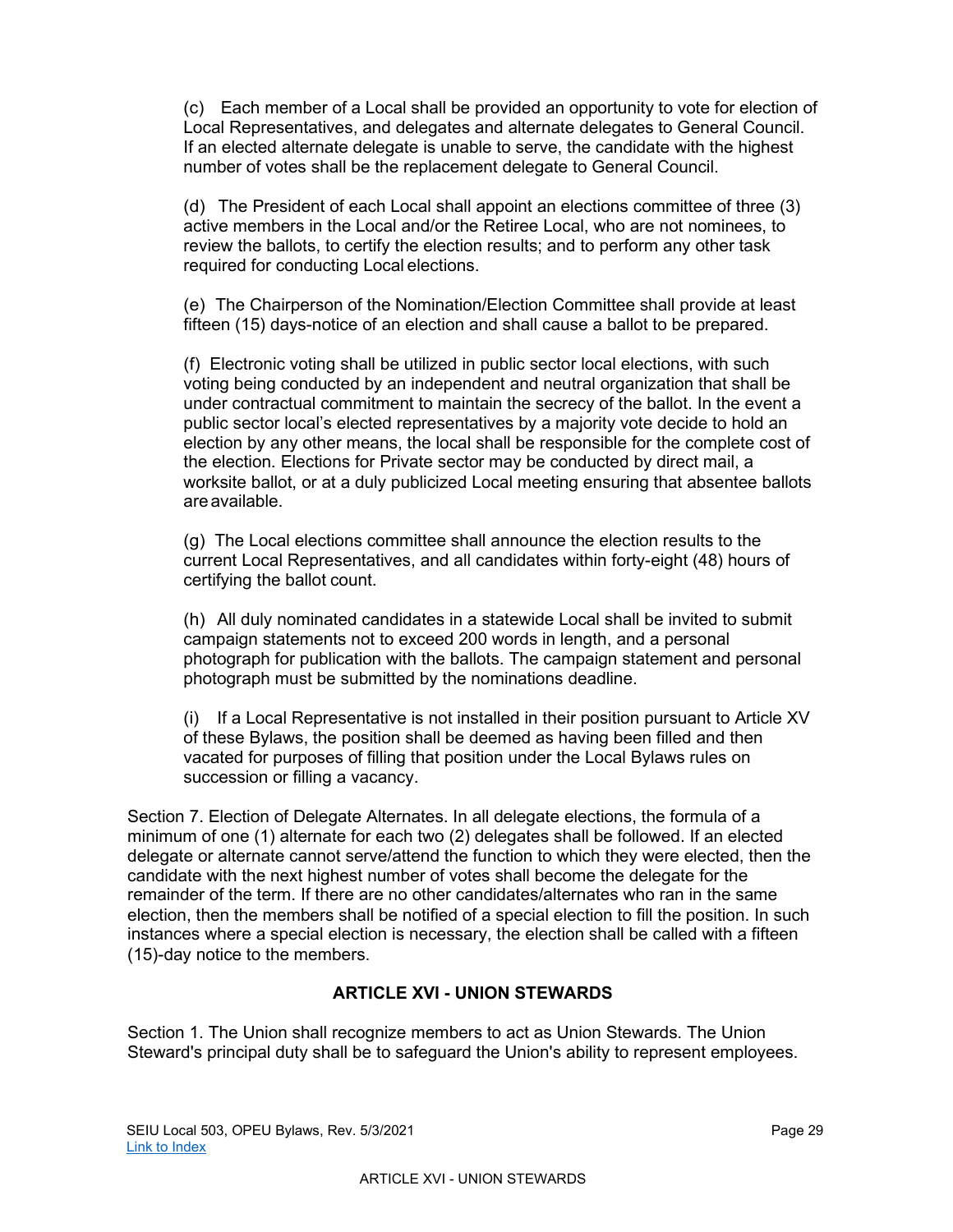Section 2. Each Local's provisions for self-government shall include a procedure for selection and removal of Union Stewards. The Local shall notify the Union of the members selected to act as Union Stewards and of any changes in those acting as Stewards.

Section 3. Any Union Steward who is temporarily working outside of the bargaining unit for their employer for more than thirty (30) consecutive calendar days, shall notify the Local President and be granted a leave of absence from their Union Steward position for the time outside the bargaining unit.

Section 4. The duties of Union Stewards shall include but not be limited to the handling of employee grievances through the appropriate contractual procedures, serving as a main communication channel between members and management, Local leadership and staff.

Section 5. Stewards will be required to complete at least one training provided by a chief steward, a senior steward, or SEIU staff, specifically for stewards. Locals can develop additional requirements of their stewards as long as those requirements don't discriminate or create undue burden.

# **ARTICLE XVII - COMMITTEES**

<span id="page-29-0"></span>Section 1. The President shall appoint the chairs and members of Standing Committees of the Union, Standing Committees of the Board, Special Committees, and Special Councils subject to ratification by the Board, except as otherwise specified in these Bylaws. Appointments shall be made only after the Union announces available committee and/or council positions and Locals' Presidents have been asked to submit names for available positions. Both the President and the Board shall maintain committee and council membership that respect the Union's diversity of membership.

Section 2. Standing Committees of the Board, Special Councils and Special Committees have been and may be created from time to time by the General Council or the Board. The composition and functions of those Committees and Councils are set forth in the Union's Administrative Policies and Procedures (AP&Ps).

Section 3. The Standing Committees of the Union are Rules, Member Representation, Union Finance, Stewards, and Operations. Ad hoc committees may be activated by the Board as needed for specific missions or assignments.

Section 4. The functions of the Rules Committee, which shall be chaired by a Statewide Officer other than the statewide President and shall be advised by a staff attorney, are to:

(a) Promote consistency in the Union's governing documents and make periodic recommendations to the Board to achieve that objective.

(b) Work with sub-locals to ensure that their governing documents are valid under the law and achieve consistency between a sub-local's governing documents and the governing documents of the Union. If any provision of a sub-local's bylaws are inconsistent with any provision of these bylaws or violate law, that provision(s) shall be invalid.

(c) Proposed changes to sub-local bylaws shall be submitted to the Rules Committee Chair for approval by the Rules Committee prior to a vote by the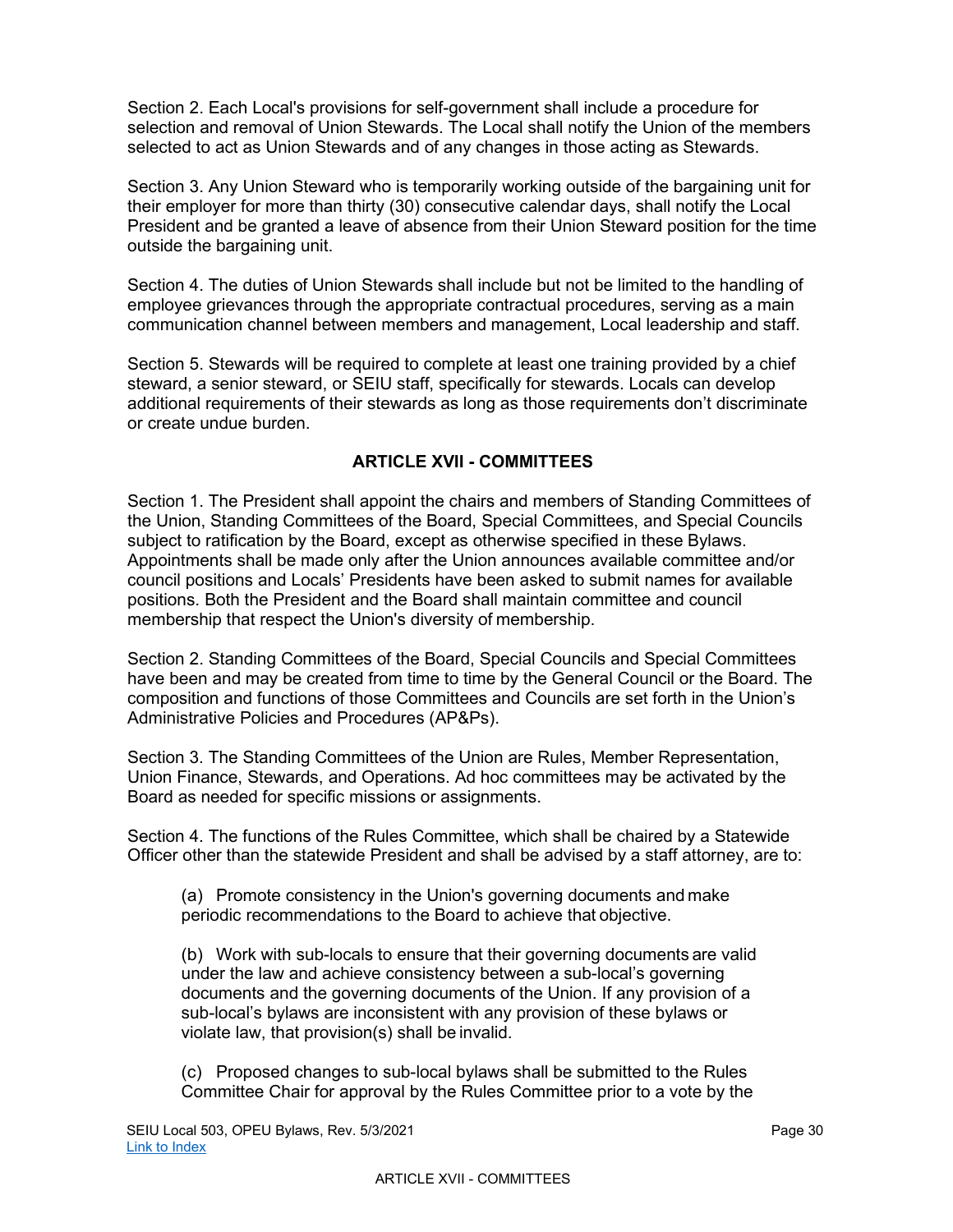sub-local membership to ensure that the proposed changes comply with the law and these bylaws.

(d) If a meeting of the Rules Committee cannot be convened within a reasonable period in order to approve changes to sub-local governing documents to bring them into compliance with the law, to correct an inconsistency with these bylaws, or to address another proposed change requested by a sub-local, the Chair of the Rules Committee shall have the authority to approve proposed changes under advisement by a staff attorney, subject to ratification by the sub-local.

(e) Regular audits of sub-local bylaws shall be performed to ensure compliance with the law and these Bylaws. The Rules Committee shall have the authority to establish guidelines and time frames to conduct regular audits of sub-local bylaws.

Section 5. The Member Representation Committee shall be advised by a staff attorney and shall make recommendations to the Board in the following areas:

(a) Election challenges;

(b) Removal of officers and Local Representatives pursuant to Appendix 5 of these Bylaws;

- (c) Allegations of a breach of the Union's duty of fairrepresentation;
- (d) Assist in the resolution of internal Union disputes;
- (e) Contract ratification procedures.

Section 6. The Union Finance Committee shall consist of the Treasurer, as chair, the Vice Presidents, the Secretary and members as designated pursuant to Section 1 of this Article. The Finance Committee shall:

(a) Develop plans for adequately financing the Union and shall, in even- numbered years, present to the Board at their meeting preceding the General Council Board of Directors' meeting, a budget of estimated receipts, expenditures, and budget balances for the ensuing fiscal year. In odd- numbered years, the same information shall be presented to the Board for approval, at their last Board meeting in the fiscal year.

(b) Regularly review the fiscal operation of the Union as measured against the budget, report its findings, and make recommendations to the Board.

(c) Review all funding requests to be made to the Board that shall result in an expense to the Union. The purpose of the review is to:

- (1) Accurately determine the cost of the proposal;
- (2) Determine the ability of the Union to meet the cost;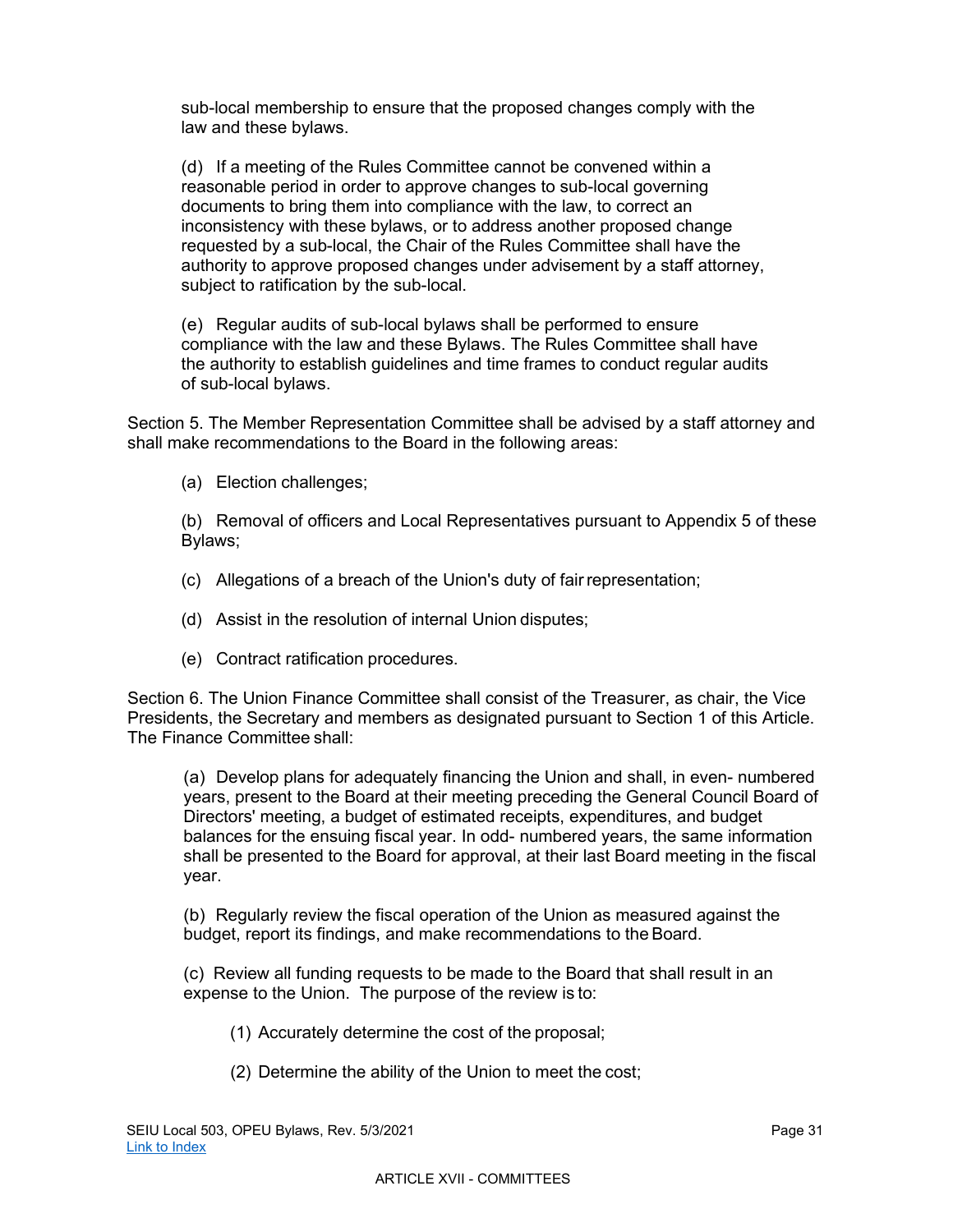(3) Judge the overall benefit to the Union;

(4) Report to the Board their findings and recommendations.

(d) Periodically review insurance policies and the fidelity bonds covering Union risks.

(e) Review the annual certified report of the audit made of the records and accounts for the Union.

(f) Approve of the opening of any investments accounts and oversee the maintenance of investment accounts for the purpose of obtaining the highest level of interest income as possible while maintaining the necessary liquidity and security of capital and taking into consideration the social, environmental and economic impacts of our investments.

(g) Perform such other functions regarding fiscal matters as may be directed or authorized by the Board or General Council.

Section 7. Stewards' Committee shall coordinate steward activities statewide and perform the following:

(a) Plan, request funding for, and implement regular trainings and recognition for stewards (with an awareness of the needs of rural stewards), which shall include a biennial conference and shall include regional trainings, local or employer-specific trainings;

(b) Provide input into the Member Resource Center's steward newsletter;

(c) Monitor implementation and revisions of regular Basic and Advanced Steward Training. Encourage stewards to participate in training. Committee members are encouraged to teach Stewards' Training;

(d) Periodically survey all stewards and contacts to determine training needs, including needs regarding the accessibility of the trainings, andideas for the recognition and retention of stewards; and

(e) Coordinate with Locals and the Union to provide appropriate recognition to stewards for their efforts and dedication.

Section 8. The Operations Committee shall consist of members appointed according to Section 1 of this Article and shall be advised by key union staff from Finance, Operations, and Legal departments. The Operations Committee shall:

(a) Evaluate existing operations and procedures of the Union and, as needed, shall develop plans to improve processes in order to reduce expenses and/or increase efficiency. The Committee shall issue any recommendations to the Board of Directors for consideration.

Section 9. Each Committee shall keep minutes of transactions at each meeting, and these minutes shall be included in the Board packets.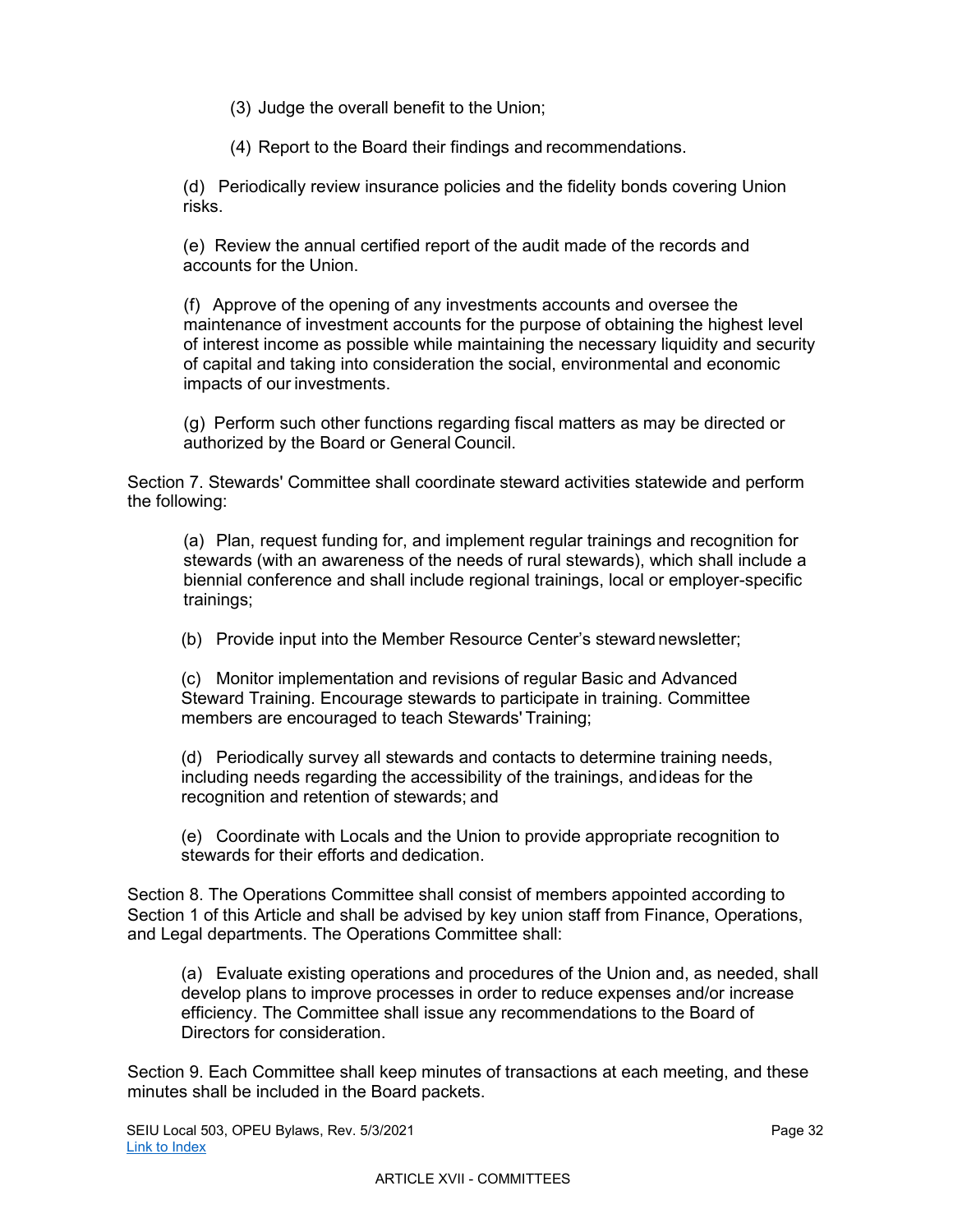Section 10. The chairperson or a designated representative from Standing or Special Committees may present motions to the Board.

#### **ARTICLE XVIII - DUES**

<span id="page-32-0"></span>Section 1. Union dues shall be as follows:

(a) Dues for active and staff members are 1.7 percent (1.7%) or \$5.00 (five dollars), whichever is greater, of the member's gross monthly salary for time in regular pay status.

(b) Dues for associate members are \$10.00 (ten dollars) per month.

(c) Dues for community members are \$10.00 (ten dollars) per month.

(d) Semi-active members may continue in good standing by continuing to pay associate dues while on semi-active status. The semi-active member may make payment to the Union up to 90 (ninety) days after the end of their season.

(e) Dues for retiree members shall be \$60 annually until age 75, at which time dues would drop to \$25 annually, payable semi-annually in January and July each year. Retiree members may make alternate payment arrangements. Persons joining during one of the semi-annual periods may pay prorated dues to the end of the period including the month in which they join. Each person eligible for retiree membership shall be sent a notice that the person's membership shall be converted to a temporary retiree membership and carried at no cost to the member for 90 days. Included in this notice shall be information on the benefits of continuing as a retired member of the Union, and an application form for continuing membership beyond the 90 days. A person becomes a permanent member upon formal application and payment of dues.

Section 2. Allocations from dues for active and staff members shall be as follows.

(a) For members in strike-permitted bargaining units, \$.30 (thirty cents) from each monthly dues payment shall be allocated to the Union's Strike Benefit Fund and \$.10 (ten cents) goes to the Strike and Job Protection Fund. For members in strikeprohibited bargaining units, \$0.40 (forty cents) from each monthly dues payment shall be allocated to the Union's Strike and Job Protection Fund.

(b) \$.75 (seventy-five cents) from each monthly dues payment shall be allocated to the Union's political action program. If a member desires that this contribution not be expended for political action purposes and so indicates in writing, the contribution shall be paid to the Union's scholarship fund.

Section 3. For retiree members, \$1.00 (one dollar) shall go to the Union's General Fund, \$2.67 (two dollars and sixty-seven cents) shall go to the Retiree Local account and \$0.50 (fifty cents) shall go to reimburse the cost of the retiree life insurance policy. Members may make additional contributions to Citizen Action for Political Education (CAPE).

Section 4. Changes in dues.

SEIU Local 503, OPEU Bylaws, Rev. 5/3/2021 [Link to Index](#page-0-0)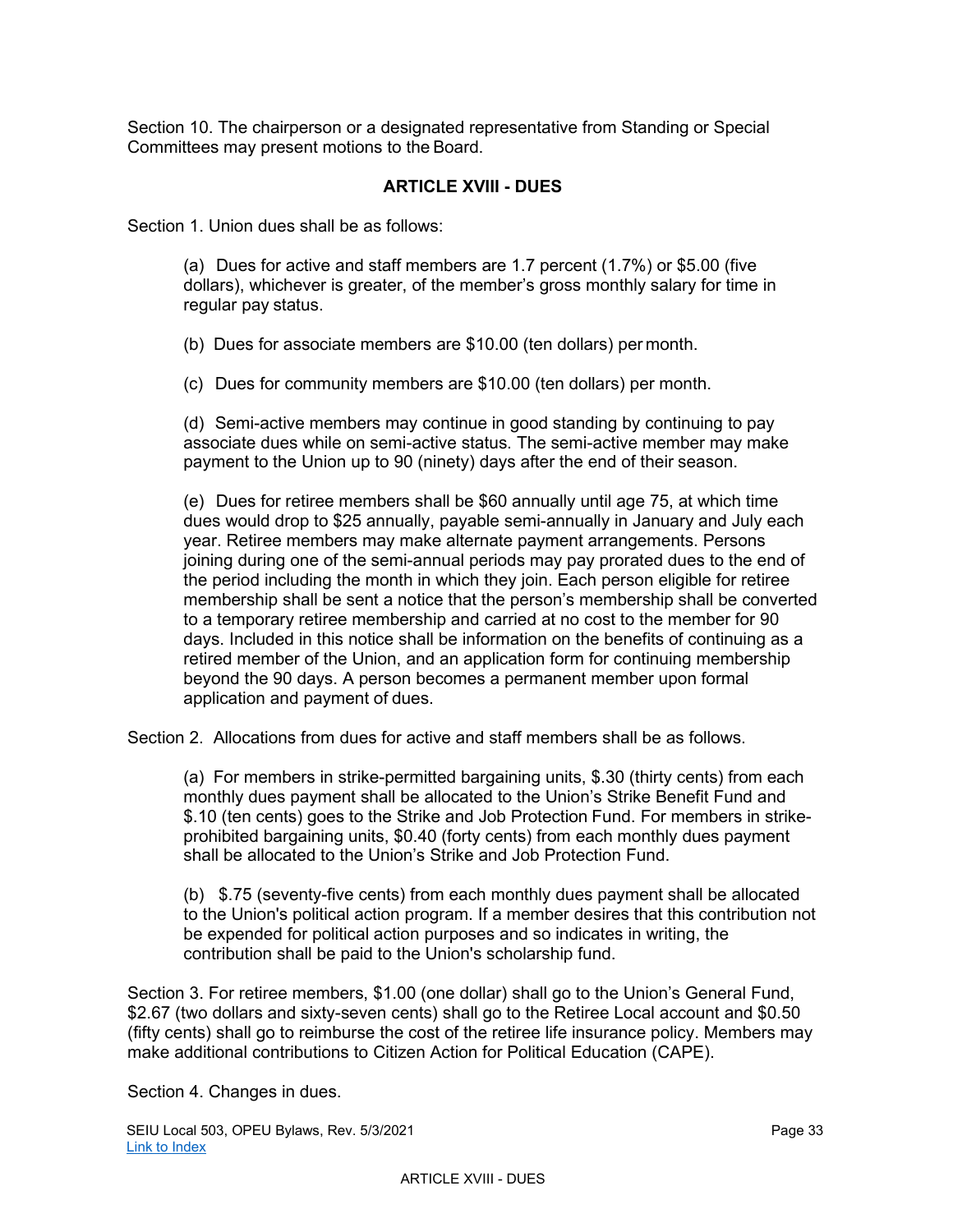(a) The amounts and structures dues set out in Section 1(a) above, shall not be changed except by a vote of the active and staff membership. A simple majority of the votes cast by the membership shall determine the outcome. Any vote by the membership on change or restructuring of dues shall be conducted separately from votes on other matters.

(b) Dues amounts for Retiree members shall be set by the Local subject to approval by the General Council.

#### **ARTICLE XIX - GENERAL FINANCIAL MATTERS**

<span id="page-33-0"></span>Section 1. The fiscal year of the Union is October 1 through September 30.

Section 2. The Union's revenues shall be accounted for in three categories: (1) dues and fair share money, (2) non-dues income, and (3) voluntary contributions. Voluntary contributions shall be spent as provided for by the donor.

Section 3. The Board shall establish and maintain a General Fund Account for recording all income to the Union except those funds under custodianship of the Union.

Section 4. There shall be a Prudent Reserve of 16.6% (sixteen point six percent) – two months of operating expenses – of each year's operating budget in a Special Fund. Each year's calculation of 16.6% shall be based on budgeted expenditures for the same year. If the balance of the Prudent Reserve Fund falls below the required level then action shall be taken by the end of the fiscal year to restore the reserve to the required level through transfer of funds from the operating budget, at a rate to be determined by the Board of Directors but no less than ten cents per dues member and fair share payer per month.

Withdrawals from the Prudent Reserve Fund require a 2/3 majority vote of the Board of Directors. The Board shall have the authority to authorize placement of amounts in excess of the Prudent Reserve into the Special Fund.

The Special Fund may be augmented from any lawful source, such as gifts or the income therefrom, and interest earned on invested funds.

Section 5. All Union money shall be invested by the Union Finance Committee in such a way as to obtain a maximum rate of interest within prudent guidelines adopted by the Board, taking into account the requirements and policies of the Union and benefit to the members.

Section 6. The total annual budget of the Union as approved by the General Council, or the Board in odd numbered years, shall not be exceeded, except by authority of the Board or General Council.

#### **ARTICLE XX - LOCAL FUNDING AND ACCOUNTING**

<span id="page-33-1"></span>Section 1. The Union shall maintain an individual accounting of local funds for each Local. The Union shall maintain a list of those Local Representatives in each local authorized to disburse local funds. No member, officer, Local Representative, employee, or body of the Union other than the General Council may divert or spend funds allocated to a particular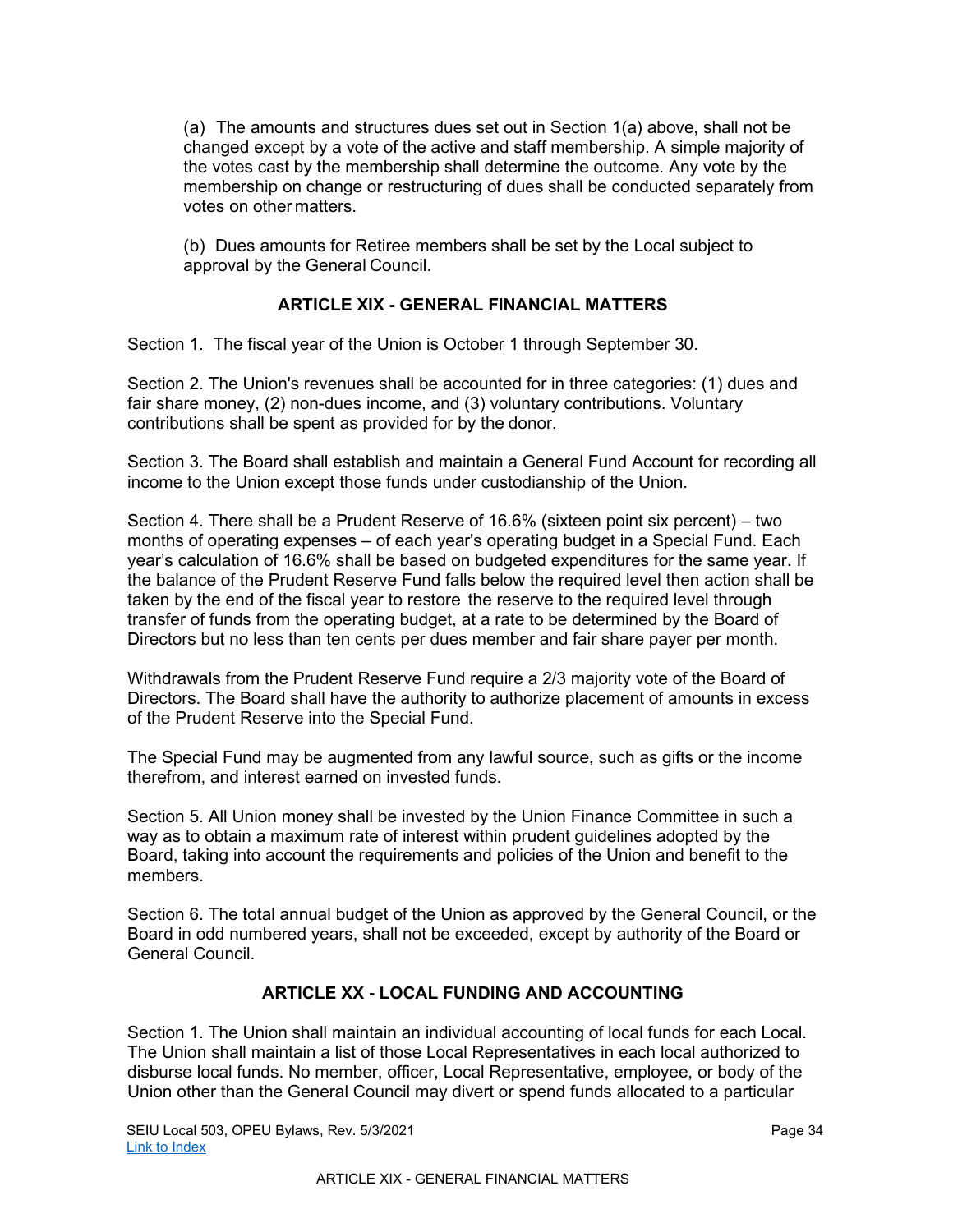Local's account without the approval of that specific Local except as described in Section 6 of this Article.

#### Section 2. Local Funding

(a) Locals shall be allotted funds on an annual basis based on the rate of \$1.15 per dues paying member per month and \$.90 per fair share payer per month. The number of members and payers shall be based upon the September membership report immediately prior to the allocation. In no event shall a Local receive less than \$400 per year, except as described in subsection (e) and (f) of this Section.

(b) Annual funding shall be allotted with a minimum of two equal disbursements to each Local in each fiscal year, except as described in subsection (e) and (f) of this Section. Allotments pending disbursement shall be held in the General Fund to earn interest for the benefit of the membership. Should a Local require additional funding to supplement the first fiscal disbursement, the Local may request early allotment of the next disbursement and funds shall be disbursed if available.

(c) Locals may initiate a review of membership and fair share numbers when changes occur that cause the actual number of members and fair share payers to differ significantly from the September membership report. Such requests shall be made to the Finance Committee who shall determine whether or not to grant additional funding. Requests for increased funding based on documented, sustained membership growth and that follow the funding allocation formula in subsection (b) above shall not be denied.

(d) Newly established Locals that have ratified their first contract shall be granted an initial funding as determined by the Board of Directors taking into consideration the amount of funding allotted to Locals of a similar size. This initial Local funding allotment is made on a one time only basis, and is not required to be repaid.

(e) A Local that has accrued an amount equal to two (2) full years of funding and a balance that exceeds \$5,000 in its Local account, shall not receive an annual funding allotment for the fiscal year.

(f) Local funding shall not be allocated to Locals in inactive status.

Section 3. Local Budgets. Headquarters shall provide a budget tool to Local Representatives upon request.

Section 4. Job-Share Positions. The term "job-share" shall be defined as "one (1) full-time position in employment held by more than one (1) employee". Each job- share partner shall have full membership and voting rights and benefits in the Union.

Section 5. Headquarters shall issue advance payment for mileage when a member is required to spend the member's money on official Union business when such a requirement would pose a hardship to the member with the approval of appropriate Local Representatives of the involved Local. Subsequent providing of all necessary receipts to Headquarters, however, shall still be required. Requests must be submitted within the time frames set forth in Article VI – Reimbursable Expenses, of the Union's Administrative Policies and Procedures (AP&P).

SEIU Local 503, OPEU Bylaws, Rev. 5/3/2021 [Link to Index](#page-0-0)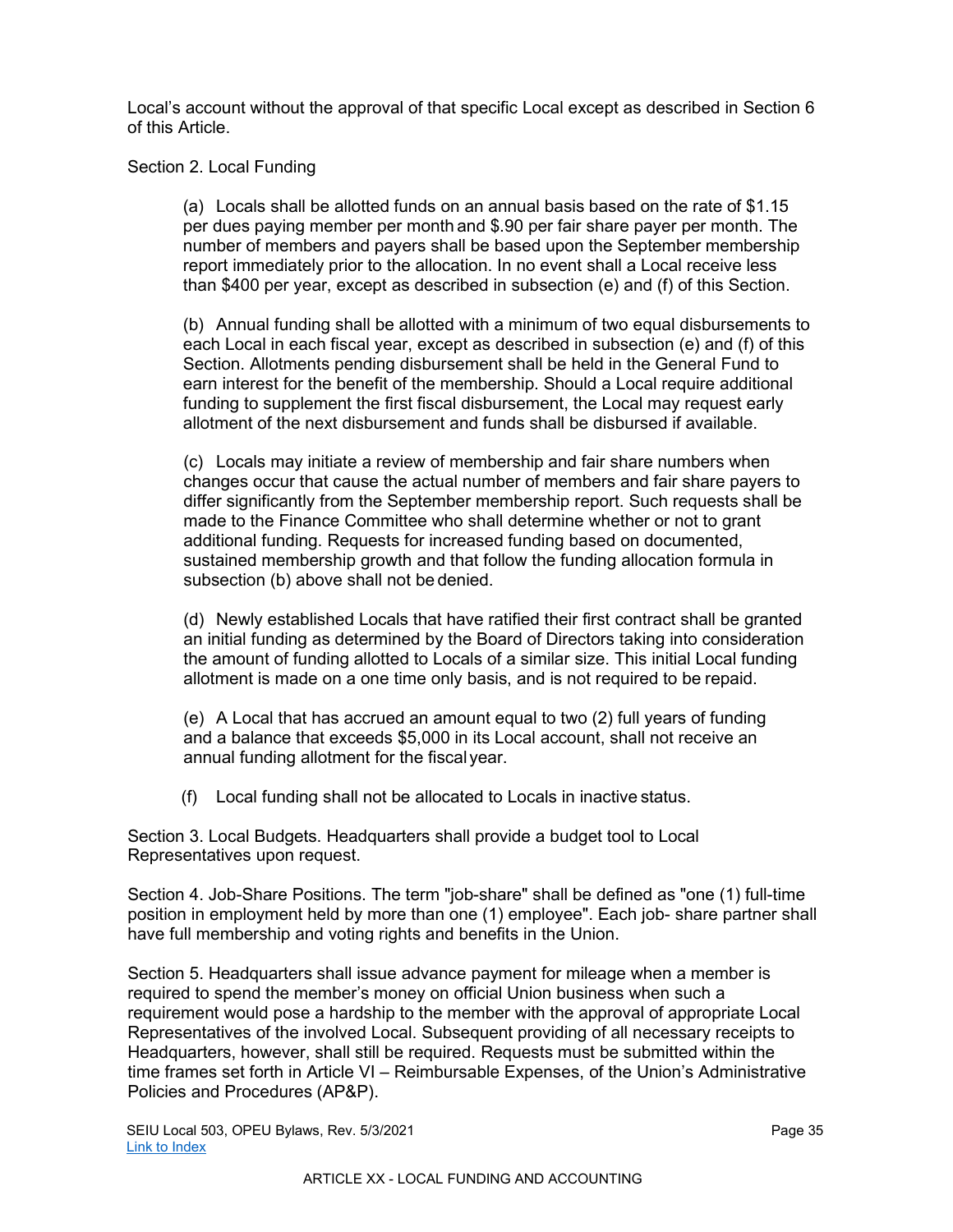Section 6. Beginning January 1, 2021, the Union's Accounting Department shall:

- (a) Debit the appropriate Local ledger for all invoices submitted for payment.
- (b) Prepare a statement of charges paid, beginning and ending ledger balances at the close of each month, and submit these statements to the Local Representatives for review. Such statements shall be held in the Accounting Department for review by the Statewide Treasurer.
- (c) Provide Local Representatives forty-five (45) days to review their statements and notify the Accounting Department of charges not appropriately attributed to the Local.
	- (1) If the Local does not file a notice that charges do not belong to the local within forty-five (45) days of receipt of the Local statement, it may file a petition with the Statewide Treasurer and Operations Systems Director to contest the charges.
	- (2) Any statement charges not contested within sixty (60) days shall be final unless there is sufficient documentation to support good cause for such delay.

# **ARTICLE XXI - INACTIVATION OF LOCALS**

<span id="page-35-0"></span>Section 1. Failure to Fill Local Representative Positions. Any Local that has no Local Representatives may be declared inactive by Board of Directors' action at the first meeting of the Board following:

(a) Vacancy of the positions of President, Vice President, Secretary and Treasurer (or Secretary-Treasurer) of the Local, or

(b) Failure of the Local to elect Local Representatives as required under Article XV Section 6 of these Bylaws.

Section 2. Failure to File Constitution and Bylaws. Any Local that fails to file an authenticated copy of that Local's constitution and bylaws shall be notified in writing by the Union Secretary to file such documents within sixty (60) days of the notice. If such documents are not filed with Headquarters in the allotted time, the Board shall declare such Local inactive at the Board's next regular meeting.

Section 3. Violation of Bylaws. Any Local that violates any provision of these Bylaws shall be notified in writing by the President of the Union of the specific violation alleged. The notification shall include a specific directive for the Local to cease such action. If the Local continues such violation(s), the Local shall be declared inactive at the next regular Board meeting. Prior to such declaration, the Local President shall be given twenty (20) days' written notice by the President to appear at the Board meeting to defend the action of the Local.

Section 4. Board action to inactivate a Local under Sections 1 through 3 of this Article shall require a two-thirds (2/3) vote of the Board of Directors.

SEIU Local 503, OPEU Bylaws, Rev. 5/3/2021 [Link to Index](#page-0-0)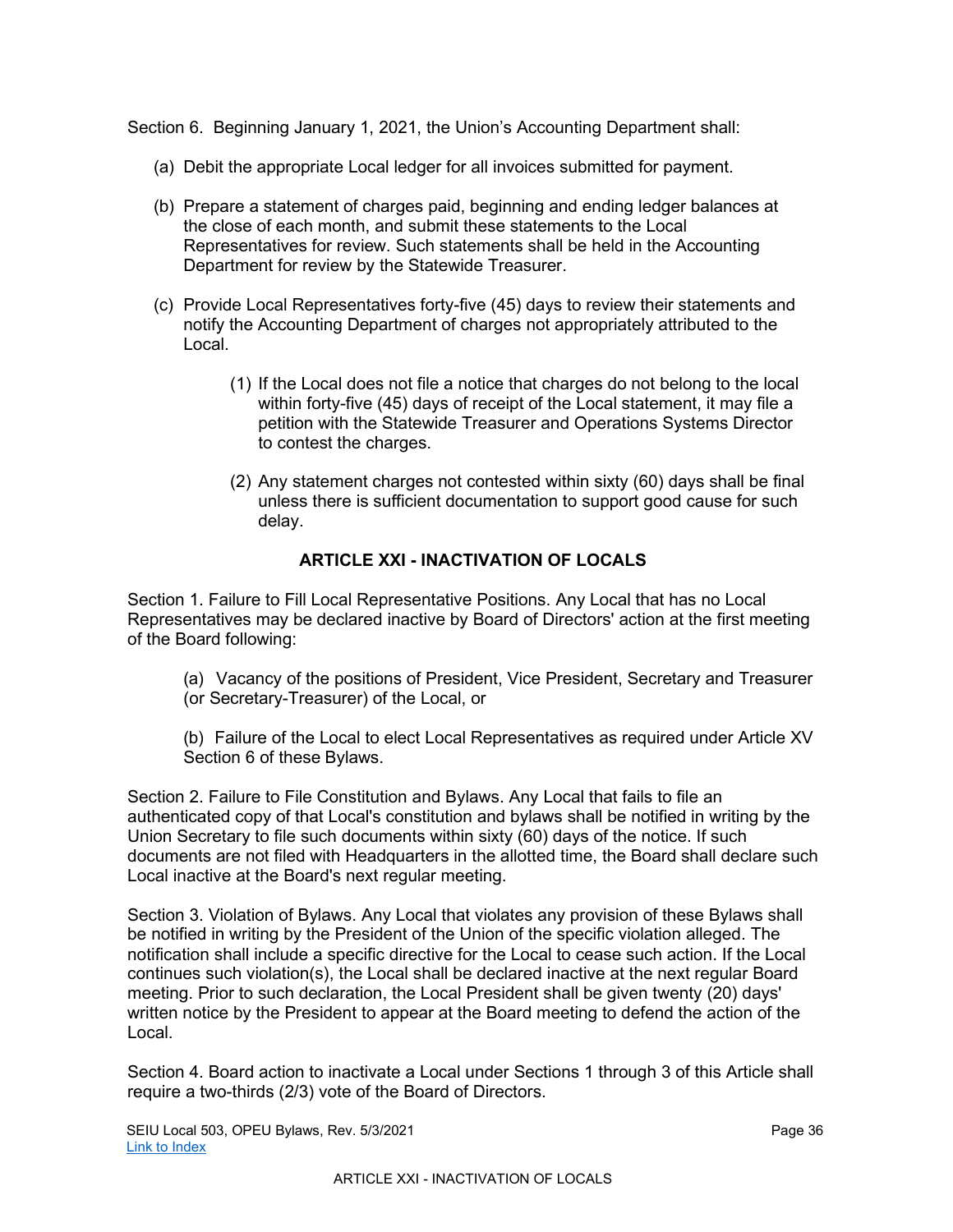Section 5. Return to Active Status. A Local shall be returned to active status when the Board receives acceptable evidence from the Local that the circumstances causing the inactive status no longer exist. The Board shall notify the Local President and Headquarters of the Local's active status. The notification shall state the evidence on which the Board based the decision to return the Local to active status. Any Local returning from inactive to active status, shall have Local funds set up in the central ledger account.

# **ARTICLE XXII - LEGAL COMPLIANCE**

<span id="page-36-0"></span>Section 1. It is the intent of this Union that its governing documents comply with all applicable laws including, but not limited to, the Labor-Management Reporting and Disclosure Act of 1959. To the extent any specific provision(s) of the governing documents is (are) not in compliance with applicable law, the specific provision(s) shall be null and void.

Section 2. The President and Treasurer, acting with appropriate staff, are responsible on an annual basis for the preparation, signing and filing of a Report of Labor Organization (LM-2) as required under the Labor Management Reporting and Disclosure Act (LMRDA) provisions set forth in Appendix 6 of these Bylaws. Such report and the information contained in the report shall be made available to members of the Union as set forth in subsection (c) of the statutory provisions set forth in Appendix 6.

Section 3. All Statewide Officers, Local Representatives, Directors, Assistant Directors and certain Union staff shall be required, on an annual basis, to disclose to the Union information detailed in the provisions of the Labor Management Reporting and Disclosure Act (LMRDA) set forth in Appendix 7 of these Bylaws on forms provided to them by the Union. The Union shall submit the information disclosed to the Secretary of Labor to the extent required by the statutory provision. All forms provided to the Union pursuant to this Section shall be made available to members for inspection upon reasonable request.

# **ARTICLE XXIII - POLITICAL ACTION PROGRAM**

<span id="page-36-1"></span>Section 1. The Union's political action program with respect to candidate endorsements and expenditures shall be administered by Citizen Action for Political Education (CAPE) (as outlined in its bylaws) which shall make recommendations for endorsements to the Board for final action by a 2/3 majority vote of the Board.

Section 2. All financial matters of CAPE shall be kept separate from all other Union financial matters, and CAPE funds shall be kept separate from all other Union funds and shall not be commingled at any time.

Section 3. A Local may not endorse or give money to any candidate or conduct an independent campaign that is not authorized by the Board.

Section 4. The Union is politically non-partisan.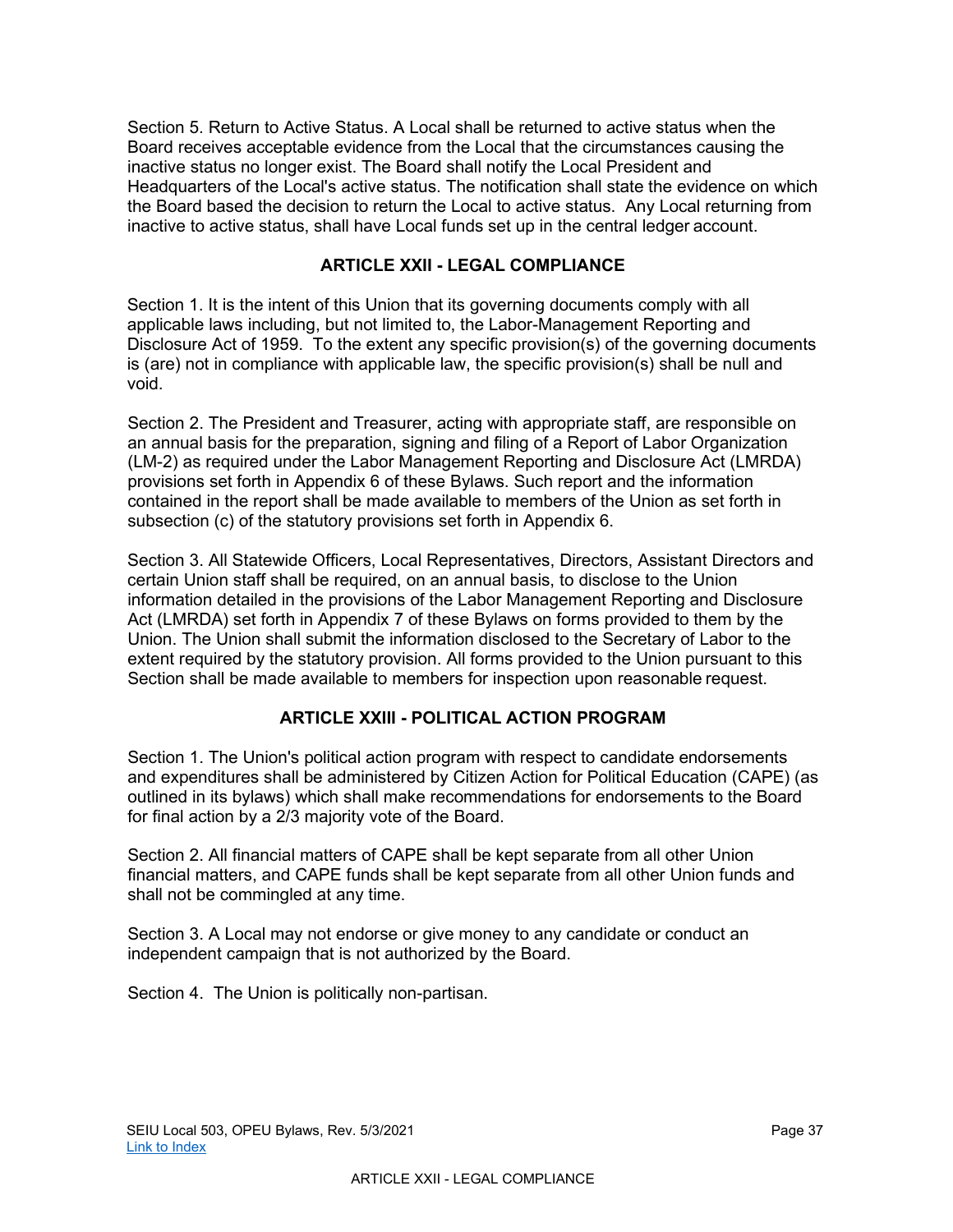#### **ARTICLE XXIV - NO DISCRIMINATION**

<span id="page-37-0"></span>The Union, its officeholders, employees, agents, Union Stewards, and other representatives, shall not discriminate, against any person because of disabilities, race, religion, color, national origin, political belief, gender, gender identification, marital status, age, or sexual orientation.

#### **ARTICLE XXV - AMENDMENT OF BYLAWS**

<span id="page-37-1"></span>Section 1. These Bylaws and Appendices may be amended, repealed, suspended, or replaced by:

(a) Proposals to the General Council in regular session, adopted by a two-thirds (2/3) vote of the General Council; or

(b) Initiative petition, either signed by 20 percent (20%) of the total active membership, or endorsed by 30 percent (30%) of the Locals, or endorsed by the Board. Such petition shall be addressed to the Union and filed at Headquarters. If it bears the required signatures or endorsements, balloting shall take place as provided in Article IX, GENERAL COUNCIL, Section 9, Voting Between Sessions, of the Bylaws. Adoption shall be by a two-thirds (2/3) vote of the voting delegates.

Section 2. In the event of enactment of federal or state legislation imposing obligations on the Union as to elections, membership rights, accounting and disclosure, officer conduct, retention of records, bonding, financial relationships of officeholders and employees, etc., which are not already imposed by the Union's Bylaws and which are not within the authority of the Board to impose, the federal or state legislation shall control.

# **ARTICLE XXVI - PARLIAMENTARY AUTHORITY**

<span id="page-37-2"></span>The rules contained in the current edition of Robert's Rules of Order Newly Revised shall govern the Union, the Board, and Officers in all cases to which they are applicable and in which they are consistent with these Bylaws, the Union's AP&P or any special rules of order the Union may adopt.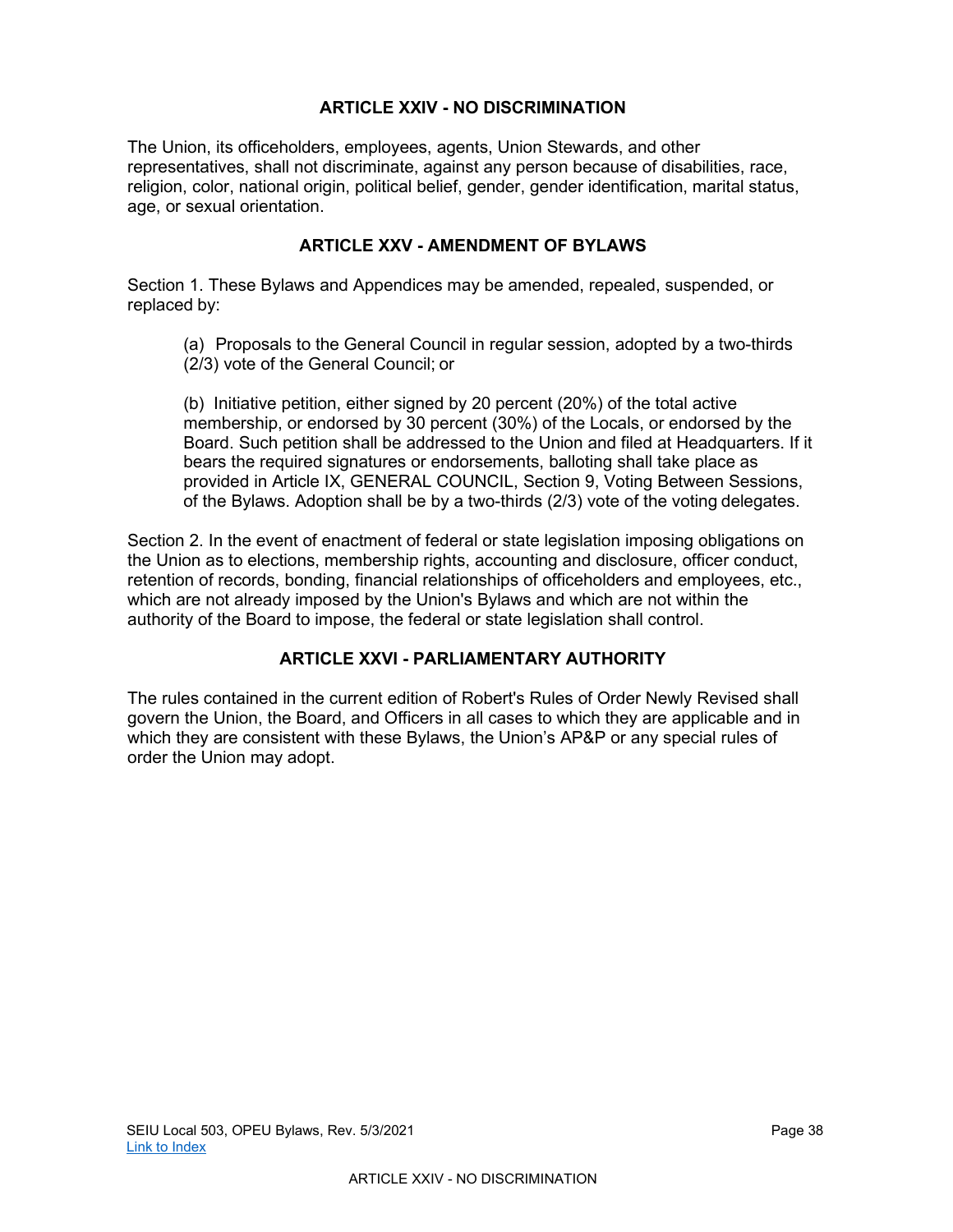#### **APPENDIX 1 (See Article XI Section 1 of Bylaws) BOARD OF DIRECTORS SEATS**

<span id="page-38-0"></span>Directors and Assistant Directors are elected in the following numbers.

- 1. One member employed by OUS;
- 2. One member employed by an agency in the Human Services Coalition of DAS;
- 3. One member employed by an agency in the ODOT Coalition of DAS;
- 4. One member employed by an agency in the Specials Coalition of DAS;
- 5. One member employed by an agency in the Institutions Coalition of DAS;<br>6. One member emploved by a local government:
- One member employed by a local government;
- 7. One member employed by a private non-profit agency;
- 8. One member in the Client Employed Provider program or a private home care agency;
- 9. One member employed by a nursing home, assisted living facility or other private sector care facility;
- 10. One member employed as a child care provider;
- 11. One member employed as an adult foster home provider;
- 12. Three members who work in Region 1/Central Valley (Marion & Polk Counties);
- 13. Two members who work in Region 2/South Valley (Benton, Lane, Lincoln & Linn Counties);
- 14. One member who works in Region 3/Southwest Oregon (Coos,Curry, Douglas & Josephine Counties);
- 15. One member who works in Region 4/Southern Oregon (Jackson, Klamath, Lake, Harney, Malheur and Payette (ID) Counties;
- 16. One member who works in Region 5/Eastern & Central Oregon (Baker, Crook, Deschutes, Gilliam, Grant, Hood River, Jefferson, Morrow, Sherman, Umatilla, Union, Wallowa, Wasco & Wheeler Counties);
- 17. Three members who work in Region 6/Multnomah & Clackamas Counties (Multnomah, Clackamas, Columbia, Clark & Cowlitz (WA)Counties;
- 18. One member who works in Region 7/Northwest Oregon (Clatsop, Tillamook, Washington & Yamhill Counties); and
- 19. The President and Vice President of the Retirees' Local of SEIU Local 503, OPEU.

The other Board seats are the following:

- 20. The Statewide President of SEIU Local 503, OPEU;
- 21. The Statewide Vice Presidents of SEIU Local 503, OPEU;
- 22. The Statewide Secretary of SEIU Local 503, OPEU;
- 23. The Statewide Treasurer of SEIU Local 503, OPEU;
- 24. The Statewide Immediate Past President of SEIU Local 503, OPEU; and
- 25. The Executive Director of SEIU Local 503, OPEU.

END OF APPENDIX 1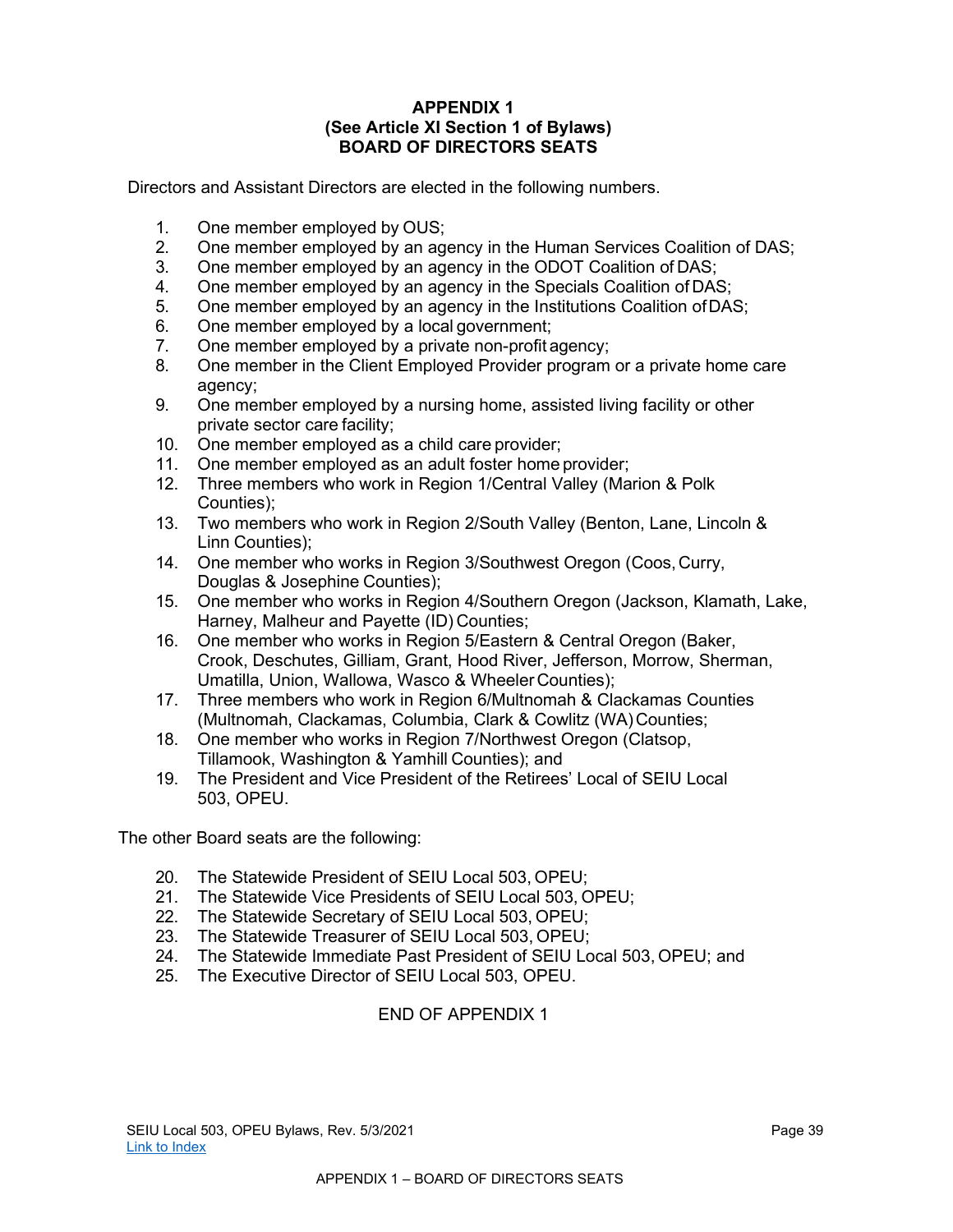# **APPENDIX 2 - BILL OF RIGHTS OF MEMBERS OF LABOR ORGANIZATIONS (See Article V Section 3 of Bylaws)**

#### <span id="page-39-0"></span>**TITLE I -- BILL OF RIGHTS OF MEMBERS OF LABOR ORGANIZATIONS Bill of Rights**

(29 U.S.C. 411)

SEC. 101. (a)(1) EQUAL RIGHTS.-- Every member of a labor organization shall have equal rights and privileges within such organization to nominate candidates, to vote in elections or referendums of the labor organization, to attend membership meetings and to participate in the deliberations and voting upon the business of such meetings, subject to reasonable rules and regulations in such organization's constitution and bylaws.

(2) FREEDOM OF SPEECH AND ASSEMBLY.-- Every member of any labor organization shall have the right to meet and assemble freely with other members; and to express any views, arguments, or opinions; and to express at meetings of the labor organization his views, upon candidates in an election of the labor organization or upon any business properly before the meeting, subject to the organization's established and reasonable rules pertaining to the conduct of meetings: *Provided,* That nothing herein shall be construed to impair the right of a labor organization to adopt and enforce reasonable rules as to the responsibility of every member toward the organization as an institution and to his refraining from conduct that would interfere with its performance of its legal or contractual obligations.

(3) DUES, INITIATION FEES, AND ASSESSMENTS.-- Except in the case of a federation of national or international labor organizations, the rates of dues and initiation fees payable by members of any labor organization in effect on thedate of enactment of this Act shall not be increased, and no general or special assessment shall be levied upon such members, except-

(A) in the case of a Local organization, (i) by majority vote by secret ballot of the members in good standing voting at a general or special membership meeting, after reasonable notice of the intention to vote upon such question, or (ii) by majority vote of the members in good standing voting in a membership referendum conducted by secret ballot; or

(B) in the case of a labor organization, other than a Local labor organization or a federation of national or international labor organizations, (i) by majority vote of the delegates voting at a regular convention, or at a special convention of such labor organization held upon not less than thirty days' written notice to the principal office of each Local or constituent labor organization entitled to such notice, or (ii) by majority vote of the members in good standing of such labor organization voting in a membership referendum conducted by secret ballot, or (iii) by majority vote of the members of the executive board or similar governing body of such labor organization, pursuant to express authority contained in the constitution and bylaws of such labor organization: *Provided,* That such action on the part of the executive board or similar governing body shall be effective only until the next regular convention of such labor organization.

SEIU Local 503, OPEU Bylaws, Rev. 5/3/2021 [Link to Index](#page-0-0)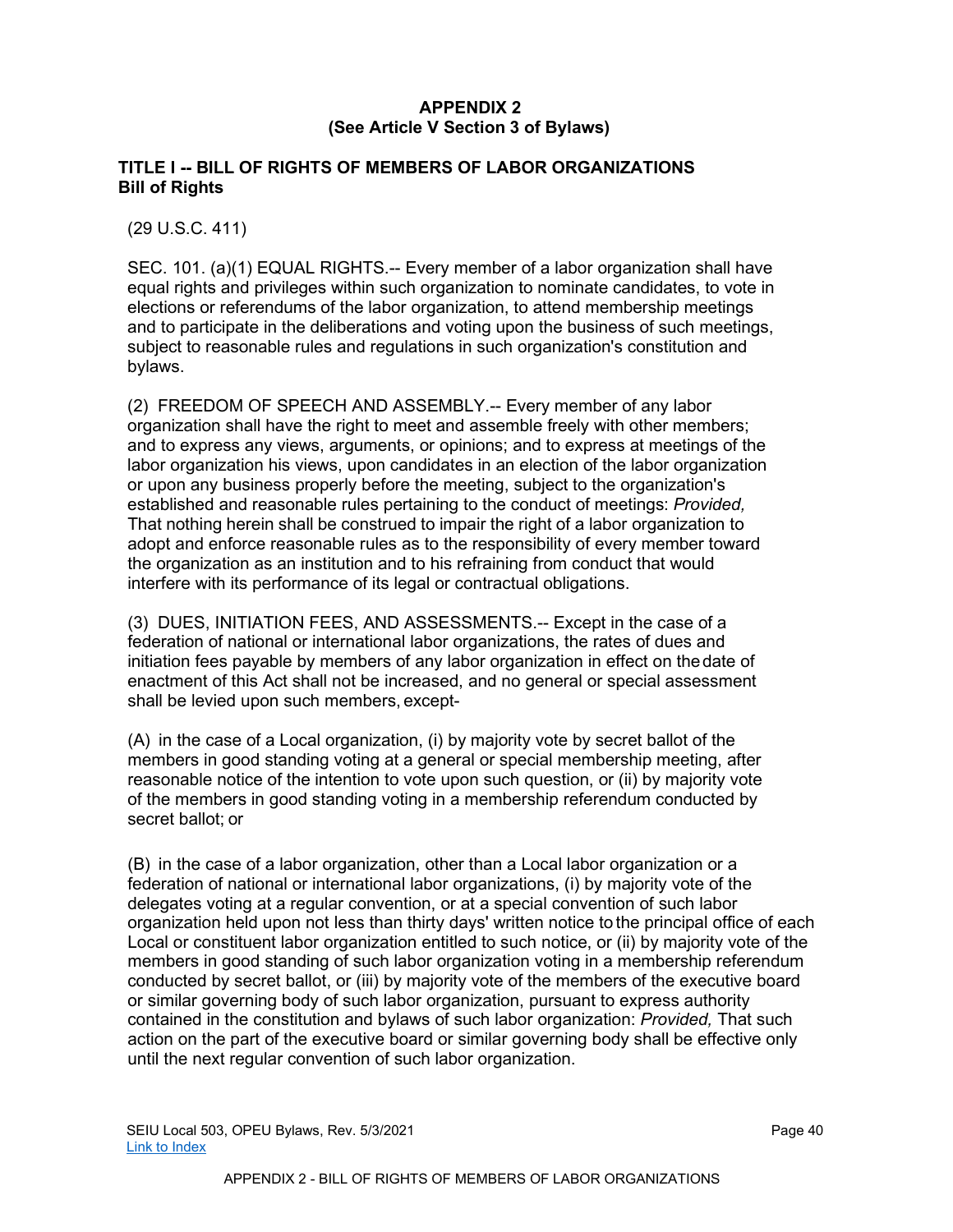(4) PROTECTION OF THE RIGHT TO SUE.-- No labor organization shall limit the right of any member thereof to institute an action in any court, or in a proceeding before any administrative agency, irrespective of whether or not the labor organization or its officers are named as defendants or respondents in such action or proceeding, or the right of any member of a labor organization to appear as a witness in any judicial, administrative, or legislative proceeding, or to petition any legislature or to communicate with any legislator: *Provided,* That any such member may be required to exhaust reasonable hearing procedures (but not to exceed a four-month lapse of time) within such organization, before instituting legal or administrative proceedings against such organizations or any officer thereof: *And provided further,* That no interested employer or employer association shall directly or indirectly finance, encourage, or participate in, except as a party, any such action, proceeding, appearance, or petition.

(5) SAFEGUARDS AGAINST IMPROPER DISCIPLINARY ACTION.-- No member of any labor organization may be fined, suspended, expelled, or otherwise disciplined except for nonpayment of dues by such organization or by any officer thereof unless such member has been (A) served with written specific charges; (B) given a reasonable time to prepare his defense; (C) afforded a full and fair hearing.

(b) Any provision of the constitution and bylaws of any labor organization which is inconsistent with the provisions of this section shall be of no force or effect.

#### **Civil Enforcement**

(29 U.S.C. 412)

SEC. 102. Any person whose rights secured by the provisions of this title have been infringed by any violation of this title may bring a civil action in a district court of the United States for such relief (including injunctions) as may be appropriate. Any such action against a labor organization shall be brought in the district court of the United States for the district where the alleged violation occurred, or where the principal office of such labor organization is located.

# **Retention of Existing Rights**

(29 U.S.C. 413)

SEC. 103. Nothing contained in this title shall limit the rights and remedies of any member of a labor organization under any State or Federal law or before any court or other tribunal, or under the constitution and bylaws of any labor organization.

#### **Right to Copies of Collective Bargaining Agreements**

(29 U.S.C. 414)

SEC. 104. It shall be the duty of the secretary or corresponding principal officer of each labor organization, in the case of a Local labor organization, to forward a copy of each collective bargaining agreement made by such labor organization with any employer to any employee who requests such a copy and whose rights as such employee are directly affected by such agreement, and in the case of a labor organization other than a Local labor organization, to forward a copy of any such agreement to each constituent unit which

SEIU Local 503, OPEU Bylaws, Rev. 5/3/2021 [Link to Index](#page-0-0)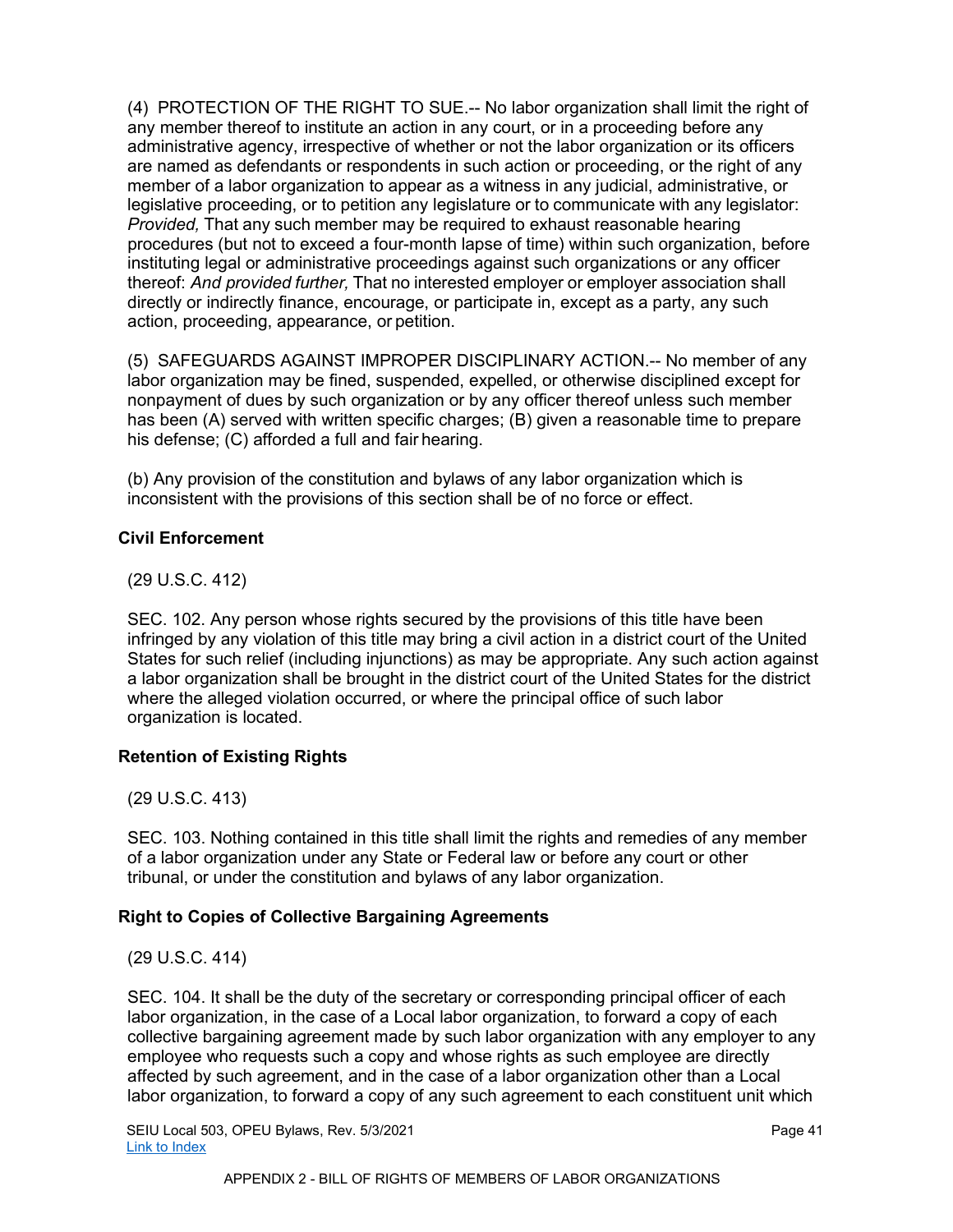has members directly affected by such agreement; and such officer shall maintain at the principal office of the labor organization of which he is an officer copies of any such agreement made or received by such labor organization, which copies shall be available for inspection by any member or by any employee whose rights are affected by such agreement. The provisions of section 210 shall be applicable in the enforcement of this section.

#### **Information as to Act**

(29 U.S.C. 415)

SEC. 105. Every labor organization shall inform its members concerning the provisions of this Act.

END OF APPENDIX 2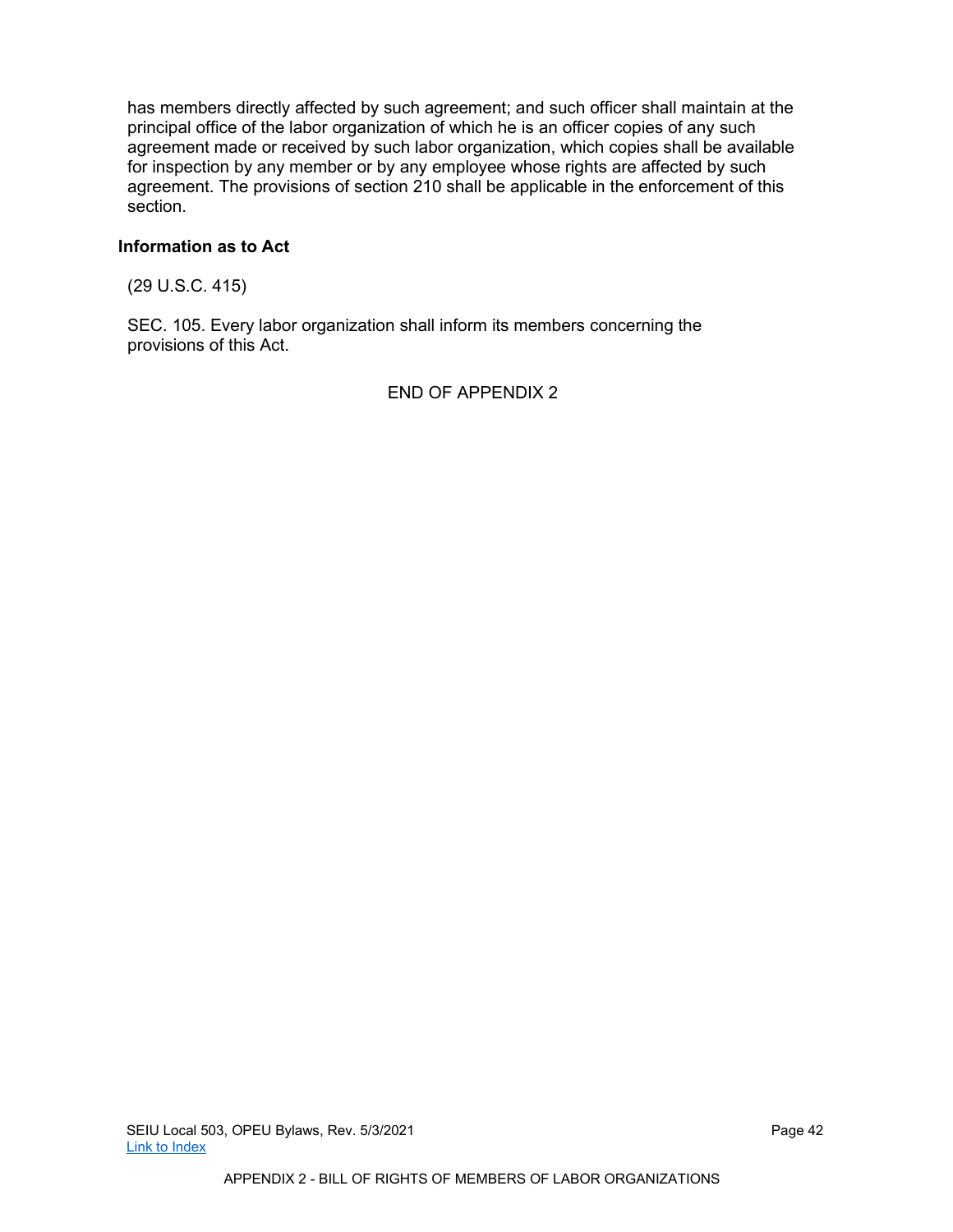# **APPENDIX 3 (See Article XX Section 1 of Bylaws)**

# **FIDUCIARY DUTIES**

<span id="page-42-0"></span>SEC. 501. (a) The officers, agents, shop stewards, and other representatives of a labor organization occupy positions of trust in relation to such organization and its members as a group. It is, therefore, the duty of each such person, taking into account the special problems and functions of a labor organization, to hold its money and property solely for the benefit of the organization and its members and to manage, invest, and expend the same in accordance with its constitution and bylaws and any resolutions of the governing bodies adopted thereunder, to refrain from dealing with such organization as an adverse party or in behalf of an adverse party in any matter connected with his duties and from holding or acquiring any pecuniary or personal interest which conflicts with the interests of such organization, and to account to the organization for any profit received by him in whatever capacity in connection with transactions conducted by him or under his direction on behalf of the organization. A general exculpatory provision in the constitution and bylaws of such a labor organization or a general exculpatory resolution of a governing body purporting to relieve any such person of liability for breach of the duties declared by this section shall be void as against public policy.

(b) When any officer, agent, shop steward, or representative of any labor organization is alleged to have violated the duties declared in subsection (a) and the labor organization or its governing board or officers refuse or fail to sue or recover damages or secure an accounting or other appropriate relief within a reasonable time after being requested to do so by any member of the labor organization, such member may sue such officer, agent, shop steward, or representative in any district court of the United States or in any State court of competent jurisdiction to recover damages or secure an accounting or other appropriate relief for the benefit of the labor organization. No such proceedingshall be brought except upon leave of the court obtained upon verified application and for good cause shown which application may be made ex parte. The trial judge may allot a reasonable part of the recovery in any action under this subsection to pay the fees of counsel prosecuting the suit at the instance of the member of the labor organization and to compensate such member for any expenses necessarily paid or incurred by him in connection with the litigation.

(c) Any person who embezzles, steals, or unlawfully and willfully abstracts or converts to his own use, or the use of another, any of the moneys, funds, securities, property, or other assets of a labor organization of which he is an officer, or by which he is employed, directly or indirectly, shall be fined notmore than \$10,000 or imprisoned for not more than five years, or both.

# END OF APPENDIX 3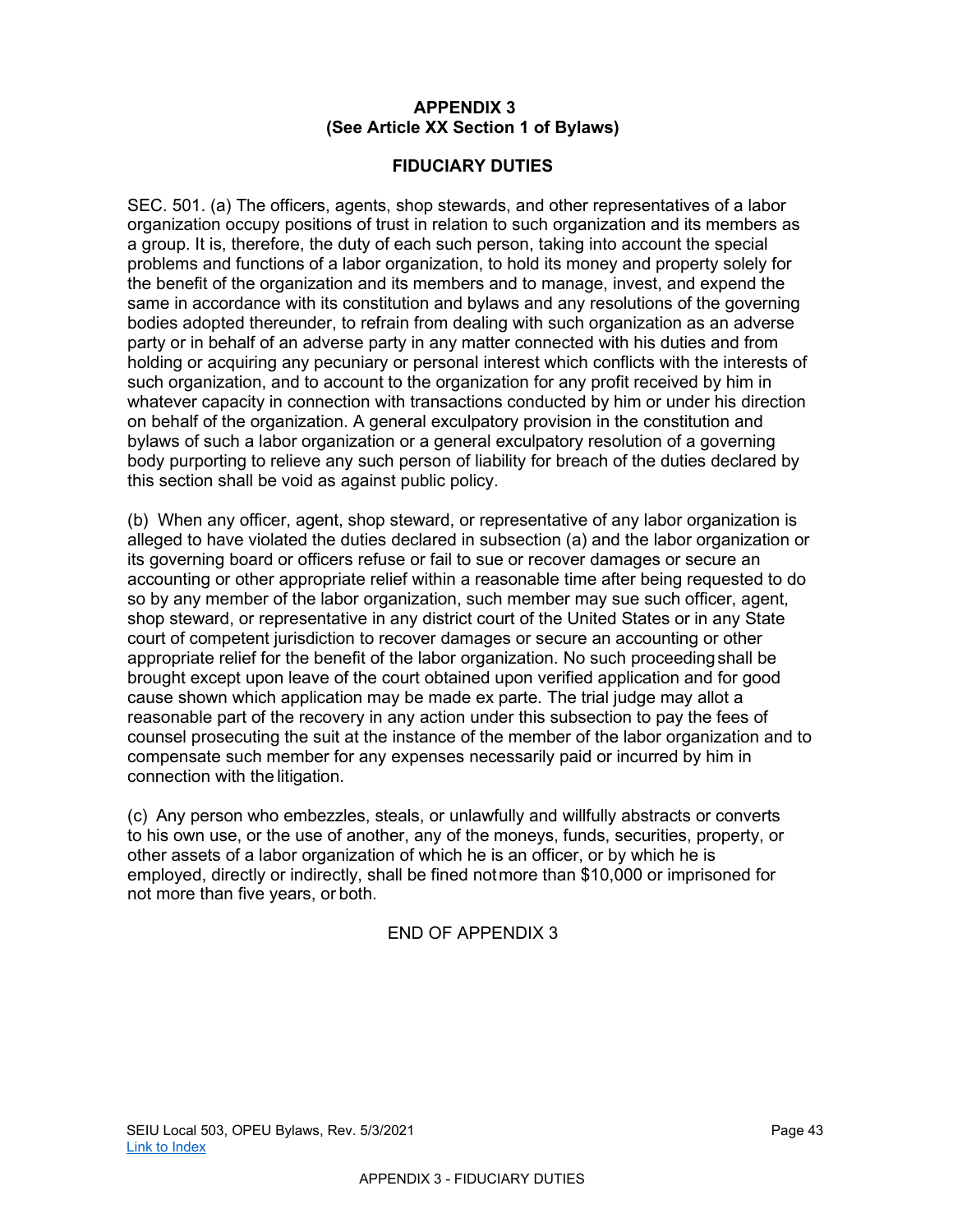# **APPENDIX 4 - DISCIPLINARY PROCESS TRIALS AND APPEALS (See Article VI Section 1 of Bylaws)**

# **DISCIPLINARY PROCESS AND APPEALS**

<span id="page-43-0"></span>Section 1. Purpose of Appendix 4.

The disciplinary process set forth in this Appendix applies to members, Local Representatives, and officers in their capacity as members, and shall be used to determine charges of misconduct brought under Article VI of these Bylaws.

Section 2. Filing of Charges of Code of Conduct Violations.

- (a) Charges alleging violations of the Code of Conduct policy under Art. VI, Section (k) shall be filed with the Code of Conduct Committee. The Code of Conduct Committee, by a majority determination, may refer complaints involving repeated or egregious violations of the Code of Conduct to the Member Representation Committee (MRC). If the Code of Conduct Committee refers a Complaint to the Member Representation Committee, it shall send any documents, sworn statements, or other evidence that it believes establishes that a repeated or egregious Code of Conduct violation has occurred, along with any reports or findings made by the Committee.
- (b) No charges may be referred which were filed with the Code of Conduct Committee more than six months after the Charging party learned, or reasonably could have learned, of the conduct which is the basis of the charges.
- (c) The MRC shall schedule a hearing as soon as practicable to consider the referred complaint. The Charging Party or Parties and Charged Party or Parties shall be notified of such meeting no less than 10 days prior to the meeting and may appear at the meeting to present to the MRC. Both parties may submit written statements prior to the MRC meeting. The MRC may establish rules for the parties in hearing the complaint and may accept statements from witnesses in closed session if deemed appropriate given the circumstances of the allegations. The Charged Party shall have the opportunity to respond to any allegations considered by the Committee, in person or in writing, before any final recommendations are made.
- (d) The MRC shall issue a written determination following the hearing within a reasonable time frame after deliberations have ended. If the MRC determines based on a preponderance of the evidence that the charges have merit, the Committee shall include any recommended sanctions in its determination. The determination shall be transmitted to the Charged Party and Charging Party via certified mail and to their personal email address, if known, and shall also be transmitted to the Code of Conduct Committee, and the President.
- (e) Either the Charged Party or Charging Party may appeal the recommended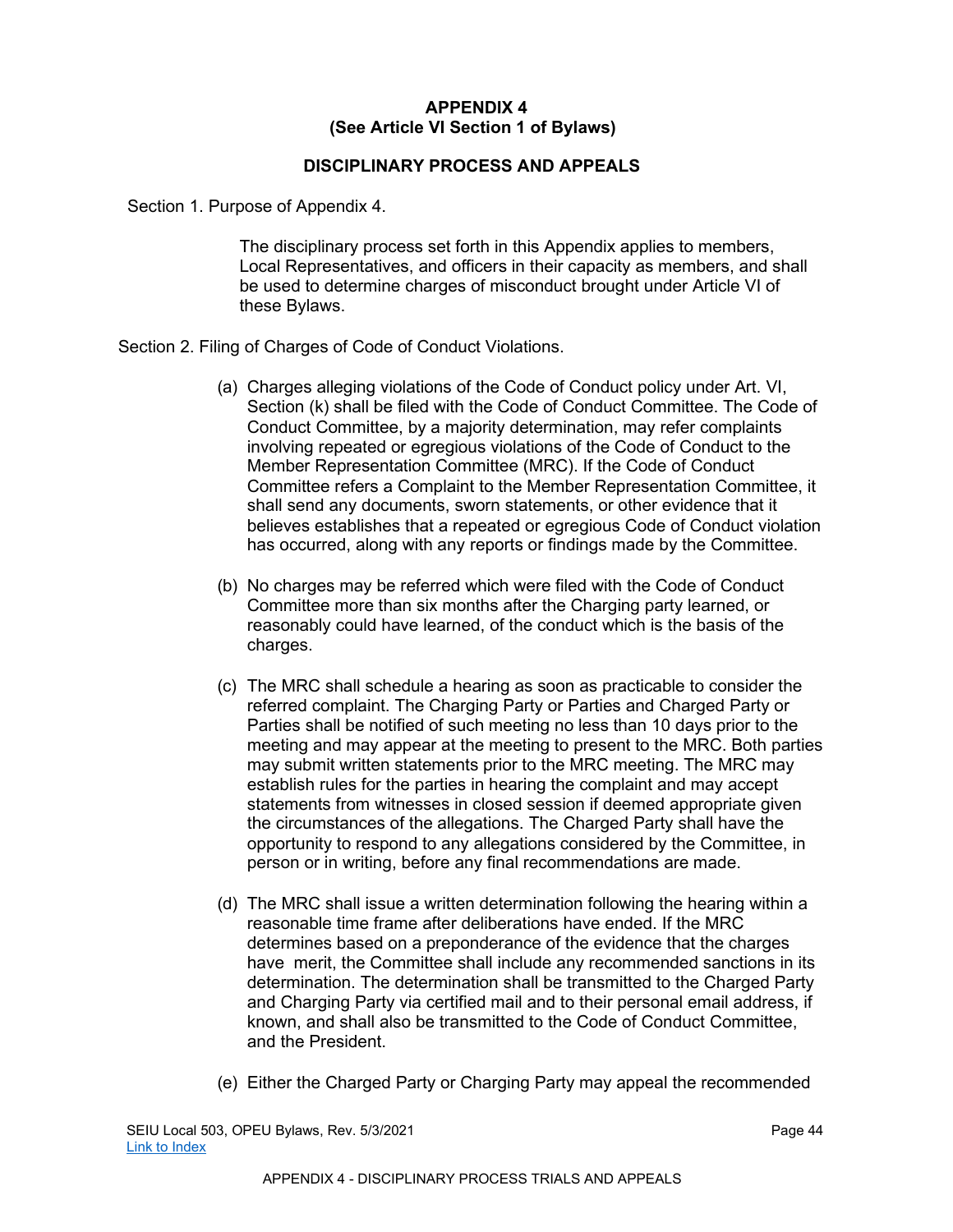sanctions under Section 9 below. If no appeal is filed within 15 days, any recommended sanctions shall take effect without further opportunity for appeal.

Section 3. Filing of All Other Charges.

(a) Charges against any Member, Local Representative, or Officer shall be filed at Union Headquarters in Salem, to the attention of the Chairperson of the Member Representation Committee, unless the charges filed are against the Chairperson of the Member Representation Committee, in which case they shall be filed to the attention of the President.

(b) The charges must specify the conduct or acts that the Charging Party believes constitute misconduct and the subsection(s) of Article VI of these Bylaws the Charging Party believes have been violated.

(c) The charge must be accompanied by any documents, sworn statements or other evidence that the Charging Party believes support the charge(s). Failure to submit such materials without good cause may result in the materials not being considered.

(d) No charges may be filed more than six months after the Charging party learned, or reasonably could have learned, of the conduct which is the basis of the charges.

Section 4. Member Representation Committee (MRC) Determination of Compliance of Charges.

> (a) The Chairperson of the Member Representation Committee or their designee shall promptly provide a copy of the charge and any supporting documents to the Member Representation Committee (MRC).

(b) Upon receipt of the charge and the supporting materials, the MRC shall confer to determine whether the charge is in compliance with Section 3 above.

(c) If the MRC determines the charges are not in compliance with Section 3 or if, even assuming the truth of the allegations, the alleged conduct does not constitute wrongful conduct under Article VI, it shall issue a determination dismissing the charge accompanied by an explanation of the reasons for dismissal and provide the determination and reasoning to the Charging Party.

(d) The Charging Party may appeal the MRC's dismissal of the charge to the Board pursuant to the procedures set out in Section 9 below.

Section 5. Service of Charges on Charged Party.

(a) Unless the charges are dismissed pursuant to Section 3 above, the Chair of the MRC or their designee shall cause a copy of the charge and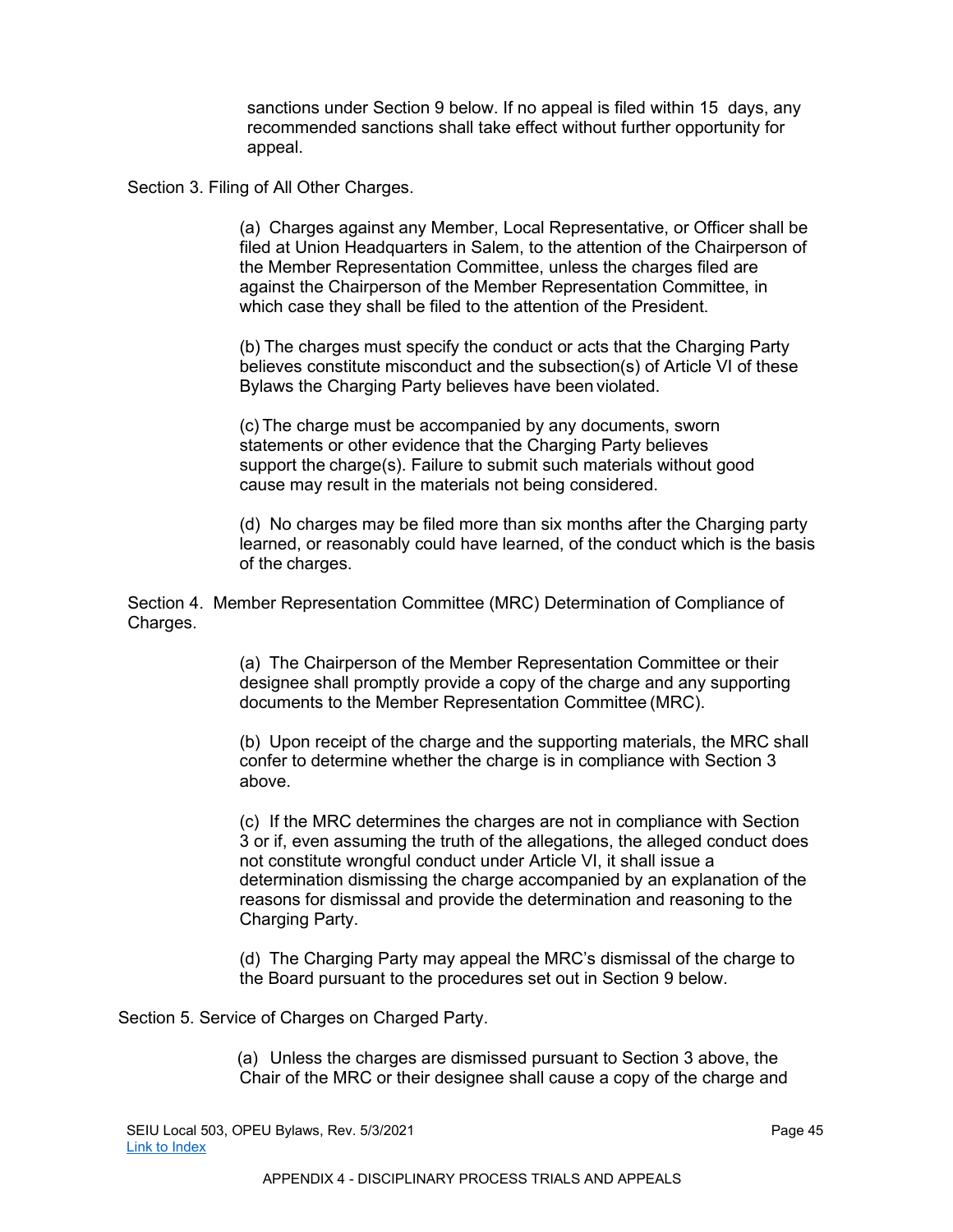any supporting documents to be sent to the Charged Party by certified mail, directed to the last known address of the Charged Party, and to the Charged Party's personal email address, if known.

(b) The materials sent to the Charged Party shall include a letter informing the Charged party they have 30 days from receipt of the letter to submit to the MRC Chair any documents, sworn statements or other evidence that the Charged Party believes are relevant to the charges and their defense to the charges.

(c) Upon receipt of the materials submitted by the Charged Party, the MRC Chair or their designee shall cause copies of that material to be delivered to the Charging Party.

Section 6. MRC Determinations.

(a) Upon receipt of the materials submitted pursuant to Section 5, the MRC shall meet within 60 days for purposes of assessing whether reasonable cause exists to believethat the charges at issue have merit and constitute a violation of Article VI.

(b) The Charging Party and the Charged Party shall receive written notice of such meeting no less than 10 days prior to the meeting and may appear at the meeting to present argument to the MRC. Both parties may submit written statements prior to the MRC meeting.

(c) If the MRC determines that there is no reasonable cause to believe that the charges have merit, it shall issue a direction dismissing the charges and state the reasons for the dismissal. The MRC shall prepare a written statement of its reasons for dismissing the charges and provide the Charging Party and the Charged Party with that statement. The MRC shall also submit the written statement of its determinations to the Board of **Directors** 

(d) If the MRC determines there is reasonable cause to believe the charges have merit, it shall so inform the Charging and Charged Parties and shall also convey that determination, in writing, to the Union President accompanied by a recommendation that the Board of Directors approve a Trial Committee to determine whether the charges have merit. Copies of that determination and recommendation shall be provided to the Charged and Charging Parties by certified mail and to their personal email addresses, if known.

Section 7. Appointment of Trial Committee.

(a) At the next regularly scheduled meeting of the Board of Directors, after receipt of the determination/recommendation set forth above in Section 6(d) the President or the Vice-President where the President is the Charged party, shall appoint, with approval from the Board, a four (4) member Trial Committee, along with four (4) alternates, to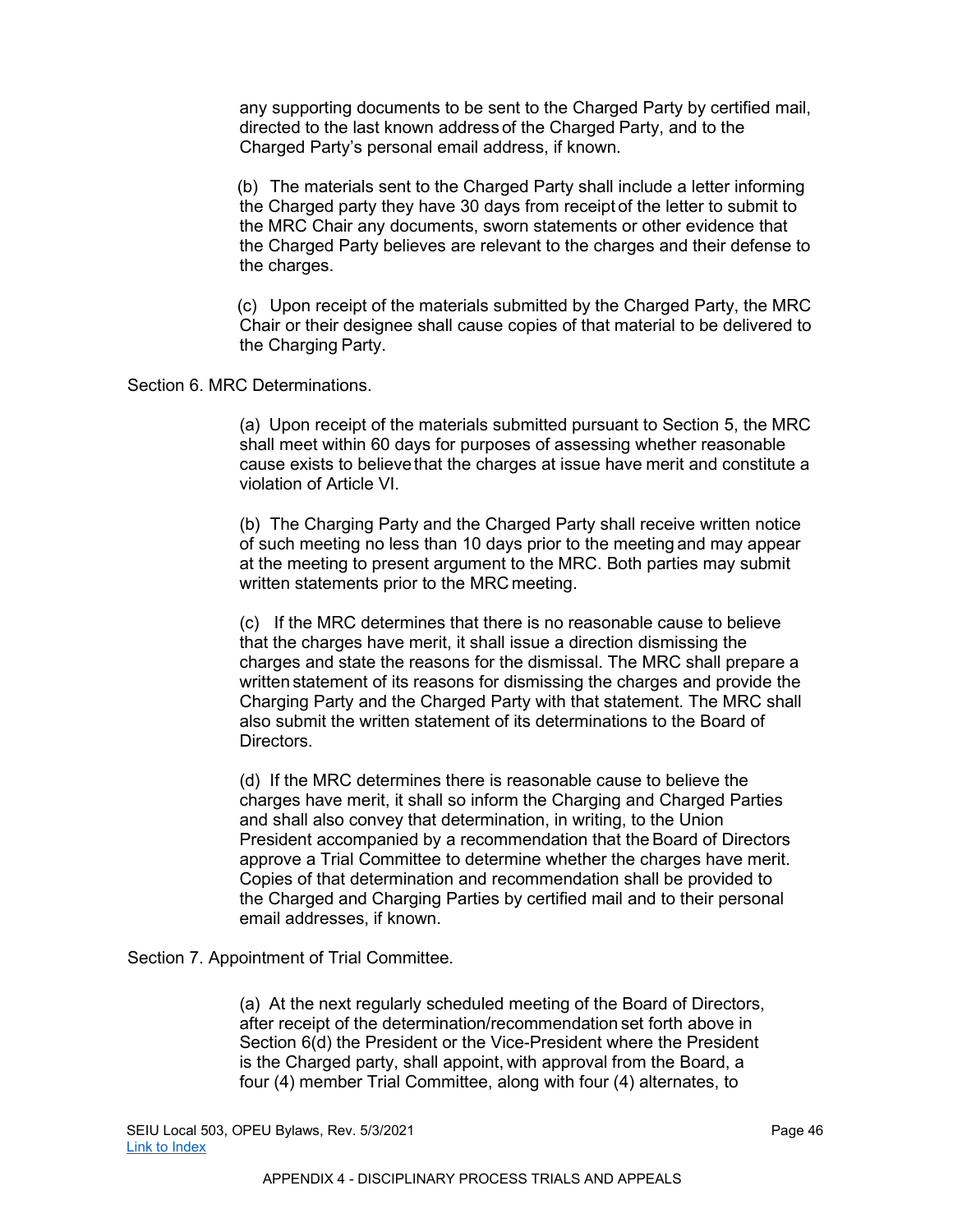hear evidence on the charges.

(b) The Trial Committee shall be chaired by the Secretary unless the Secretary is the Charged or Charging Party in which case the President shall serve as Chair.

(c) Trial Committee members and the Trial Committee Chair shall not be from the same sub-local as either the Charged or Charging party.

(d) The staff advisor to the MRC shall serve as neutral advisor to the Trial Committee as well as to the Charged and Charging parties on trial practice and procedures.

(e) The Trial Committee shall appoint the Charging party or another member of the Union who is not an attorney to present the charges and the relevant evidence on behalf of the Charging party. The Charged party may appear with a representative who shall be a member of the Union and may not be an attorney.

(f) Absent good cause, the Trial Committee shall meet to hear evidence and render a decision on the charges within 30 days of its appointment.

Section 8. Trial Committee Hearing and Determinations.

(a) The hearing shall take place and the Secretary (or President) shall serve as the presiding officer.

(b) The Charged and Charging Parties and/or their representatives may appear in person or remotely.

(c) The hearing shall proceed with opening statements. The Charging Party shall proceed first and present all of their evidence in the form of testimony, documents or other relevant evidence. The Charged Party shall then present their case in the same manner. Each side shall be permitted to make closing arguments.

(d) At the hearing, each side shall be permitted to present and cross examine witnesses. Witnesses shall testify under oath administered by the presiding Officer.

(e) Upon closing of the record, the Trial Committee shall enter in deliberations in executive session that shall include only the Trial Committee, the staff advisor and any other person the Presiding Officer deems necessary.

(f) The Trial Committee shall deliberate until such time as it reaches a decision on the merits of the charges. A determination to dismiss or find merit to all or some of the charges must be made by majority vote. If the charges are found to have merit, the Trial Committee shall determine the appropriate penalty which may range in severity from a written sanction to expulsion from the Union or any other punishment or remedy that is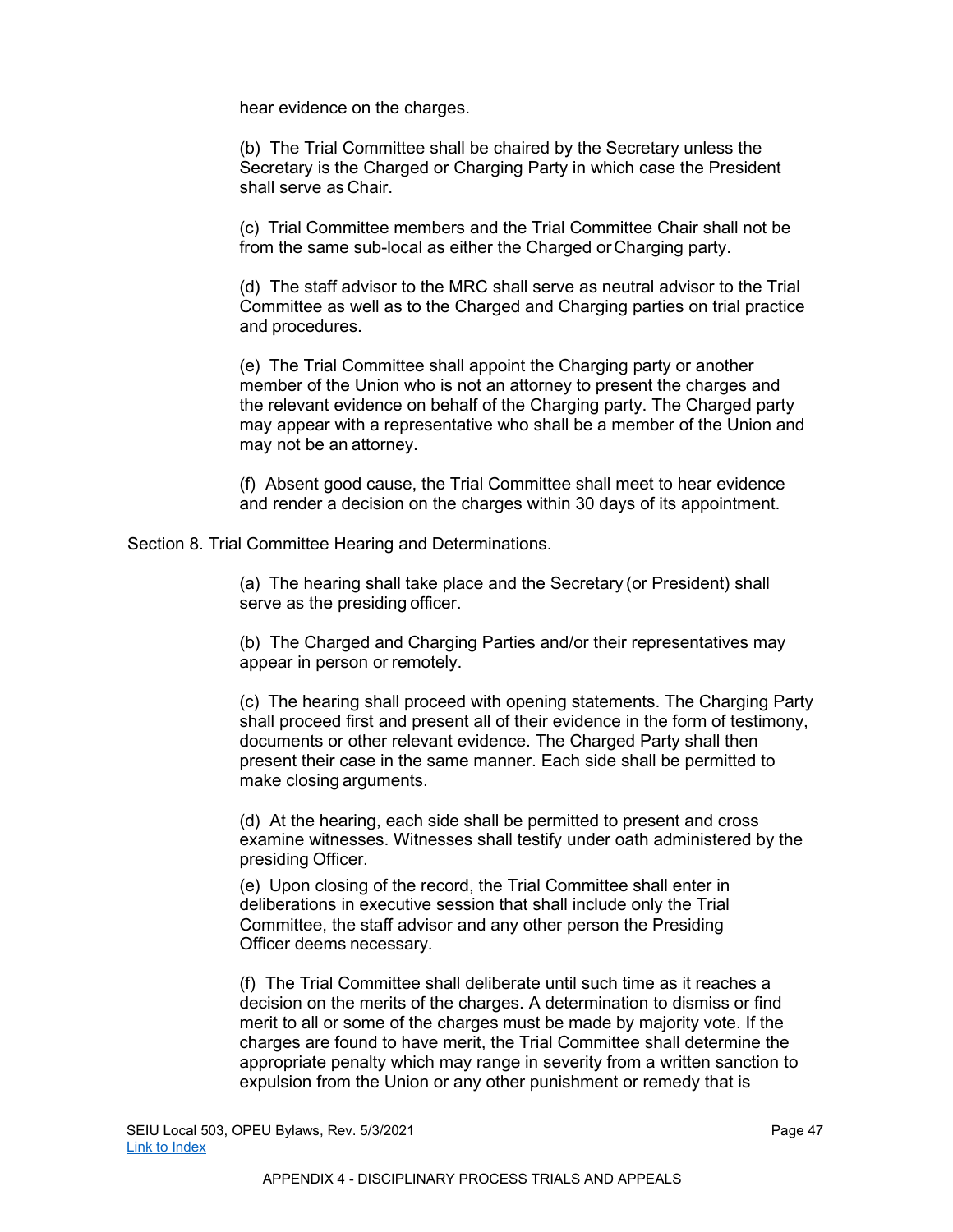deemed just and proper including reimbursement of moneys to the Union or fines.

(g) The Trial Committee shall render its determination within 45 days and shall prepare a written determination, with dissenting opinions if applicable, and deliver the written determinations to the Parties by certified mail and to the President of the Board who shall report back to the Board.

#### Section 9. Appeals

(a) When the MRC has dismissed charges under Section 4(c) or 6(c) above or dismissed or sustained charges under Section 2(d) above, or the Trial Committee has dismissed or sustained charges pursuant to Section 8(f), those written determinations shall be transmitted to the Board of Directors, the Charging Party and Charged Party. Either party may file an appeal of that action including the level of sanction imposed, to the Board of Directors within 15 days of the date of the applicable dismissal order or direction.

(b) Such appeal must be in writing and may only rely on evidence that was presented in the process outlined above, unless evidence is newly discovered.

(c) The Board may, at its sole discretion permit the Parties or their representatives to engage in oral argument before it on any appeal.

(d) The Board shall sustain the decision made by the respective committee unless it finds clear and convincing evidence that the determination was in error or the penalty provided was not appropriate.

(e) In the event the MRC has dismissed charges under Section 4(c), or no appeal to a dismissal of charges is filed, the Board may, by motion supported by a majority vote, remand the matter to the MRC for reconsideration of issues and questions set out by the Board.

Section 10. Exhaustion of Remedies.

Subject to the provisions of applicable statutes, every Member, Local Representative, or Officer of the Union against whom charges have been made and disciplinary action taken as a result thereof or who claims to be aggrieved as a result of adverse rulings or decisions rendered, agrees, as a condition of membership and the continuation of membership to exhaust all procedures provided for herein, in the Constitution and Bylaws of the International Union and the Local Union, and further agrees not to file or prosecute any action in any court, tribunal or other agency until those remedies have been exhausted.

Section 11. Determinations Final and Binding.

SEIU Local 503, OPEU Bylaws, Rev. 5/3/2021 [Link to Index](#page-0-0)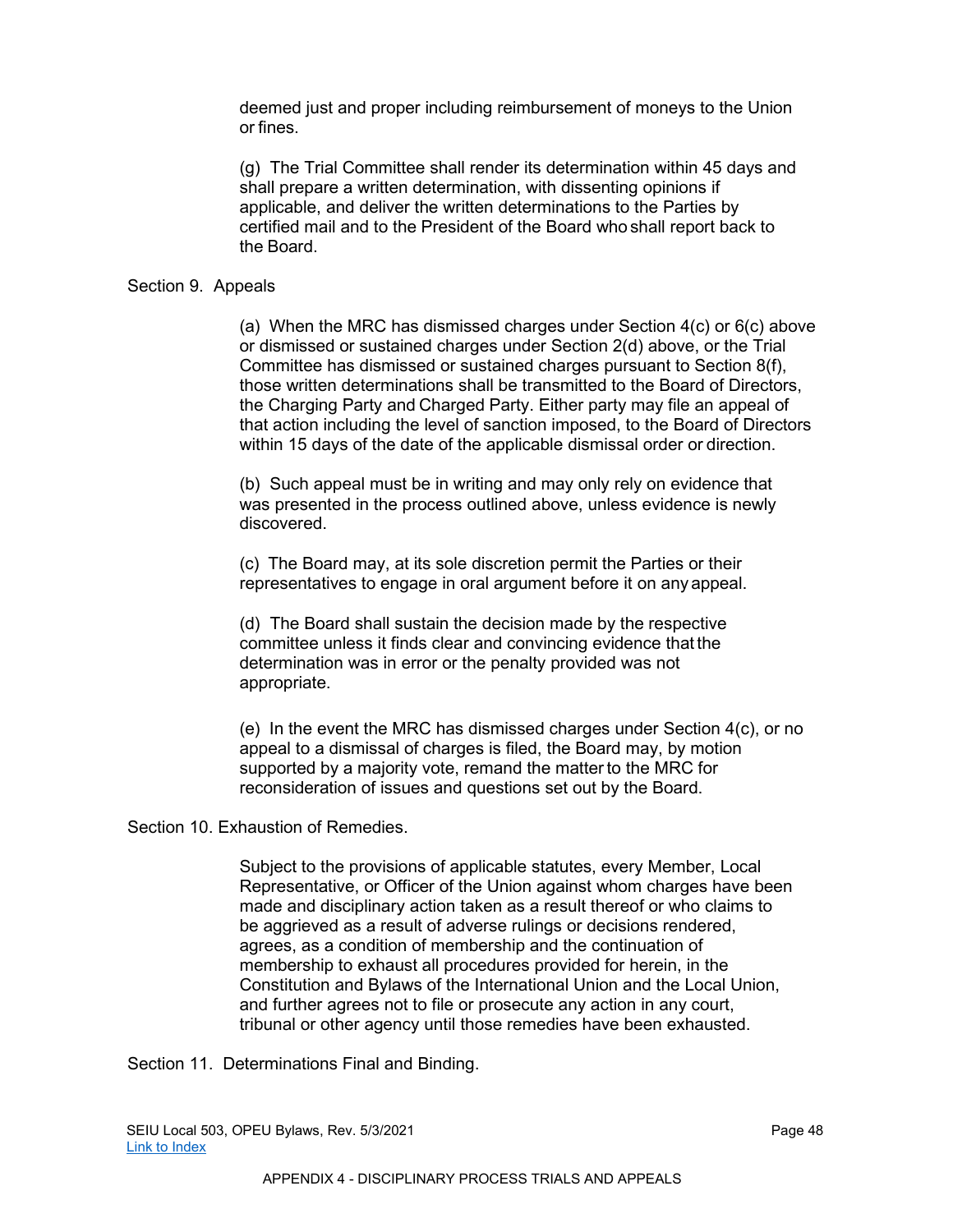Article VI of these Bylaws shall be enforced exclusively through the procedures provided in this Article and any decision rendered pursuant to the procedures provided for herein, including any appeals, shall be final and binding on all parties and not subject to judicial review.

END OF APPENDIX 4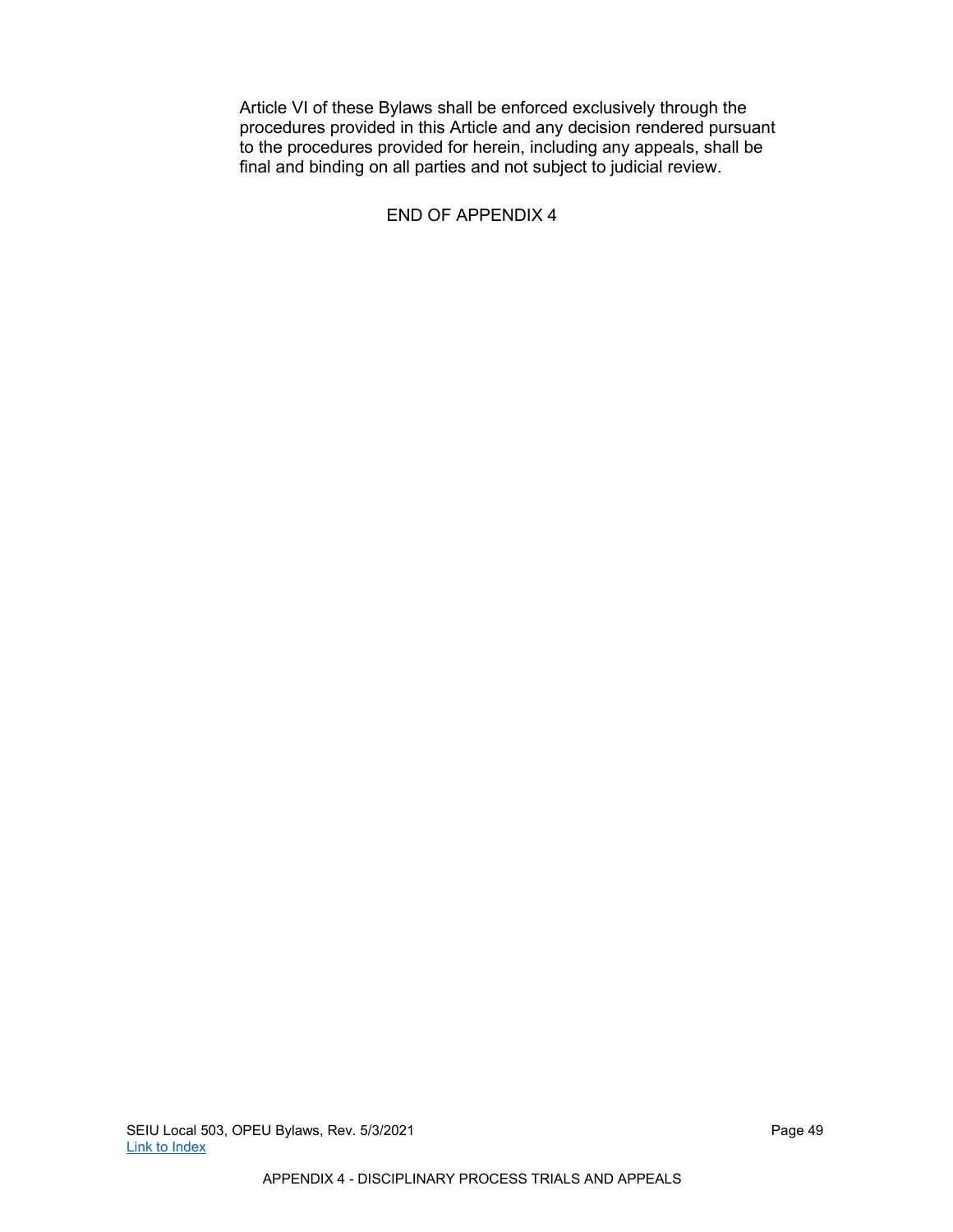# **APPENDIX 5 - REMOVAL OF OFFICERS AND LOCAL REPRESENTATIVES (See Article VII Section 3 of Bylaws)**

# **REMOVAL OF OFFICERS AND LOCAL REPRESENTATIVES**

<span id="page-49-0"></span>Section 1. The following shall apply to officers and Local Representatives elected after September 2008.

(a) Holders of Local Representative position in Locals may be removed from such position, as provided for in the involved Local's constitution and bylaws. If no provisions or procedures exist in the involved Local's constitution and bylaws, such Local Representatives may be removed from their position as provided for under the procedure established in subsection (b) for the removal of other office holders.

(b) Statewide Officers, and holders of all other offices at any level of the Union, may be removed from office by a simple majority vote of the membership eligible to vote for that office and voting. Balloting will occur when called for by initiative petitions bearing signatures of 10 percent 10% of the membership eligible to vote for the office in question as described herein.

(1) To initiate the office holder recall process, the proponent(s) of a proposed recall shall submit a written notice of intent to the chairperson of the Member Representation Committee. The date of this submission shall be the recall initiation date.

(2) To be counted toward satisfaction of the ten percent recall election threshold, recall petition signatures must be gathered within the one hundred eighty (180) days immediately following the recall initiation date; each signature must be dated by the signer at the time of signing; and the signer must have been a member of the Union eligible to vote for the office in question on the date of signing.

(3) Petitions may be delivered to the chairperson of the Member Representation Committee at any time within the one hundred eighty (180) days immediately following the recall initiation date, but no more than seven (7) days after the expiration of that one hundred eighty (180) days.

(4) Upon receipt of such petitions, the chairperson of the Member Representation Committee, together with the members of the Committee, shall determine the validity of membership within fifteen (15) days of their presentation.

(5) For the purpose of determining whether the number of valid signatures satisfies the ten percent recall election threshold, the number of members eligible to vote for the office in question shall be the number of members who were eligible to vote for the office in question on the recall initiation date.

(c) For a Local Representative recall, results of the petitions shall be sent to the Local involved. For all other recalls, the results will be sent to the Board. If the threshold has been met, the appropriate governing body shall order an election to be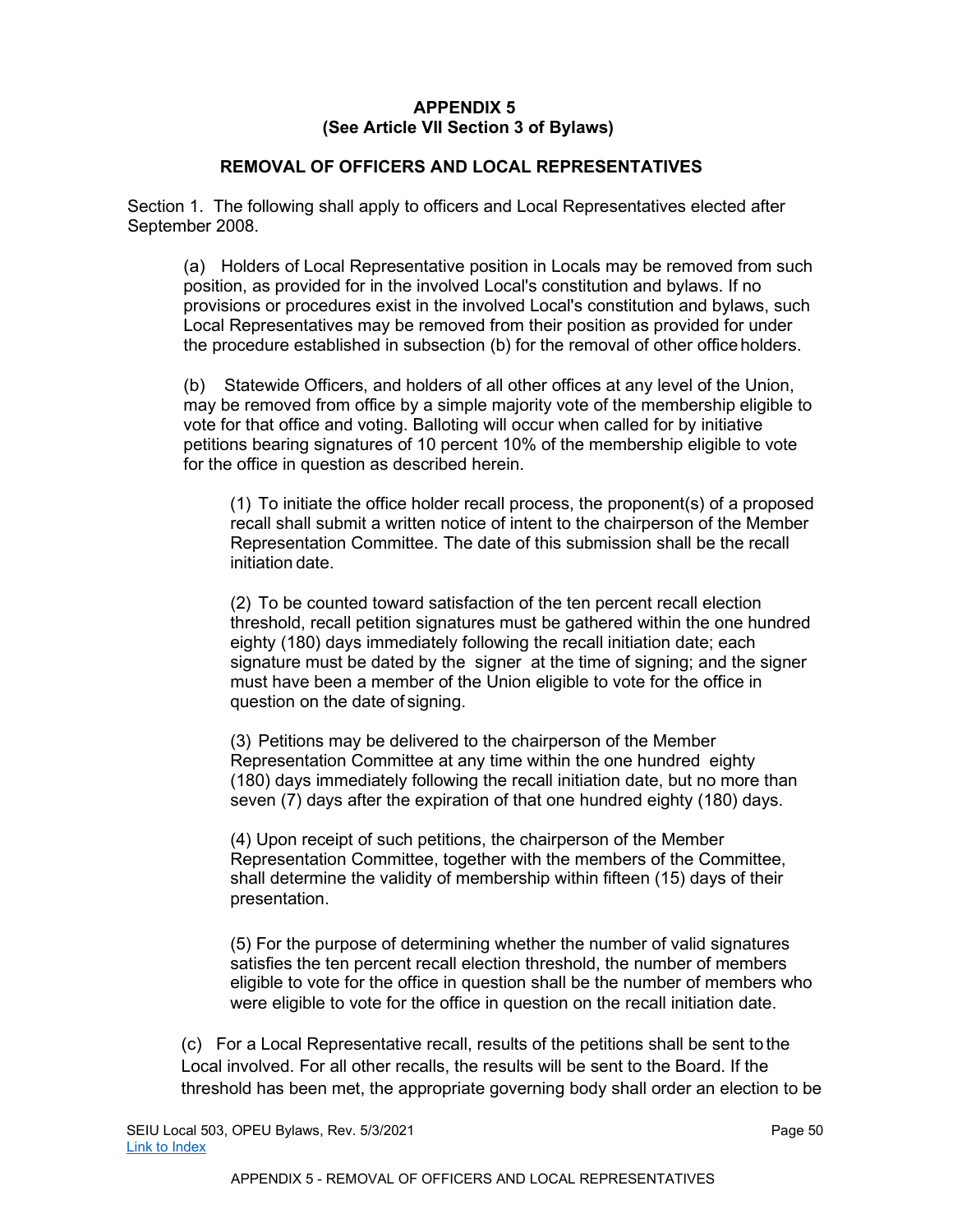held, within thirty (30) days after the Member Representation Committee determines that the requirements of subsection (b) have been fulfilled. Elections shall be conducted in accordance with Bylaws Article III, GENERAL ELECTION REQUIREMENTS; and/or Article IV, LOCAL ELECTIONS; and/or Article V, DIRECTOR AND ASSISTANT DIRECTOR ELECTIONS; and/or Article VI, STATEWIDE OFFICER ELECTIONS. After validation, the chairperson of the Member Representation Committee shall transmit ballots to the membership for a vote. Ballots will be returned to the Member Representation Committee for tabulation. Results by Local will be published in the next issue of the union newsletter. Where the majority vote is for removal, it shall be effective upon completion of tabulation and the officeholder shall be formally notified by the Board or its designee.

(d) Recall petition campaigns and election campaigns shall be conducted in accordance with Article III GENERAL ELECTION REQUIREMENTS Section 7 (a), 7 (b), and 7 (c), such that no union or employer funds shall be used to promote such campaigns, and all members shall have the right to support and or participate in such campaigns without being subject to any penalty, discipline or other improper interference or reprisal.

Section 2. A person whose membership has been revoked may be reinstated by a threefourths (3/4) vote of the Board after six (6) months from the date of revocation.

END OF APPENDIX 5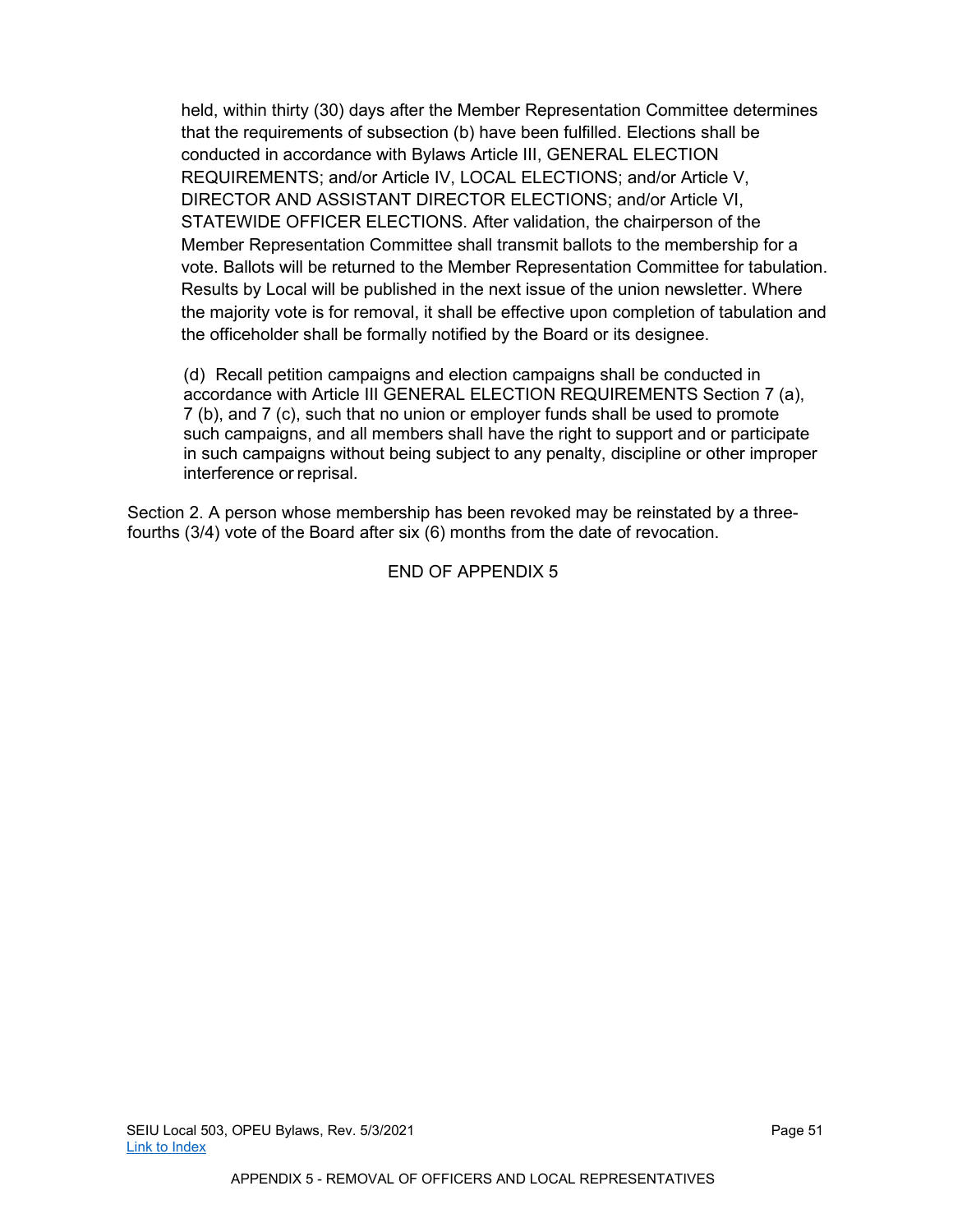# **APPENDIX 6 (See Article XXII Section 2 of Bylaws)**

#### <span id="page-51-0"></span>**LABOR MANAGEMENT REPORTING AND DISCLOSURE ACT REQUIREMENTS FOR LABOR ORGANIZATION REPORTING(LM-2)**

#### (29 U.S.C. 431)

SEC. 201. (a) Every labor organization shall adopt a constitution and bylaws and shall file a copy thereof with the Secretary, together with a report, signed by its president and secretary or corresponding principal officers, containing the following information-

(1) the name of the labor organization, its mailing address, and any other address at which it maintains its principal office or at which it keeps the records referred to in this title;

(2) the name and title of each of its officers;

(3) the initiation fee or fees required from a new or transferred member and fees for work permits required by the reporting labor organization;

(4) the regular dues or fees or other periodic payments required to remain a member of the reporting labor organization; and

(5) detailed statements, or references to specific provisions of documents filed under this subsection which contain such statements, showing the provisions made and procedures followed with respect to each of the following: (A) qualifications for or restrictions on membership, (B) levying of assessments, (C) participation in insurance or other benefit plans, (D) authorization for disbursement of funds of the labor organization, (E) audit of financial transactions of the labor organization, (F) the calling of regular and special meetings, (G) the selection of officers and stewards and of any representatives to other bodies composed of labor organizations' representatives, with a specific statement of the manner in which each officer was elected, appointed, or otherwise selected, (H) discipline or removal of officers or agents for breaches of their trust, (I) imposition of fines, suspensions, and expulsions of members, including the grounds for such action and any provision made for notice, hearing, judgment on the evidence, and appeal procedures, (J) authorization for bargaining demands,

(K) ratification of contract terms, (L) authorization for strikes, and (M) issuance of work permits. Any change in the information required by this subsection shall be reported to the Secretary at the time the reporting labor organization files with the Secretary the annual financial report required by subsection (b).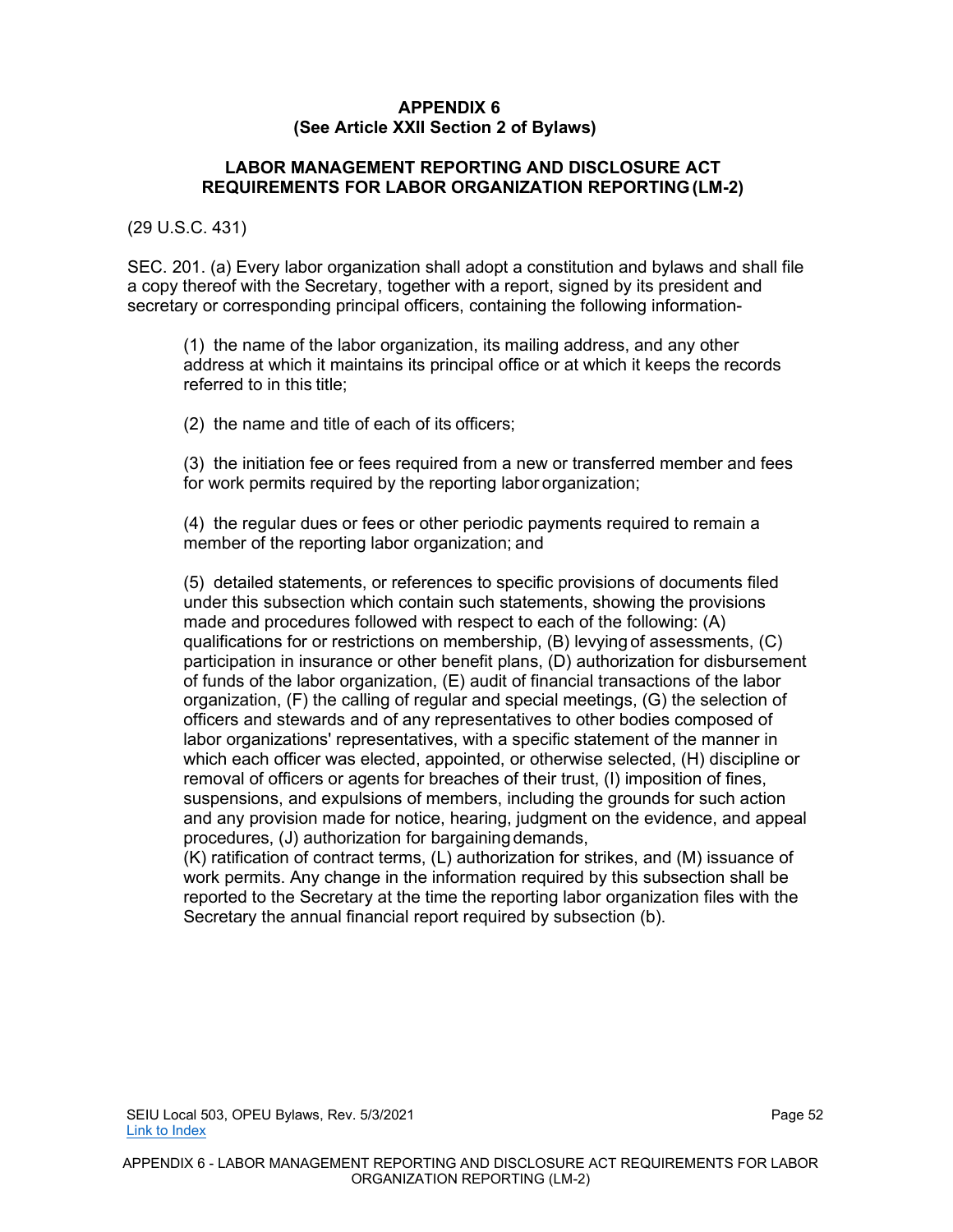(b) Every labor organization shall file annually with the Secretary a financial report signed by its president and treasurer or corresponding principal officers containing the following information in such detail as may be necessary accurately to disclose its financial condition and operations for its preceding fiscal year:

(1) assets and liabilities at the beginning and end of the fiscal year;

(2) receipts of any kind and the sources thereof,

(3) salary, allowances, and other direct or indirect disbursements (including reimbursed expenses) to each officer and also to each employee who, during such fiscal year, received more than \$10,000 in the aggregate from such labor organization and any other labor organization affiliated with it or with which it is affiliated, or which is affiliated with the same national or international labor organization;

(4) direct and indirect loans made to any officer, employee, or member, which aggregated more than \$250 during the fiscal year, together with a statement of the purpose, security, if any, and arrangements forrepayment;

(5) direct and indirect loans to any business enterprise, together with a statement of the purpose, security, if any, and arrangements forrepayment; and

(6) other disbursements made by it including the purposes thereof, all in such categories as the Secretary may prescribe.

(c) Every labor organization required to submit a report under this title shall make available the information required to be contained in such report to all of its members, and every such labor organization and its officers shall be under a duty enforceable at the suit of any member of such organization in any State court of competent jurisdiction or in the district court of the United States for the district in which such labor organization maintains its principal office, to permit such member for just cause to examine any books, records, and accounts necessary to verify such report. The court in such action may, in its discretion, in addition to any judgment awarded to the plaintiff or plaintiffs, allow a reasonable attorney's fee to be paid by the defendant, and costs of the action.

END OF APPENDIX 6

SEIU Local 503, OPEU Bylaws, Rev. 5/3/2021 [Link to Index](#page-0-0)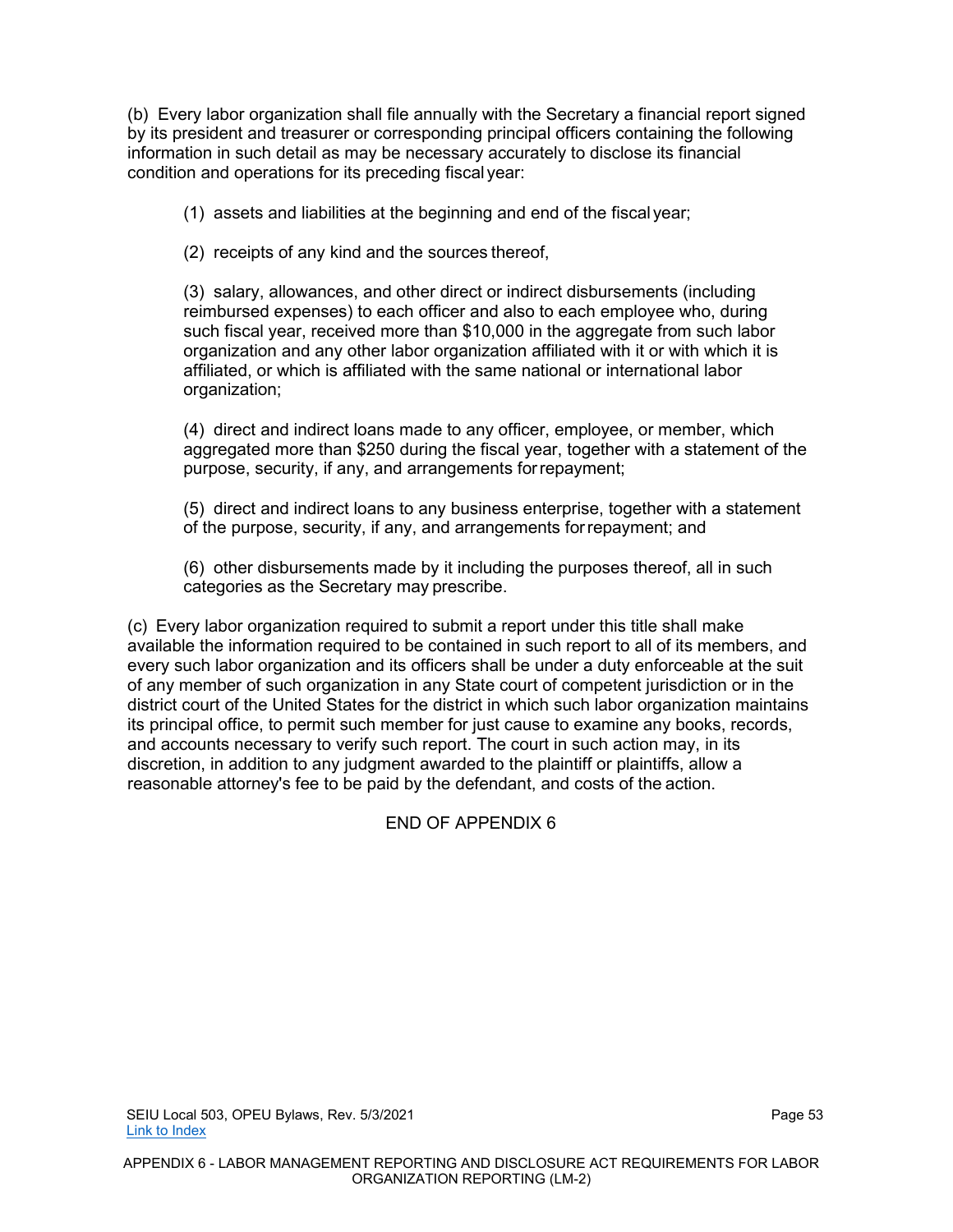# <span id="page-53-0"></span>**APPENDIX 7 REPORTING AND DISCLOSURE REQUIREMENTS FOR STATEWIDE OFFICERS, LOCAL OFFICERS, DIRECTORS, ASSISTANT DIRECTORS AND UNION STAFF (See Article XXV Section 3 of Bylaws)**

#### **From Labor Management Reporting and Disclosure Act** (29 U.S.C. 432)

SEC. 202. (a) Every officer of a labor organization and every employee of a labor organization (other than an employee performing exclusively clerical or custodial services) shall file with the Secretary a signed report listing and describing for his preceding fiscal year-

(1) any stock, bond, security, or other interest, legal or equitable, which he or his spouse or minor child directly or indirectly held in, and any income or any other benefit with monetary value (including reimbursed expenses) which he or his spouse or minor child derived directly or indirectly from, an employer whose employees such labor organization represents or is actively seeking to represent, except payments and other benefits received as a bona fide employee of such employer;

(2) any transaction in which he or his spouse or minor child engaged, directly or indirectly, involving any stock, bond, security, or loan to orfrom, or other legal or equitable interest in the business of an employer whose employees such labor organization represents or is actively seeking to represent;

(3) any stock, bond, security, or other interest, legal or equitable, which he or his spouse or minor child directly or indirectly held in, and any income or any other benefit with monetary value (including reimbursed expenses) which he or his spouse or minor child directly or indirectly derived from, any business a substantial part of which consists of buying from, selling or leasing to, or otherwise dealing with, the business of an employer whose employees such labor organization represents or is actively seeking to represent;

(4) any stock, bond, security, or other interest, legal or equitable, which he or his spouse or minor child directly or indirectly held in, and any income or any other benefit with monetary value (including reimbursed expenses) which he or his spouse or minor child directly or indirectly derived from, a business any part of which consists of buying from, or selling or leasing directly or indirectly to, or otherwise dealing with such labororganization;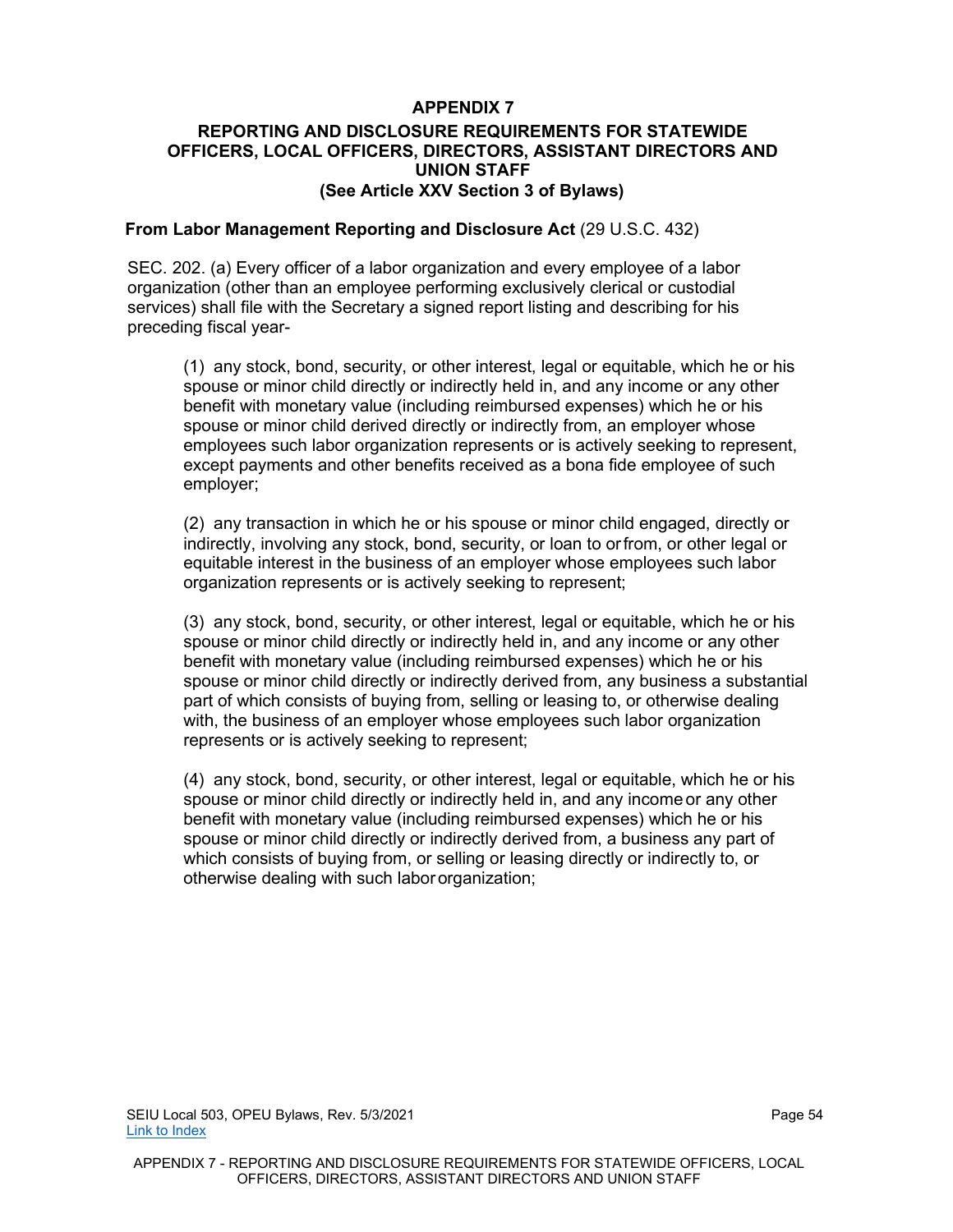(5) any direct or indirect business transaction or arrangement between him or his spouse or minor child and any employer whose employees his organization represents or is actively seeking to represent, except work performed and payments and benefits received as a bona fide employee of such employer and except purchases and sales of goods or services in the regular course of business at prices generally available to any employee of such employer; and

(6) any payment of money or other thing of value (including reimbursed expenses) which he or his spouse or minor child received directly or indirectly from any employer or any person who acts as a labor relations consultant to an employer, except payments of the kinds referred to in section 302(c) of the Labor Management Relations Act, 1947, asamended.

(b) The provisions of paragraphs (1), (2), (3), (4), and (5) of subsection (a) shall not be construed to require any such officer or employee to report his bona fide investments in securities traded on a securities exchange registered as a national securities exchange under the Securities Exchange Act of 1934, in shares in an investment company registered under the Investment Company Act or in securities of a public utility holding company registered under the Public Utility Holding Company Act of 1935, or to report any income derived therefrom.

(c) Nothing contained in this section shall be construed to require any officer or employee of a labor organization to file a report under subsection (a) unless he or his spouse or minor child holds or has held an interest, has received income or any other benefit with monetary value or a loan, or has engaged in a transaction described therein.

END OF APPENDIX 7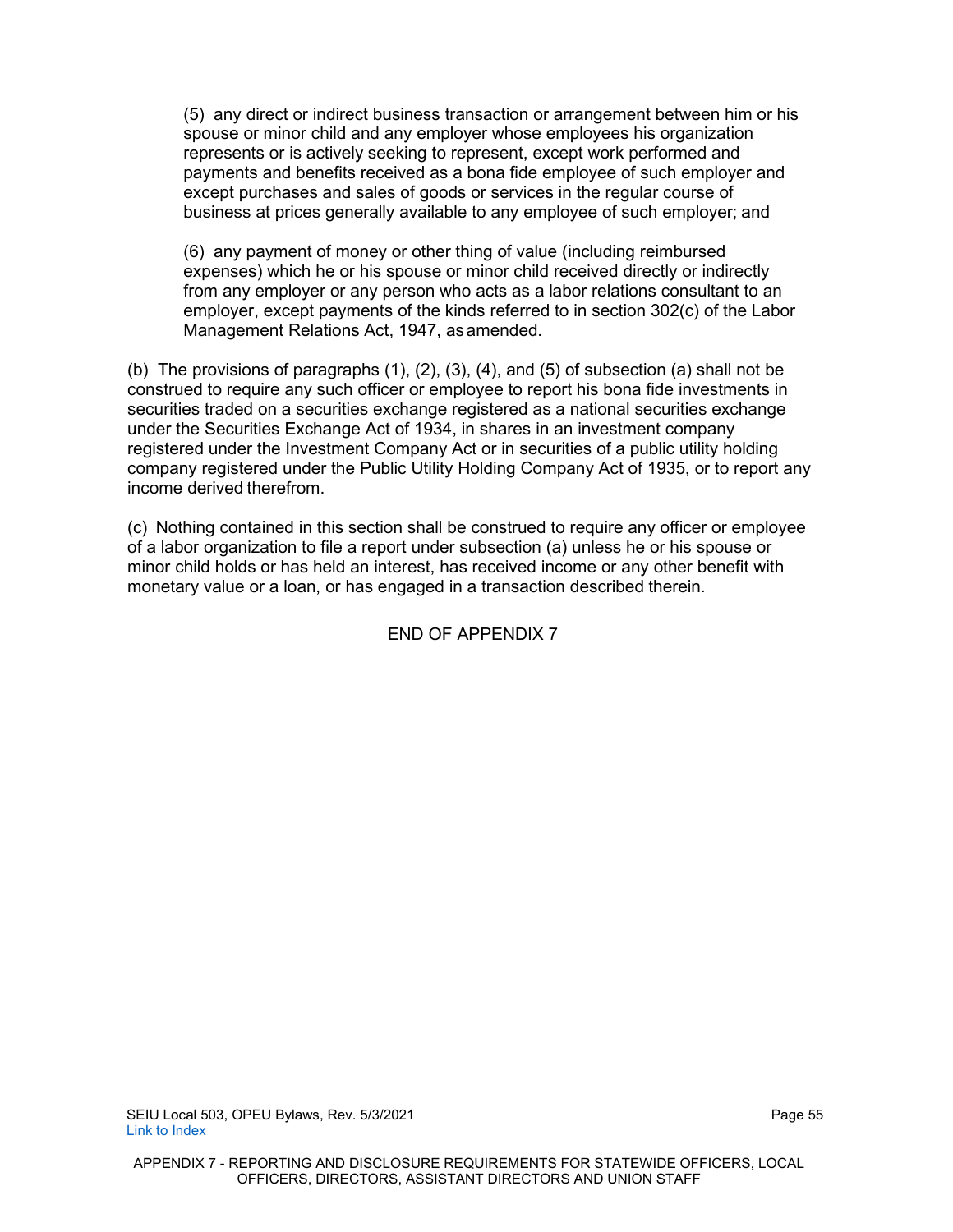#### **APPENDIX 8**

# <span id="page-55-0"></span>**ApprovedbytheSEIUInternationalExecutiveBoard,June13,2009 ApprovedbytheSEIUInternationalExecutiveBoardasrevised,January21,2016**

# **SEIU CODE OF ETHICS**

# **AND CONFLICT OF INTEREST POLICY**

#### **PART A: PREAMBLE**

The Service Employees International Union (SEIU) believes in the dignity and worth of all workers. We have dedicated ourselves to improving the lives of workers and their families and to creating a more just and humane society. We are committed to pursuing justice for all, and in particular to bringing economic and social justice to those most exploited in our community. To achieve our mission, we must develop highly trained and motivated leaders at every level of the Union who reflect the membership in all of its diversity.

Union members place tremendous trust in their leaders. SEIU elected officers and managers owe not just fiduciary obligations to union members; given the moral purpose of our mission, SEIU leaders owe members the highest level of ethical behavior in the exercise of all leadership decisions and financial dealings on members' behalf. Members have a right to proper stewardship over union funds and transparency in the expenditure of union dues. Misuse and inappropriate use of resources or leadership authority undermine the confidence members have in the Union and weaken it. Corruption in all forms will not be tolerated in SEIU. This *Code of Ethics and Conflict of /merest Policy* (the "Code" or "SEIU Code") strengthens the Union's ethics rules of conduct, organizational practices and enforcement standards and thus enhances the Union's ability to accomplish its important mission.

We recognize that no code of ethics can prevent some individuals from violating ethical standards of behavior. We also know that the SEIU Code is not sufficient in itself to sustain an ethical culture throughout the Union. To accomplish the goals for which this Code has been created, we must establish systems of accountability for all elected leaders and staff. These systems must include appropriate checks and balances and internal operating procedures that minimize the opportunity for misuse or abuse, as well as the perception of either, in spending union funds and exercising decision-making authority. The systems also must include adequate provision for training on understanding and implementing this Code. More broadly, we emphasize the importance of the range of standards, practices, and values described in "A Strong Ethical Culture," Section A of the *SEIU Policies on Ethics and Standards* that were enacted with the Code in 2009.

SEIU Local 503, OPEU Bylaws, Rev. 5/3/2021 [Link to Index](#page-0-0)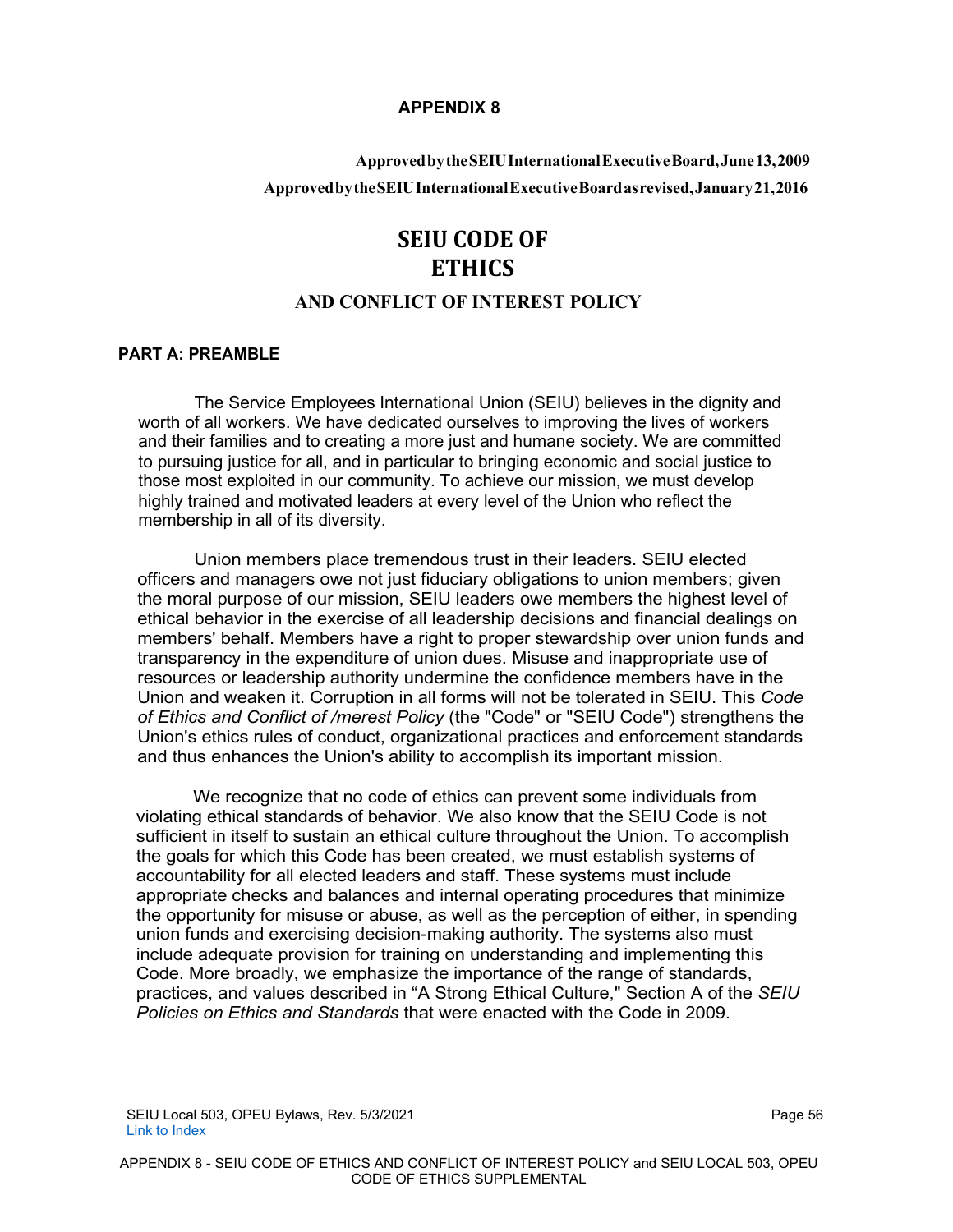In particular, SEIU is committed to providing meaningful paths for member involvement and participation in our Union. The SEIU Member Bill of Rights and Responsibilities in the Union is a significant source of SEIU members' rights and obligations. Its exclusive enforcement through the procedures set forth in Article XVII of the SEIU Constitution and Bylaws reflects a commitment to the democratic principles that have always governed SEIU. Article XVII's numerous protections against arbitrary or unlawful discipline of members also form an essential ingredient of the democratic life of the Union. Similarly, the requirement that Affiliates provide for regular meetings of the membership, set forth in Article XV, Section 5 of the Constitution, is another important element in the democratic functioning of SEIU. Finally, the provisions against discrimination and harassment on the basis of race, creed, color, religion, sex, gender expression, sexual orientation, national origin, citizenship status, marital status, ancestry, age and disability contained in Article III, Section 4 of the SEIU Constitution and in the Constitutions and Bylaws of Affiliates, the SEIU Anti- discrimination and Antiharassment Policy and Procedure, and similar policies of Affiliates forbid conduct in violation of SEIU's historic belief that our strength comes from our unity and diversity and that we must not be divided by forces of discrimination.

Individuals subject to this Code are expected to comply with State and Federal laws, the Constitution and Bylaws of SEIU and Affiliates, and the antidiscrimination and anti-harassment policies of SEIU and Affiliates as part and parcel of our commitment to sustaining an ethical culture and the highest standards of conduct throughout the Union.

Violations of these laws and policies are ethical breaches; however, these violations should be addressed through avenues provided by the applicable laws and policies and not through the Code unless they also allege violations of this Code. In particular, the sole enforcement mechanism for matters covered by the SEIU or Affiliate Constitutions and Bylaws is that which is set forth in those documents, unless violations of this Code are also alleged. Finally, grievances that arise under collective bargaining agreements are excluded from enforcement under this Code unless they also allege violations of this Code.

The scope and standards of this Code are set forth in the following Sections.

**SECTION 1.** *Applicability to International Union.* The SEIU Code is henceforth applicable in its entirety to all officers, executive board members and employees of SEIU. These individuals are referred to herein as "covered individuals." SEIU shall append or attach the Code in its entirety to its Constitution and Bylaws in its next and all future publications.

**SECTION 2.** *Applicability to SEIU Affiliates.* By enactment of the SEIU International Executive Board, the SEIU Code is applicable in its entirety to all officers, executive board members and employees of all affiliated bodies and local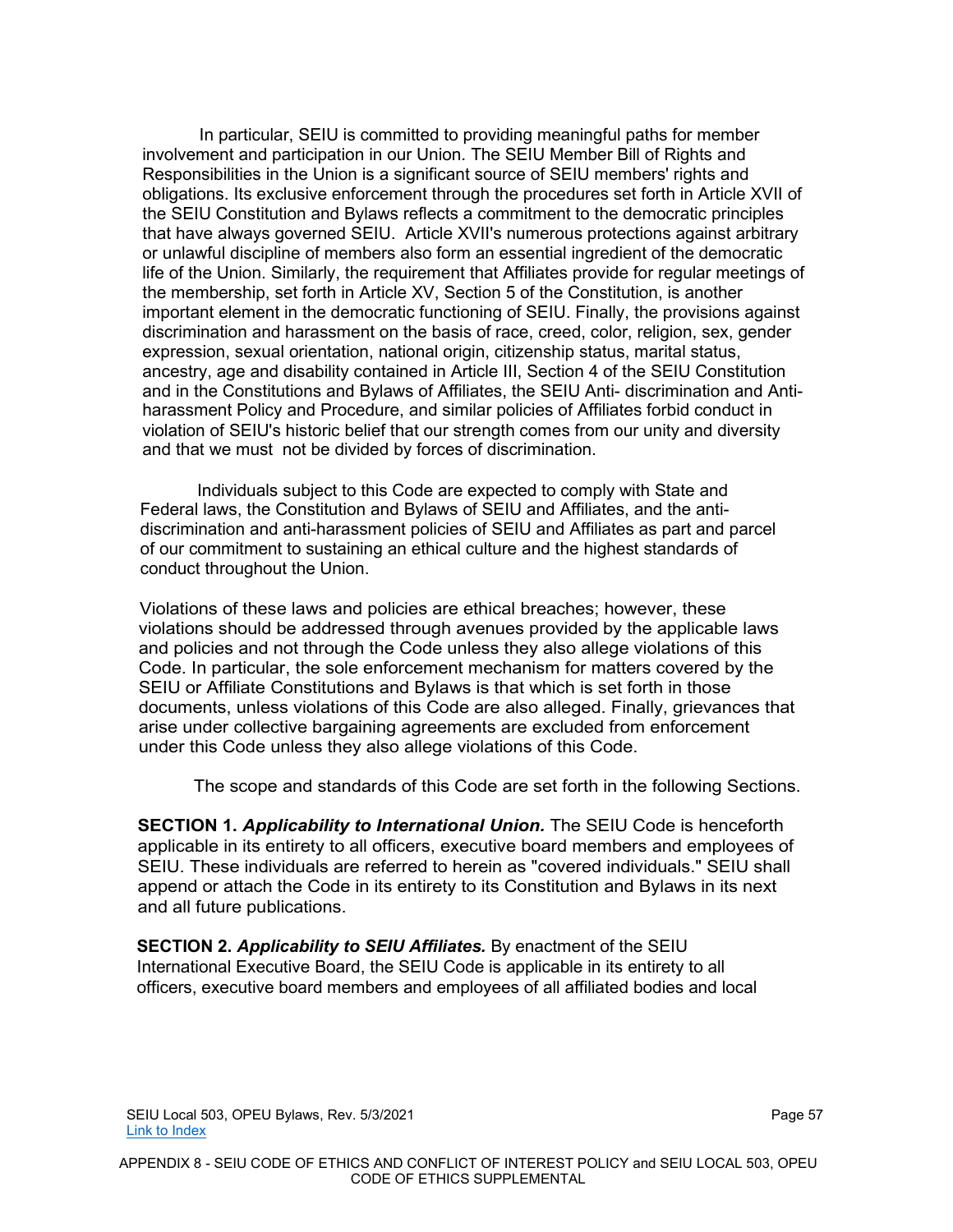unions chartered by SEIU ("Affiliates" herein). These individuals are referred to herein as "covered individuals."

- (a) Each Affiliate shall ensure that the Code extends to all employees as soon as practicable but in no event later than the end of 2020.
- (b) Each Affiliate shall append or attach the Code in its entirety to its Constitution and Bylaws at its next and all future publications.
- (c) Wherever reference herein *is* made to SEIU or an SEIU program, department or position, the corresponding reference is to the particular Affiliate or its equivalent program, department or position.
- (d) Each Affiliate is responsible for enforcing the Code and educating its covered individuals on the Code in a manner consistent with the Code's terms, subject to assistance and oversight fromSEIU.
- (e) The Code is not intended to restrain any Affiliate from adopting higher standards and best practices, subject to the approval of the SEIU Ethics Ombudsperson.

# *PART B: GENERAL OBLIGATIONS*

#### **SECTION 3.** *Obligations of Covered Individuals.*

- (a) *Commitment to the Code.* SEIU and each Affiliate shall provide a copy of the Code to each covered individual. It is the duty and obligation of covered individuals to acknowledge annually that they have received a copy of this Code, that they have reviewed and understand it, and that they agree to comply with it.
- (b) *Duty of disclosure.* Covered individuals shall disclose to the SEIU Ethics Ombudsperson or the Affiliate Ethics Liaison, described in PART F of this Code, any conflict of interest or appearance of a conflict, which arises when their paramount duty to the interest of members is potentially compromised by a competing interest, including but not limited to an interest, relationship or transaction referenced in this Code. Actual, perceived and potential conflicts should be disclosed at the time that covered individuals become aware of them.
- (c) *Disqualification from service to SEIU or Affiliate.* No person shall serve as an officer or managerial employee of SEIU or any Affiliate who has been convicted of any felony involving the infliction of grievous bodily injury, or the abuse or misuse of such person's position or employment in a labor organization to seek or obtain illegal gain at the expense of the members, except for the limited exceptions set forth in applicable federal law.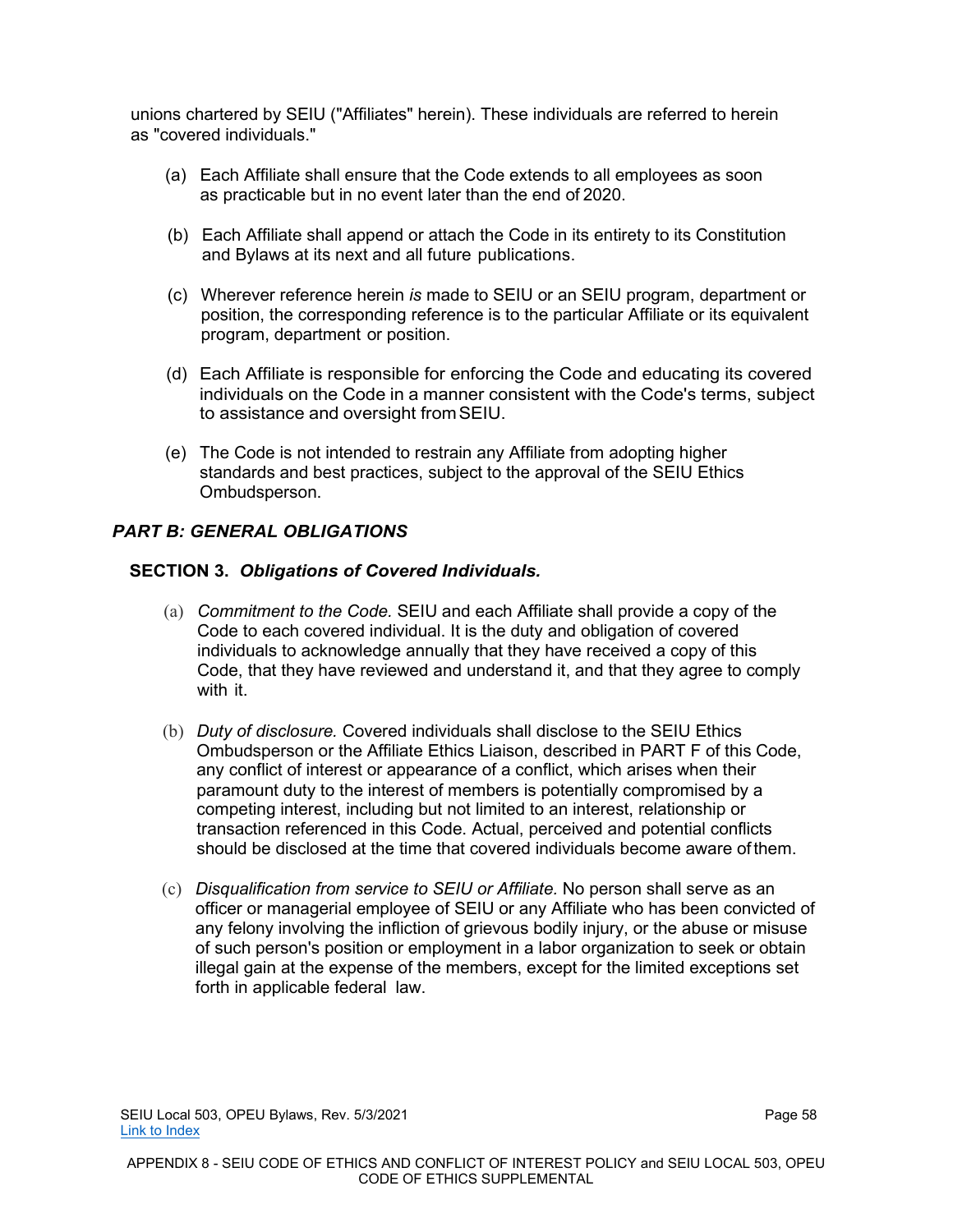# *PART C: BUSINESS AND FINANCIAL ACTIVITIES*

#### **SECTION 4***. General Duty to Protect Members' Funds; Members' Right to Examine Records.*

- (a) The assets and funds of a labor organization are held in trust for the benefit of the membership. Members are entitled to assurance that those assets and funds are expended for proper and appropriate purposes. The Union shall conduct its proprietary functions, including all contracts for purchase or sale or for the provision of significant services, in a manner consistent with this Code. All officers, executive board members and employees of SEIU and SEIU Affiliates, whether elected or appointed, have a trust and high fiduciary duty to honestly and faithfully serve the best interests of the membership.
- (b) Consistent with Section 20I of the Labor Management Reporting and Disclosure Act, SEIU shall permit a member for just cause to examine any books, records and accounts necessary to verify SEIU's annual financial report under that section to the U.S. Department of Labor.
- (c) Affiliates comprised solely of members employed by government bodies shall permit a member to examine its financial report submitted to a state agency and, consistent with state law and for just cause, to examine any books, records and accounts necessary to verify the Affiliate's financial report.

**SECTION 5.** *Prohibited Financial Interests and Transactions.* Covered individuals shall not, to the best of their knowledge, have a substantial ownership or financial interest that conflicts with their fiduciary duty.

- (a) For purposes of these rules, a "substantial ownership or financial interest" is one which either contributes significantly to the individual's financial wellbeing or which enables the individual to significantly affect or influence the course of the business entity'sdecision-making.
- (b) A "substantial ownership or financial interest" does not include stock in a purchase plan, profit-sharing plan, employee stock ownership plan (ESOP) or blind trust. Nor does it prohibit covered individuals from owning, through a mutual fund or other similar investment vehicle, the publicly traded shares of any employer with which SEIU or an Affiliate engages in collective bargaining or does business or which SEIU or an Affiliate seeks to organize, provided that all transactions affecting such interests are consistent with rates and terms established by the open market.
- (c) It is not permissible for any covered individual to:
	- (1) Knowingly have a substantial ownership or financial interest in any entity that engages in collective bargaining with SEIU or any of its Affiliates;
	- (2) Make or attempt to influence or participate in any way in a decision

SEIU Local 503, OPEU Bylaws, Rev. 5/3/2021 [Link to Index](#page-0-0)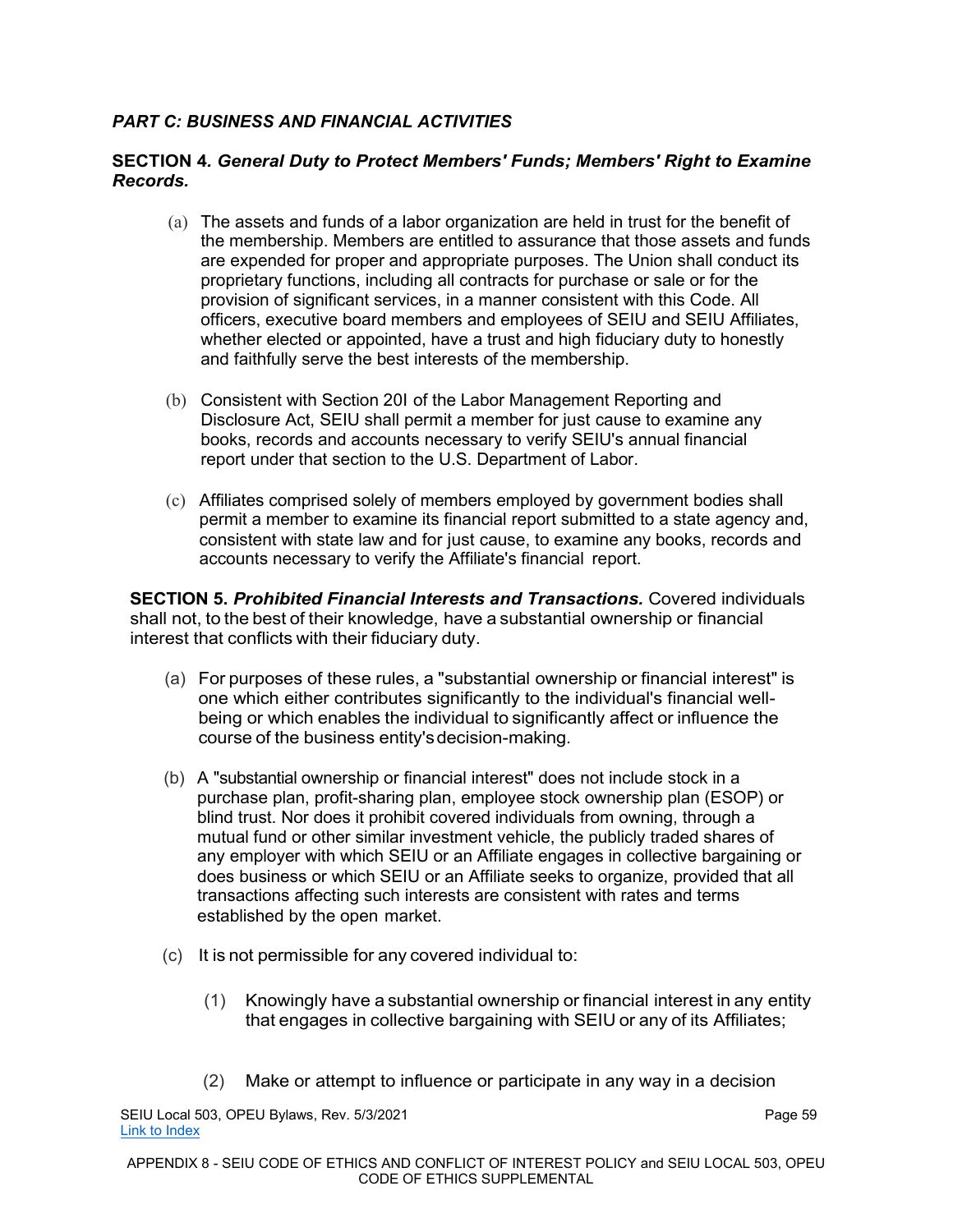concerning the relations of SEIU or an Affiliate with a vendor, firm or other entity or individual in which the covered individual or his or her relative, spouse or business partner hasa substantial ownership or financial interest; or

- (3) Engage in any self-dealing transactions with SEIU or any of its Affiliates, such as buying property from or selling property to SEIU, without the informed approval of the International Secretary-Treasurer (or Affiliate Secretary-Treasurer, as applicable), obtained after full disclosure, including an independent appraisal of the fair market value of the property to be bought or sold.
- (d) To ensure compliance with this Section, covered individuals are required to disclose any interests, transactions or interests covered by this Section in accordance with Section 3(b) of this Code.

#### **SECTION 6.** *Payments and Gifts from Employers, Vendors and Members.*

- (a) Covered individuals shall not knowingly accept any payments, benefits or gifts of more than minimal financial value under the circumstances presented from any employer that engages or seeks to engage in collective bargaining with SEIU or an Affiliate, or from any business or professional firm that does business or seeks to do business with SEIU or an Affiliate.
	- (1) This Section does not extend to payments and benefits that are provided to covered individuals by prohibited employers as compensation for their primary and regular employment.
	- (2) This Section does not extend to work and services that covered individuals perform for prohibited employers or businesses on a parttime basis, through an arm's length transaction and for normal and customary pay for such work or services.
	- (3) This Section does not extend to participation in events hosted by public officials involving discussion of public policy matters.
	- (4) With respect to perishable items that are more than minimal but that are impracticable to return, such as food, it shall be considered compliance with this Section to discard such an item or place it in a common area for members and office staff to enjoy. If the gift is discarded or enjoyed communally, it is recommended that the giver should be advised of this disposition to dispel the appearance of any conflict of interest on the part of any covered individual and to discourage recurrence.
- (b) Covered individuals shall not knowingly accept personal payments or gifts from any member absent a personal relationship independent of the relationship between the Union and the member, other than a gift of minimal financial value. This provision does not apply to contributions to campaigns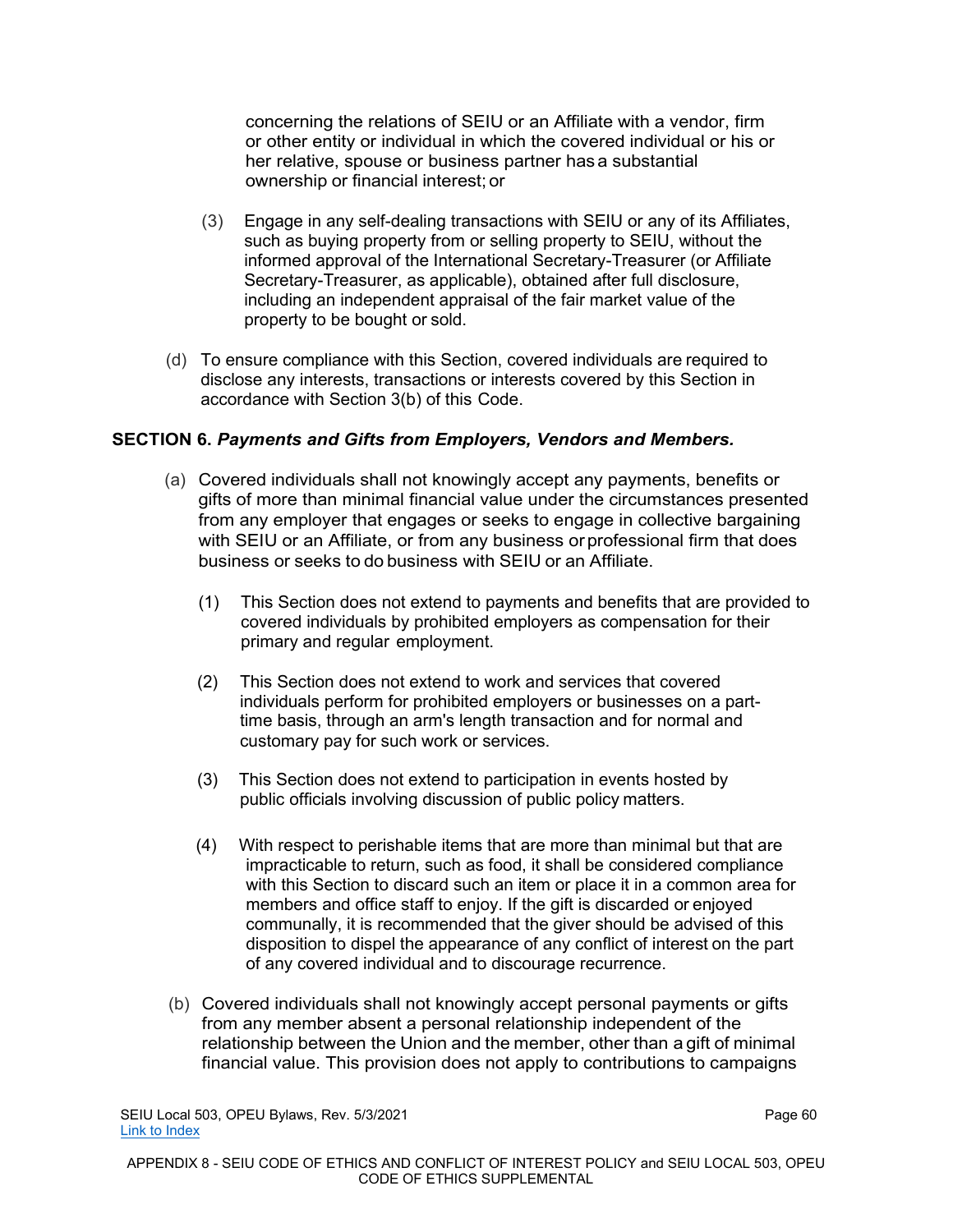for union office made in accordance with the SEIU Constitution and Bylaws.

**SECTION 7.** *Conversion of Union Funds and Property.* Covered individuals shall not use, convert or divert any funds or other property belonging to SEIU to such individual's personal benefit or advantage.

**SECTION 8.** *Applicability to Third Parties.* The principles of this Code apply to those investments and activities of third parties that amount to a subterfuge to conceal the financial interests of SEIU officers or employees or to circumvent the standards of this Code.

**SECTION 9.** *Certain Loans Prohibited.* SEIU shall not make loans to any officer or employee. or to any of their family members, that at any time exceed \$2.000 in total indebtedness on the part of such officer, employee or family member.

# *PART D: BENEFIT FUNDS AND RELATED ORGANIZATIONS*

#### **SECTION 10.** *Obligations of Covered Individuals.*

- *(a) Benefit Funds.*
	- (1) For purposes of this Section:
		- a. A "benefit fund or plan" means a retirement, health or welfare benefit fund or plan sponsored by SEIU or an Affiliate, or in which SEIU or an Affiliate participates.
		- b. The definition of "substantial ownership or financial interest" provided in Section 5 applies.
	- (2) Covered individuals who serve in a fiduciary position with respect to or exercise responsibilities or influence in the administration of a benefit fund or plan shall not:
		- a. Have any substantial financial interest in, or any compromising personal ties to, any investment manager, insurance carrier, broker, consultant or other firm or individual doing business or seeking to do business with the fund orplan;
		- b. Accept any personal payment from any business or professional firm that does business or seeks to do business with the fund or plan, other than contractual payment for work performed; or
		- c. Receive compensation of any kind for service as an employee representative or labor-designated trustee for a fund or plan, except for reimbursement of reasonable expenses properly and actually incurred and provided uniformly to such representatives or trustees, with the proviso that it is not a violation of this provision for an officer or managerial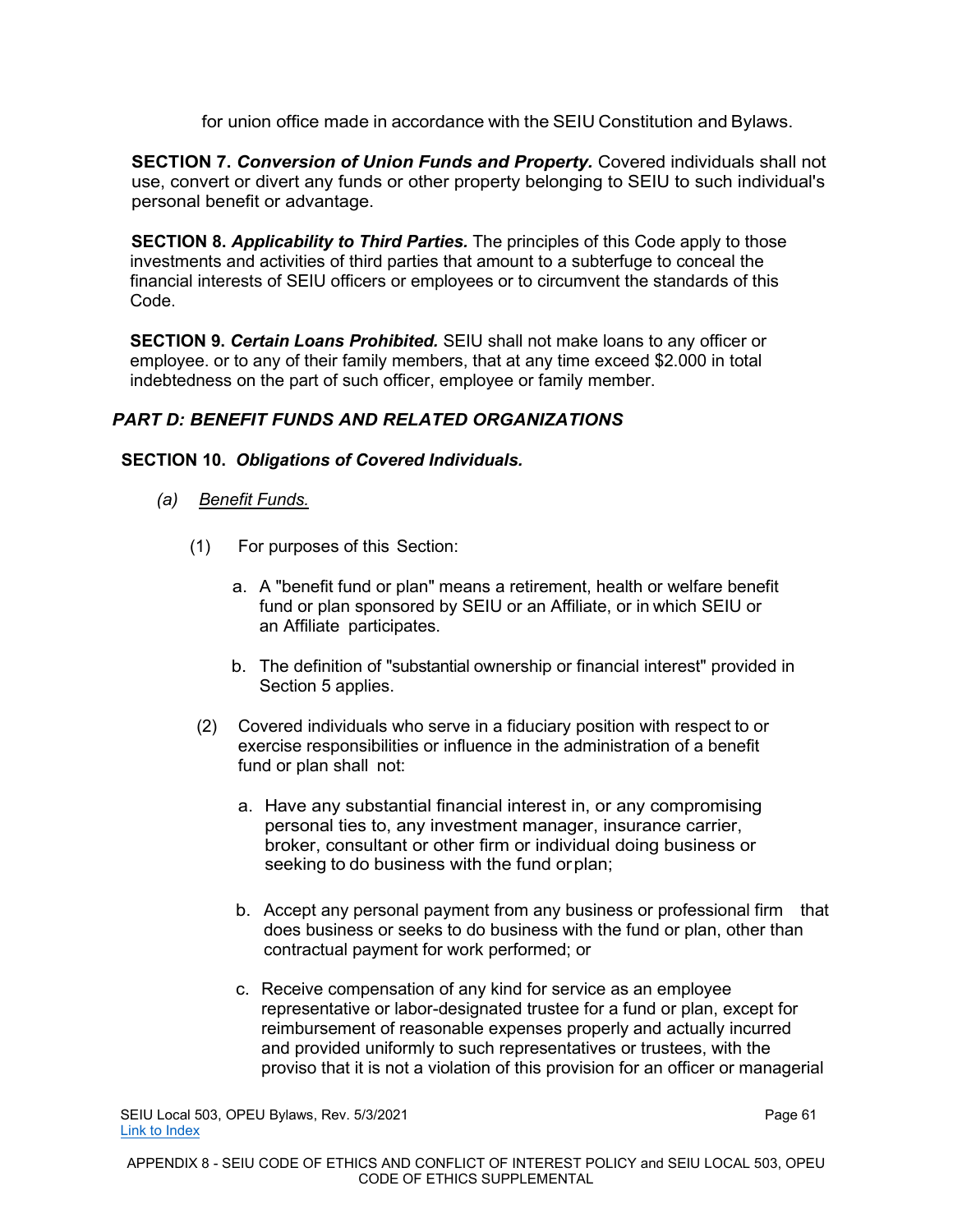employee who is not a full-time employee of SEIU or an Affiliate to be a lawfully paid employee of a fund or plan if such employment is consistent with applicable legal restrictions and fully disclosed through appropriate reports.

- (3) To ensure compliance with this Section, all covered individuals shall disclose any interests, transactions or relationships covered by this Section in accordance with Section 3(b) of this Code.
- (4) No person shall serve in a fiduciary capacity or exercise responsibilities in the administration of a benefit fund or plan who has been convicted of any felony involving the infliction of grievous bodily injury or the abuse or misuse of such person's position or employment in an employee benefit plan to seek or obtain an illegal gain at the expense of the beneficiaries of the employee benefit fund or plan, except for the limited exceptions set forth in applicable federal law.

# *(b) Related Organizations.*

- (1) For purposes of this Section, an organization "related to" SEIU or an Affiliate means an organization
	- in which 25 percent or more of the members of the governing board are officers or employees of SEIU or an Affiliate, or
	- for which 50 percent or more of its funding is provided by SEIU or anAffiliate.
- (2) Covered individuals who serve in a fiduciary position with respect to or exercise responsibilities or influence in the administration of an organization related to SEIU shall comply with the provisions and shall hold themselves to the standards of the SEIU Code while they are acting for or on behalf of the related organization.

# *PART E: FAMILY AND PERSONAL RELATIONSHIPS*

**SECTION 11.** *Purpose of Rules Governing Family and Personal Relationships.* SEIU does not prohibit the employment of qualified relatives of current officers or employees, or of individuals with whom an officer or employee has a romantic or intimate personal relationship. SEIU also does not prohibit the retention of qualified vendors that employ relatives of current SEIU officers or employees or individuals with whom an officer or employee has a personal relationship.

However, SEIU recognizes that the existence of such relationships can lead to problems,includingfavoritismortheappearanceoffavoritismtowardrelativesorthose who are involved in a personal relationship. Giving these individuals special treatmentor creating the impression that they receive special treatment-is inconsistent with our principlesofstewardshipandaccountabilityandwithourdutytoresponsiblyconductthe

SEIU Local 503, OPEU Bylaws, Rev. 5/3/2021 [Link to Index](#page-0-0)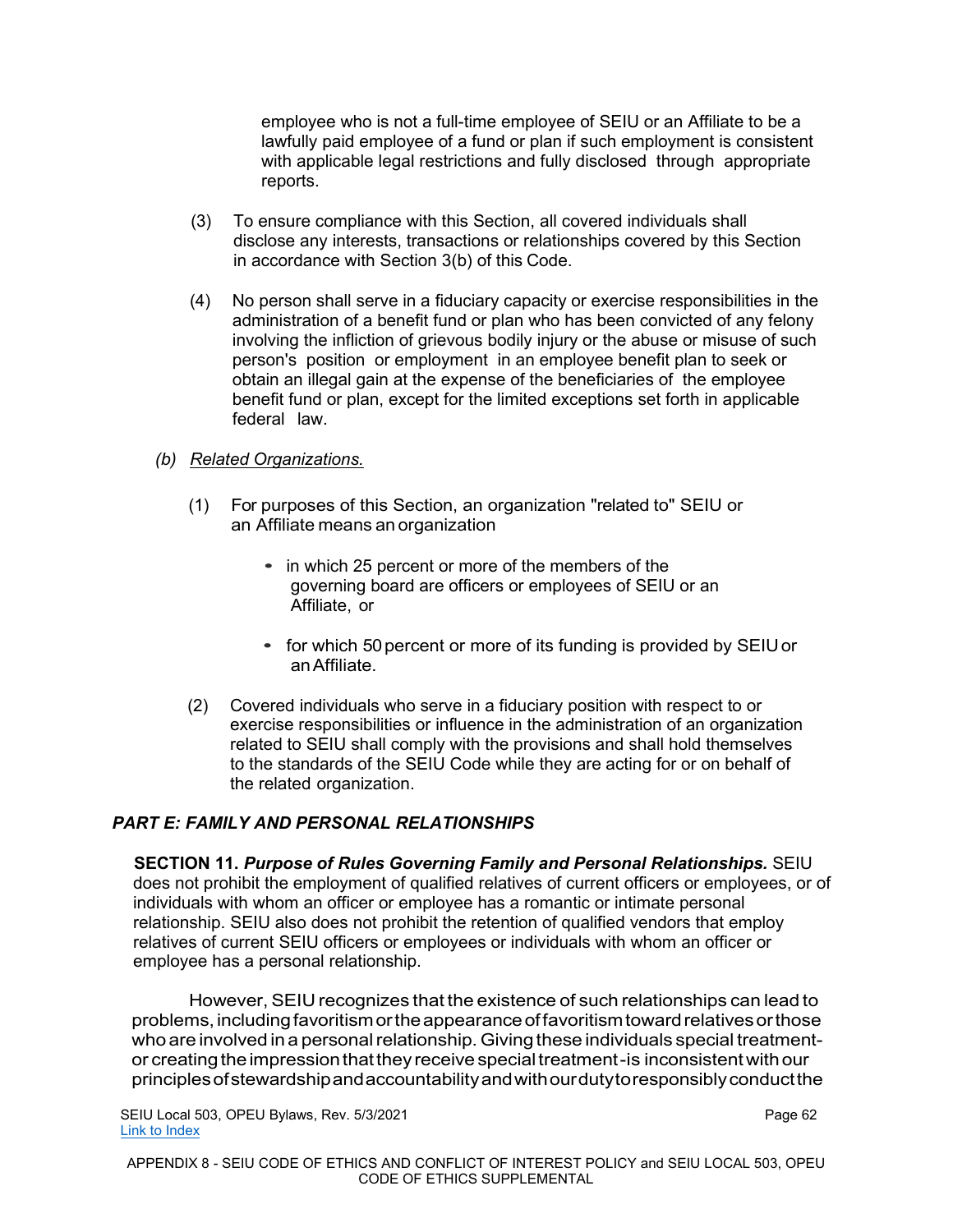business of SEIU. The provisions of this PART are designed to ensure that family or personalrelationshipsdonotinfluenceprofessionalinteractionsbetweentheemployees involved and other officers, employees and third parties.

**SECTION 12.** *Definitions.* For purposes of this PART:

- (a) "Relative" means parent, spouse, spousal equivalent, daughter, son, grandparent, grandchild, brother, sister, aunt, uncle, niece, nephew, first or second cousin, corresponding in-law, "step" relation, foster parent, foster child, and any member of the employee's household. Domestic partner relatives are covered to the same extent as spousal relatives.
- (b) "Personal relationship" means an ongoing romantic or intimate personal relationship that can include, but is not limited to, dating, living together or being a partner or significant other. This definition applies regardless of gender, gender identification, or sexual orientation of the individuals in the relationship. This restriction does not extend to friends, acquaintances or former colleagues who are not otherwise encompassed in the scope of "personal relationships."

# **SECTION 13.** *Prohibited Conduct.* The following general principles will apply:

- (a) Applications for employment by relatives and those who have a personal relationship with a covered individual will be evaluated on the same qualification standards used to assess other applicants. Transmission to the appropriate hiring authority of applications on behalf of individuals who have a family or personal relationship shall not in itself constitute an attempt to influence hiring decisions. Further input into the application process, however, may be deemed improper.
- (b) Covered individuals will not make hiring decisions about their relatives or persons with whom they have a personal relationship, or attempt to influence hiring decisions made byothers.
- (c) Supervisory employees shall not directly supervise a relative or a person with whom they have a personal relationship. In the absence of a direct reporting or supervisor-to-subordinate relationship, relatives or employees who have a family or personal relationship generally are permitted to work in the same department, provided that there are no particular operational difficulties.
- (d) Covered individuals shall not make work-related decisions, or participate in or provide input into work-related decisions made by others, involving relatives or employees with whom they have a personal relationship, even if they do not directly supervise that individual. Prohibited decisions include, but are not limited to, decisions about hiring, wages, hours, benefits, assignments, evaluations, training, discipline, promotions, and transfers.
- (e) To ensure compliance with this Section, all covered individuals must disclose to the Ethics Ombudsperson or the Affiliate Ethics Liaison, as appropriate, any relationships covered by this Section in accordance with Section 3(b) of this Code.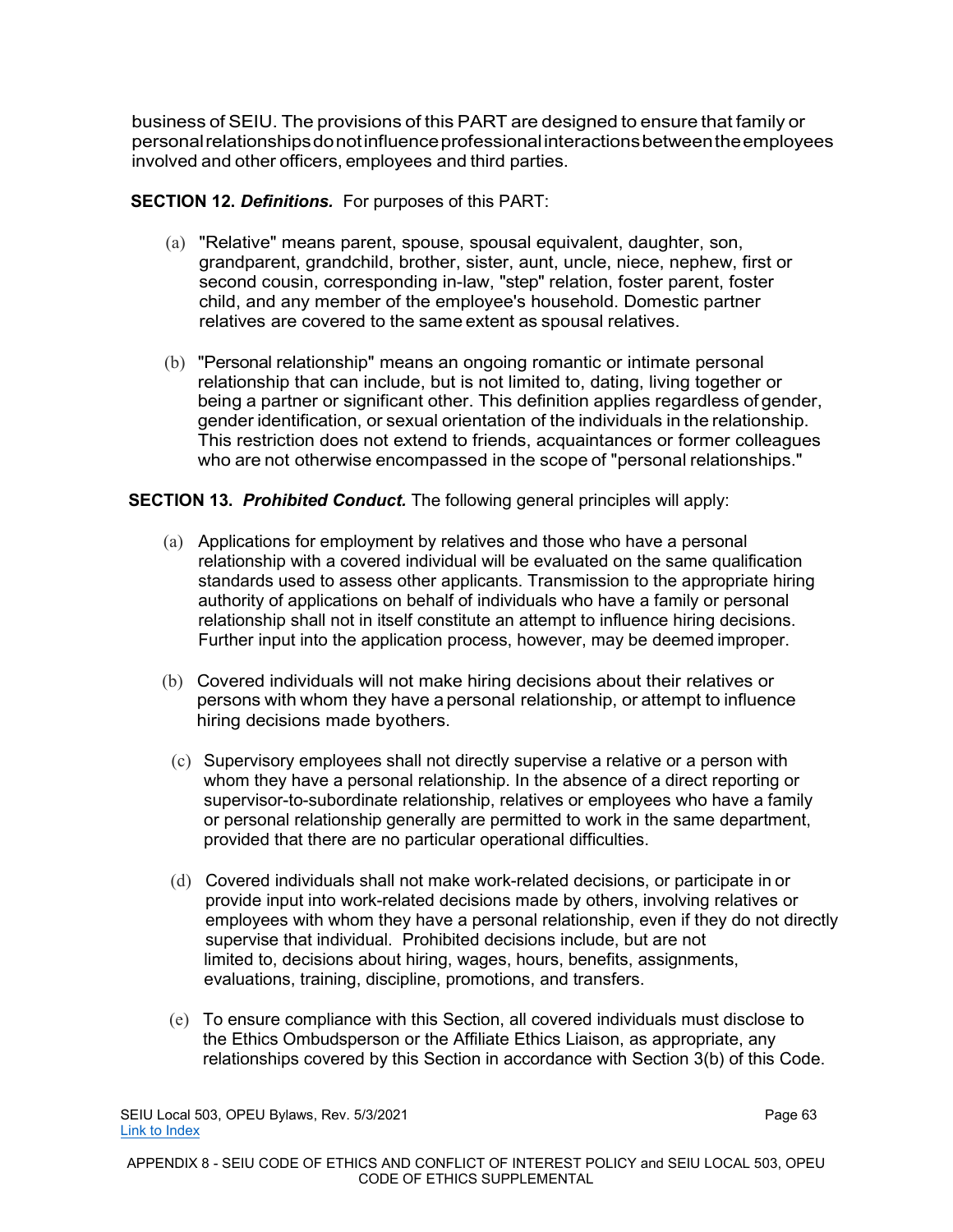#### *PART F: ENFORCEMENT*

**SECTION 14.** *Ethics Officer.* The office of the Ethics Officer is established to provide independent assistance to SEIU in the implementation and enforcement of the Code. The Ethics Officer shall be an individual of unimpeachable integrity and reputation, preferably with experience in ethics, law enforcement and the workings of the labor movement. The Ethics Officer shall provide his or her services under contract and shall not be an employee of the International Union or any of its Affiliates. The Ethics Officer shall be appointed by the International President and confirmed by the International Executive Board. The International President, the International Secretary-Treasurer, and the SEIU International Executive Board may refer matters concerning the Code to the Ethics Officer for review and/or advice, consistent with Sections 22 and 23.

**SECTION 15.** *Ethics Ombudsperson.* The office of SEIU Ethics Ombudsperson is established to oversee implementation and enforcement of the Code and ongoing efforts to strengthen the ethical culture throughout the Union. The Ethics Ombudsperson is responsible for providing assistance to the International Union and Affiliates on questions and concerns relating to the Code and ethical culture; directing the training of SEIU and Affiliate officers and staff concerning the Code and ethical culture; responding to ethics concerns and complaints consistent with Sections 17-23; receiving and resolving disclosures of conflicts of interest; assisting the Ethics Officer; and providing other support as necessary to the overall SEIU ethics program. The Ethics Ombudsperson, in consultation with the Ethics Officer, shall issue a report to the SEIU International Executive Board annually, summarizing compliance, training, enforcement, culture building and related activities, and making recommendations for modifications to the ethics program that he or she believes would enhance the program's effectiveness. The Ethics Ombudsperson may also conduct periodic reviews for the purposes of monitoring compliance with this Code and determining whether partnerships, joint ventures, and arrangements with management organizations conform to this Code, are properly recorded, reflect reasonable investment or payment for goods and services, further SEIU's tax-exempt purposes, and do not result in inurement, impermissible private benefit, or excess benefit transactions. The Ethics Ombudsperson shall be employed in the SEIU Legal Department.

**SECTION 16.** *Affiliate Ethics Liaison.* Each Affiliate shall appoint an Ethics Liaison who will be available for ethics advice or guidance, will serve as an Affiliate's key contact with the International's Ethics Ombudsperson, will assist in enforcement of the Code, will oversee the delivery of ethics-related training, will assist the Affiliate in strengthening its ethical culture, and will serve as an ethical leader in the Affiliate.

- (a) Presidents, chief executive officers, secretary-treasurers, chief financial officers, chiefs of staff, and the equivalent of any of the foregoing are not eligible to serve as Ethics Liaisons.
- (b) Affiliates are encouraged to consider rotating the Ethics Liaison position periodically, barring operational difficulties, to develop ethical leadership broadly in the Affiliate. Affiliates shall advise the SEIU Ethics Ombudsperson as soon as practicable of the appointment of Ethics Liaisons and of any vacancy that occurs in the position.

SEIU Local 503, OPEU Bylaws, Rev. 5/3/2021 [Link to Index](#page-0-0)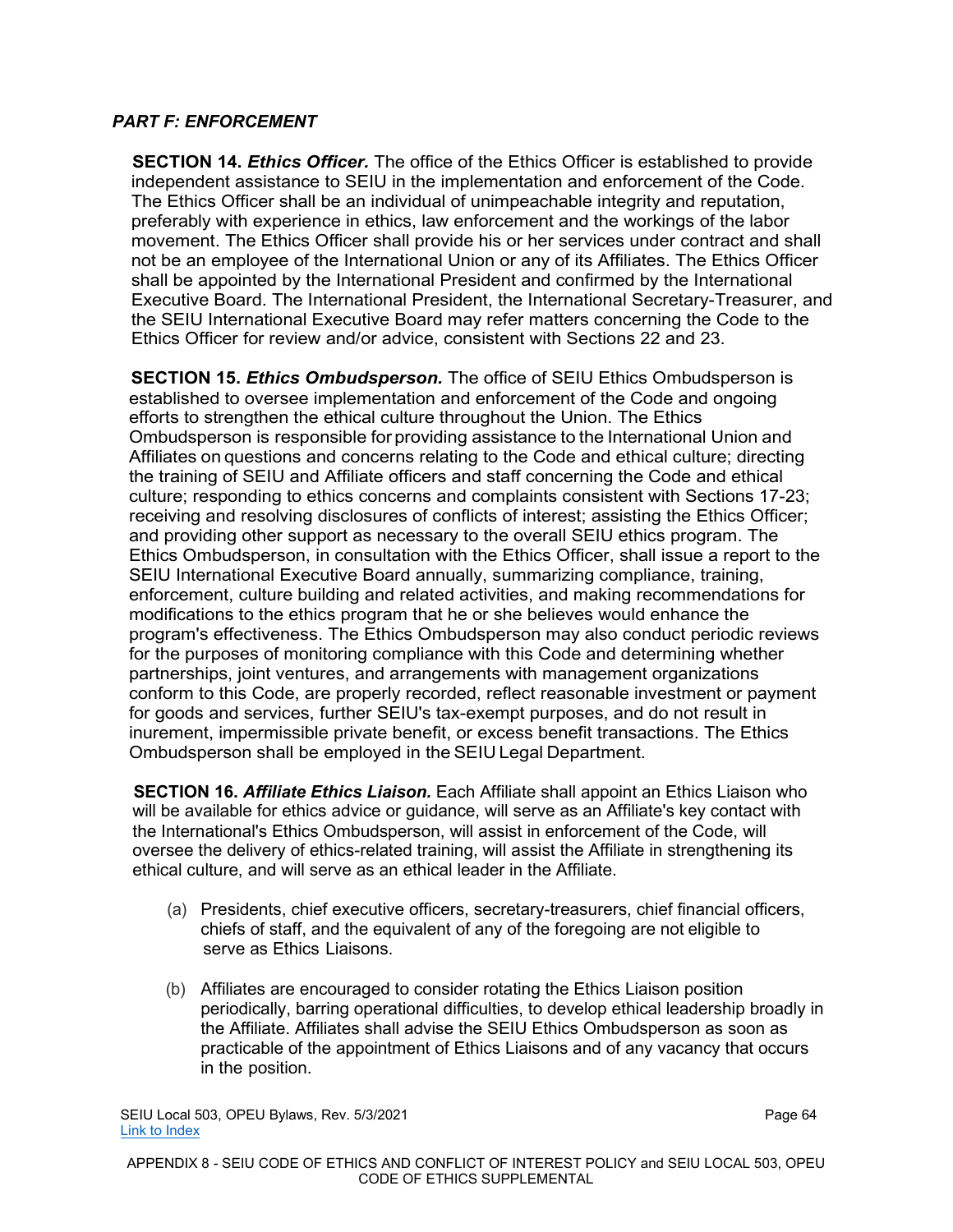(c) Ethics Liaisons will regularly receive training from the International Union specific to the role. Affiliates should make every effort to ensure the participation of their Ethics Liaisons.

# **SECTION 17.** *Complaints.*

- (a) Any covered individual or member may file a written complaint concerning alleged violations of the Code. Oral concerns and complaints shall be reduced to writing for further processing as a complaint. Complaints should be signed or Contain the name of the complainant(s), and shall be kept confidential pursuant to Section 24. Complaints alleging violation of the Code shall not be enforced under SEIU or Affiliate constitutions and bylaws unless they also allege violations of the constitutions and bylaws.
- (b) The International Union shall post contact information for submission of ethics complaints on the SEIU website and shall provide that information on request.
- (c) Each Affiliate shall provide its staff and membership with contact information for its Ethics Liaison.

**SECTION 18.** *Complaints Handled by the International Union.* Complaints alleging violation of the Code that are submitted to the International Union or the Ethics Officer shall be referred initially to the SEIU Ethics Ombudsperson. The Ethics Ombudsperson shall review ethics complaints submitted to the International Union and shall respond to them in his or her discretion, including but not limited to providing advice or guidance, resolving them informally, directing them to resources outside the ethics office, and referring them to the Ethics Officer or Affiliate for further processing. The individual submitting the complaint shall be notified of the status of the complaint as appropriate in the discretion of the Ethics Ombudsperson but in all events upon its conclusion.

**SECTION19.***ComplaintsHandledbyAffiliate;NoticetoEthicsOmbudsperson.*Ethics complaints that are raised with or referred to an Affiliate shall be investigated by the affected Affiliate and, where appropriate, may form the basis of employee discipline or formal internal union charges to be processed before a trial body in accordance withthe requirements set forth in the Affiliate's constitution and bylaws and/or theSEIU Constitution and Bylaws. The Ethics Ombudsperson may advise an Affiliate concerning matters related to the investigation and processing of complaints and charges alleging violation of the Code. Where a complaint involves an Affiliate's president, chief executive officer, chief of staff, secretary-treasurer, chief financial officer, or the equivalent, the Affiliate shall notify the Ethics Ombudsperson as soon as practicable.

The Ethics Ombudsperson may consult with the Ethics Officer concerning any question referred by an Affiliate.

SEIU Local 503, OPEU Bylaws, Rev. 5/3/2021 [Link to Index](#page-0-0)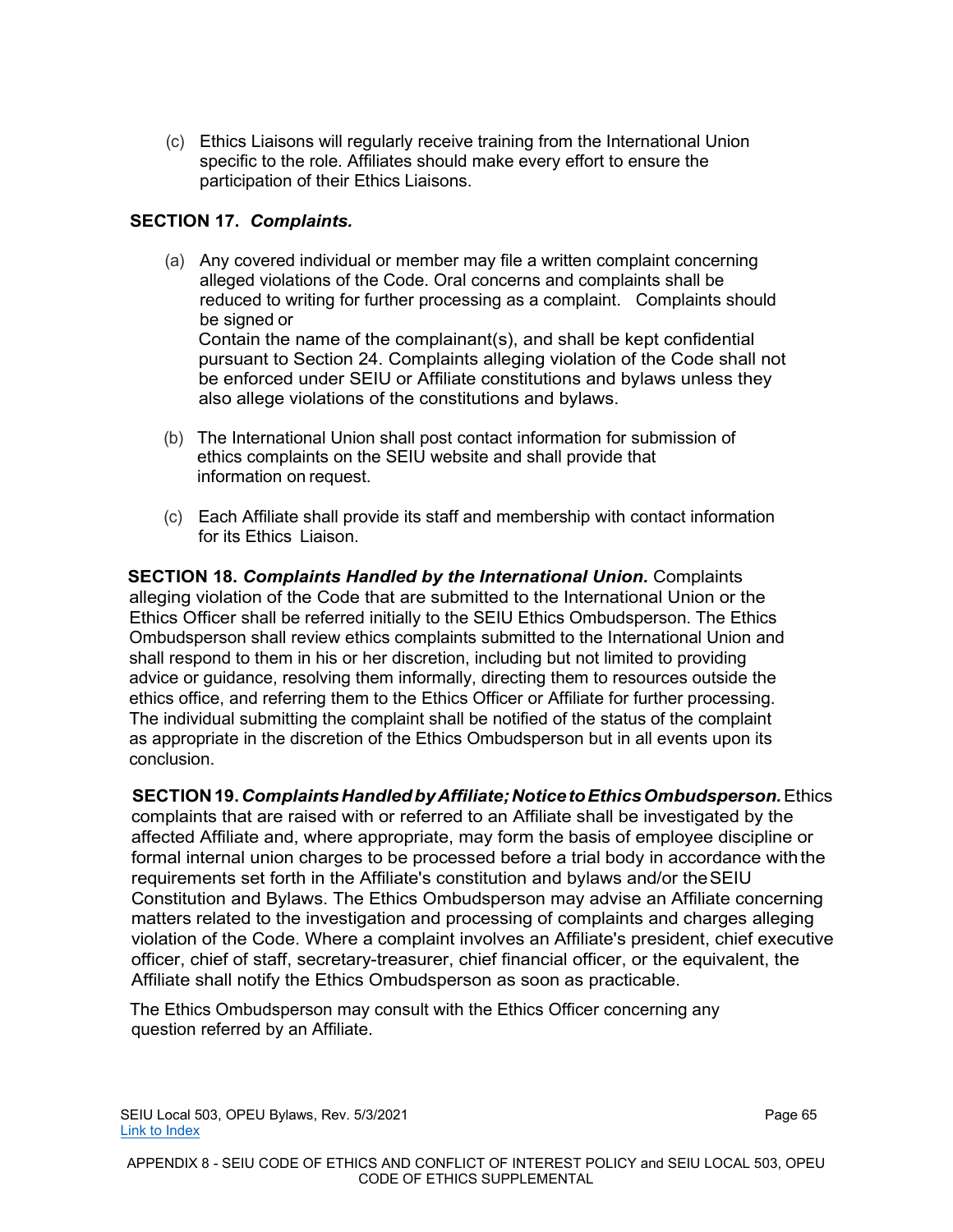**SECTION 20.** *Failure to Cooperate; Bad Faith Complaints.* Unreasonable failure by a covered individual to fully cooperate with a proceeding or investigation involving an ethics complaint or alleged violation of this Code shall constitute an independent violation of this Code. SEIU reserves the right, subject to notice, investigation and due process. to discipline persons who make bad faith, knowingly false, harassing or malicious complaints, reports or inquiries.

# **SECTION 21.** *Original Jurisdiction.*

(a) *Requests for Original Jurisdiction.* If an Affiliate or an Affiliate executive board member, officer, or member believes that formal internal union charges against a covered individual that also allege violations of this Code involve a situation which may seriously jeopardize the interests of the Affiliate or the International Union, or that the hearing procedure of the Affiliate will not completely protect the interests of the Affiliate, an officer or member, that individual may request that the International President assume original jurisdiction under Article XVII**,** Section 2(t) of the SEIU Constitution and Bylaws.

(b) *Assumption of Original Jurisdiction by International President.* In accordance with Article XVII**,** Section 2(f) of the SEIU Constitution and Bylaws, the International President may in his or her discretion assume original jurisdiction of formal internal union charges also alleging violation of this Code if as a result of an investigation he or she believes that the charges filed against a covered individual involve a situation which may seriously jeopardize the interests of the Affiliate or the International Union. In his or her discretion, the International President may refer the matter to the Ethics Officer for a recommendation concerning the possible assumption of original jurisdiction.

**SECTION 22.** *Referral of Formal Charges to Ethics Officer.* If formal internal union charges filed with the International Union under Article XVII, Section 3 of the SEIU Constitution and Bylaws also allege violation of the Code by an officer or executive board member of the International Union or an Affiliate, such charges may be referred to the Ethics Officer for review and recommendations.

# **SECTION 23.** *Review of Claims by Ethics Officer.*

(a) If after review of the allegations of violations of the Code in a complaint or formal charge, the Ethics Officer finds that the allegations have merit and/or warrant further investigation, he shall recommend a response or course of action for the International Union to respond to the complaint or changes, including but not limited to the following:

(1) Further investigation by SEIU personnel and/or outside investigator(s);

(2) Filing of formal charges under Article XVII of the SEIU Constitution and Bylaws;

SEIU Local 503, OPEU Bylaws, Rev. 5/3/2021 [Link to Index](#page-0-0)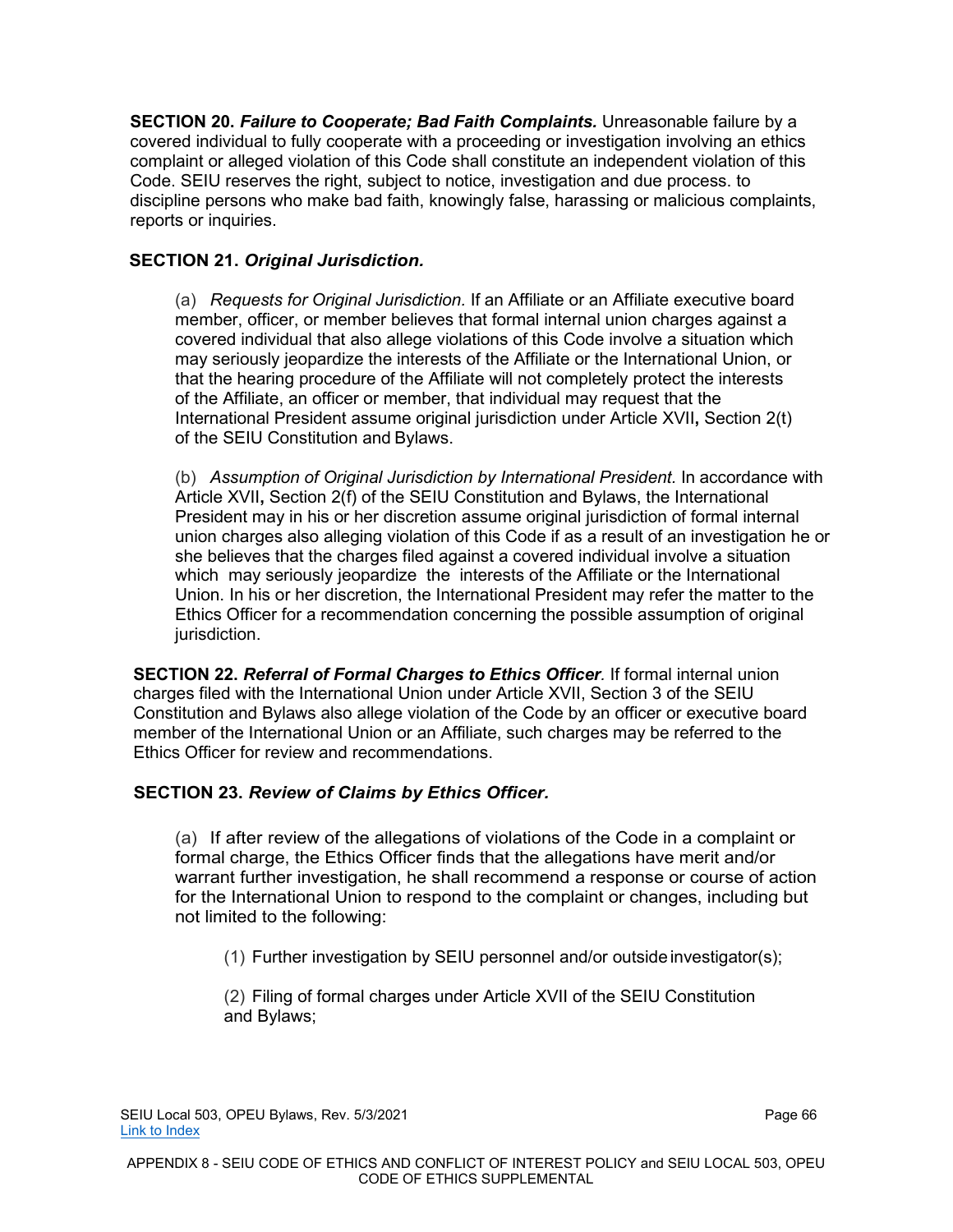(3) Assumption of original jurisdiction by International President pursuant to Article XVII**,** Section 2(f) of the SEIU Constitution and Bylaws;

(4) Appointment of an outside hearing officer to conduct a trial under Article XVII**,** Section 3 of the SEIU Constitution and Bylaws;

- (5) Discipline of covered employees;
- (6) Sanction of covered officers or members accused in formal proceedings, and
- (7) Other action deemed appropriate in the discretion of the Ethics Officer.

(b) If the Ethics Officer concludes, after review of allegations of violations of the Code, that the allegations are without merit or that further investigation is not necessary, he or she shall advise the International Union of his or herfindings.

# *PART G: PROTECTION OF WHISTLEBLOWERS*

**SECTION 24.** *Confidentiality.* SEIU will make all reasonable efforts to keep confidential the identity of any person(s) raising an ethics concern, inquiry, report or complaint under the Code unless disclosure is authorized by the complainant or is required for SEIU to carry out its fiduciary or legal duties. SEIU will also treat communications concerning ethics complaints or concerns with as much confidentiality and discretion as possible, provided that it remains able to conduct a complete and fair investigation, carry out its fiduciary and legal duties, and review its operations as necessary.

**SECTION 25.** *No Retaliation.* SEIU encourages all officers and employees to bring ethics concerns and complaints that the Code has been violated to the attention of the Union, as set forth more fully in PART F above.

- (a) SEIU expressly prohibits retaliation against covered individuals and members for:
	- (1) Making good faith complaints, reports or inquiries pursuant to this Code;
	- (2) Opposing any practice prohibited by the Code;

(3) Providing evidence, testimony or information relative to, or otherwise cooperating with, any investigation or enforcement process of the Code; and

(4) Otherwise participating in the enforcement process set forth in PART F above.

(b) In particular, SEIU will not tolerate any form of retaliation against Affiliate Ethics Liaisons for performing their responsibilities.